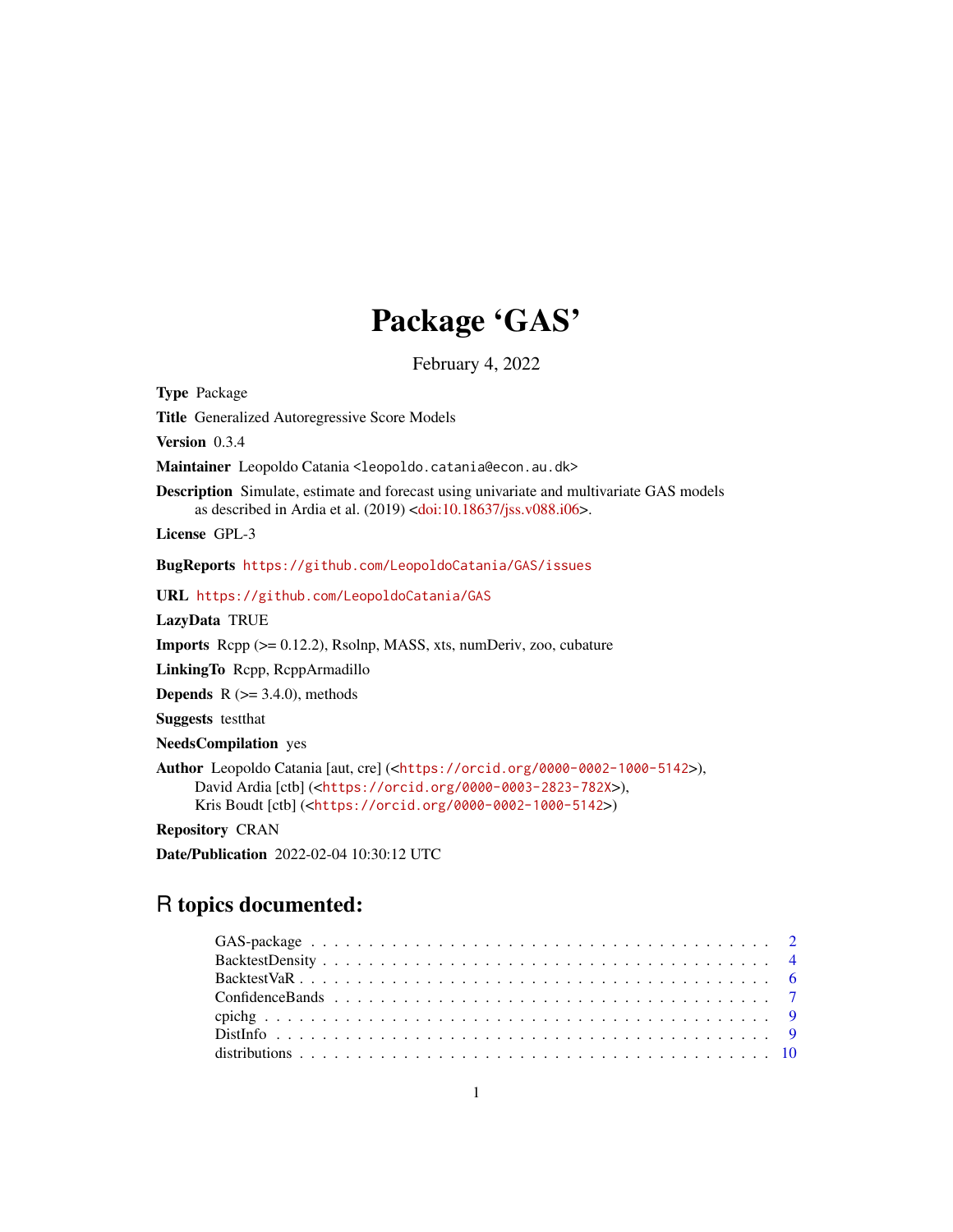59

<span id="page-1-0"></span>

| 12<br>dji30ret   |
|------------------|
| 13               |
| 14               |
| 15               |
| 16<br>Goals      |
| 17               |
| 18               |
| 19               |
| 20               |
| 21               |
| 21               |
| 24               |
| 25               |
| 27               |
| 29               |
| 31               |
| 32               |
| 33               |
| 34               |
| 36               |
| 37               |
| 38               |
| 38               |
| 39               |
| 40               |
| 41               |
| 42.              |
| 43               |
| 44               |
| 45               |
| 49               |
| 50<br>UniGASRoll |
| 52               |
| 54               |
| 55               |
| 56               |
| 58               |
|                  |

# **Index**

<span id="page-1-1"></span>GAS-package

Generalized Autoregressive Score models in R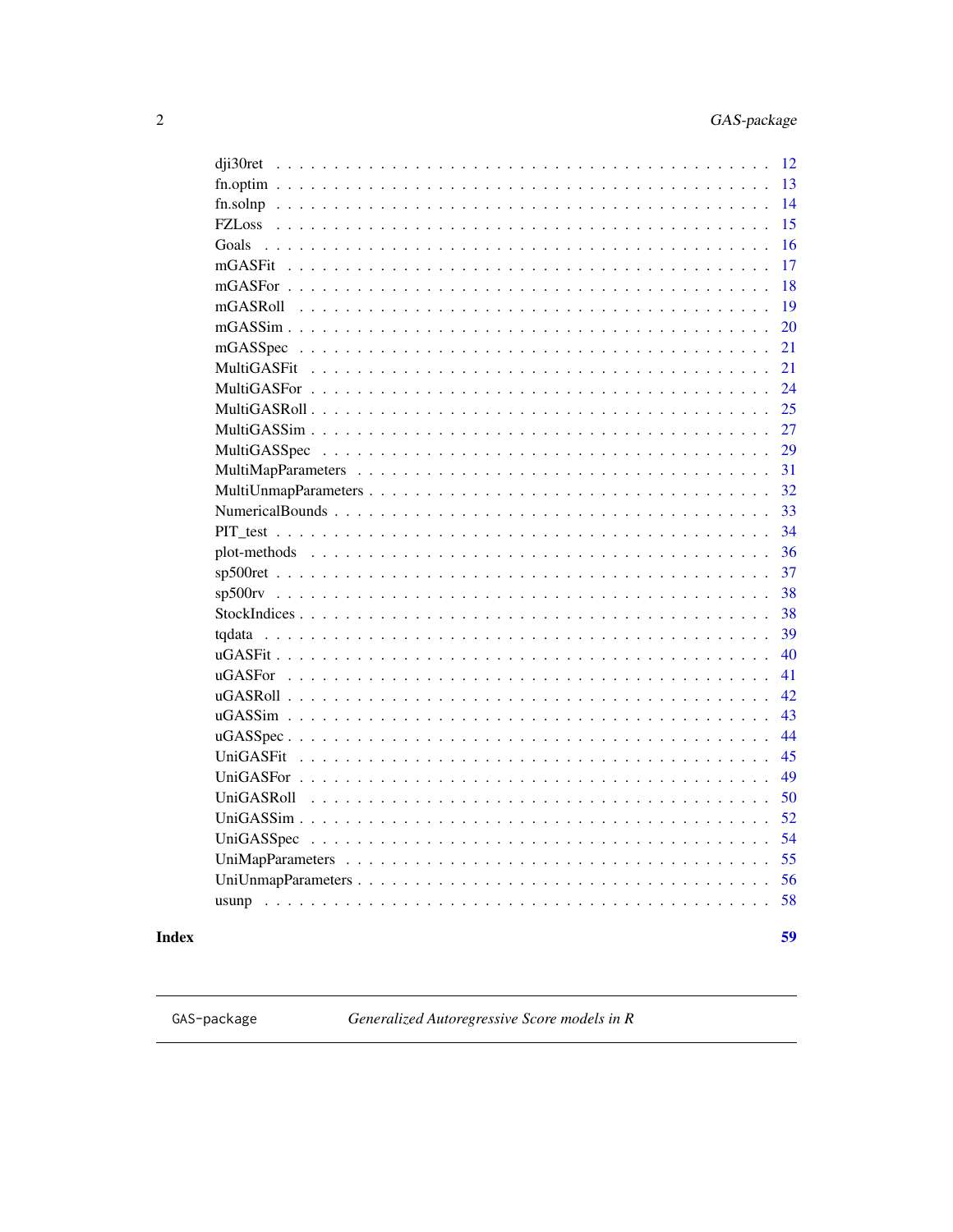## GAS-package 3

## Description

The GAS package allows us to simulate, estimate and forecast using univariate and multivariate Generalized Autoregressive Score (GAS) models (also known as Dynamic Conditional Score (DCS) models), see e.g., Creal et. al. (2013) and Harvey (2013). A detailed implementation of the package functionalities are reported in Ardia et. al. (2018, 2019).

#### Details

The authors acknowledge Google for financial support via the Google Summer of Code 2016 project "GAS"; see <https://summerofcode.withgoogle.com/archive/2016/projects/4537082387103744/>.

Current limitations:

• The multivariate GAS model for N>4 does not report the exact update for the correlation parameters since the Jacobian of the hyperspherical coordinates transformation needs to be coded for the case N>4. The Jacobian for N>4 is replaced by the identity matrix.

#### **Note**

By using GAS you agree to the following rules:

- You must cite Ardia et al. (2019) in working papers and published papers that use GAS. Use citation("GAS").
- You must place the following URL in a footnote to help others find GAS: [https://CRAN.](https://CRAN.R-project.org/package=GAS) [R-project.org/package=GAS](https://CRAN.R-project.org/package=GAS).
- You assume all risk for the use of GAS.

#### Author(s)

Leopoldo Catania [aut,cre], Kris Boudt [ctb], David Ardia [ctb]

Maintainer: Leopoldo Catania <leopoldo.catania@econ.au.dk>

#### References

Ardia D, Boudt K and Catania L (2018). "Downside Risk Evaluation with the R Package GAS." R Journal, 10(2), 410-421. doi: [10.32614/RJ2018064.](https://doi.org/10.32614/RJ-2018-064)

Ardia D, Boudt K and Catania L (2019). "Generalized Autoregressive Score Models in R: The GAS Package." Journal of Statistical Software, 88(6), 1-28. doi: [10.18637/jss.v088.i06.](https://doi.org/10.18637/jss.v088.i06)

Creal D, Koopman SJ, Lucas A (2013). "Generalized Autoregressive Score Models with Applications." Journal of Applied Econometrics, 28(5), 777-795. doi: [10.1002/jae.1279.](https://doi.org/10.1002/jae.1279)

Harvey AC (2013). Dynamic Models for Volatility and Heavy Tails: With Applications to Financial and Economic Time Series. Cambridge University Press.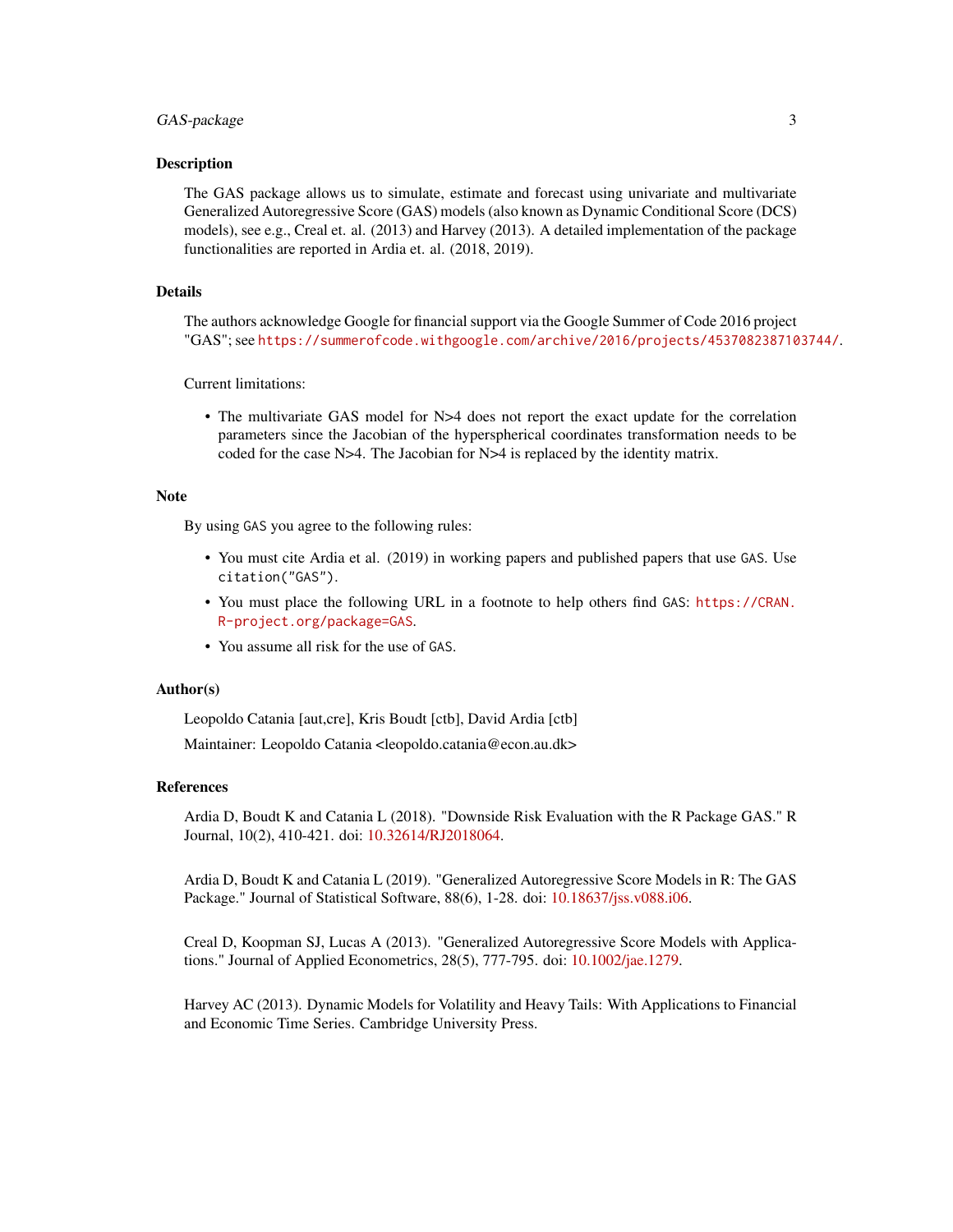The BacktestDensity() function accepts an object of the class [uGASRoll,](#page-41-1) and returns a list with two elements: (i) the averages Negative Log Score (NLS) and weighted Continuous Ranked Probability Score (wCRPS) introduced by Gneiting and Ranjan (2012), and (ii) their values at each point in time. The wCRPS is evaluated using 5 weight functions, see Details.

#### Usage

```
BacktestDensity(Roll, lower, upper, K = 1000, a = NULL, b = NULL)
```
#### Arguments

| Roll  | an object of the class uGASRoll.                                                                                                                                                                                     |
|-------|----------------------------------------------------------------------------------------------------------------------------------------------------------------------------------------------------------------------|
| lower | numeric the lower bound used to approximate the wCRSP by Monte Carlo in-<br>tegration as detailed in Gneiting and Ranjan (2012). This coincides with $y_l$ in<br>Equation 16 of Gneiting and Ranjan (2012).          |
| upper | numeric the upper bound used to approximate the wCRSP by Monte Carlo in-<br>tegration as detailed in Gneiting and Ranjan (2012). This coincides with $y_u$ in<br>Equation 16 of Gneiting and Ranjan (2012).          |
| К     | numeric integer representing the number of points used to discretize the wCRPS<br>integral. This is I in Equation 16 of Gneiting and Ranjan (2012). By default $K =$<br>1000.                                        |
| a     | numeric. mean of the normal distribution used in the weight function. By<br>$\alpha$ default a = NULL, which means that it is set equal to the empircial mean of the in<br>sample observations.                      |
| b     | numeric. standard deviation of the normal distribution used in the weight func-<br>tion. By default b = NULL, which means that it is set equal to the empircial<br>standard deviation of the in sample observations. |

## Details

The average Negative Log Score (NLS) is computed as the negative of the average of the log scores evaluated during the out-of-sample period. The average weighted Continuous Ranked Probability Score (wCRPS) is computed as the average of the wCRPS evaluated during the out-of-sample period, see Gneiting and Ranjan (2012).

The wCRPS is evaluated using Equation 16 of Gneiting and Ranjan (2012). The weights functions implemented are:

- $w(z) = 1$ : Uniform,
- $w(z) = \phi_{a,b}(z)$ : Center,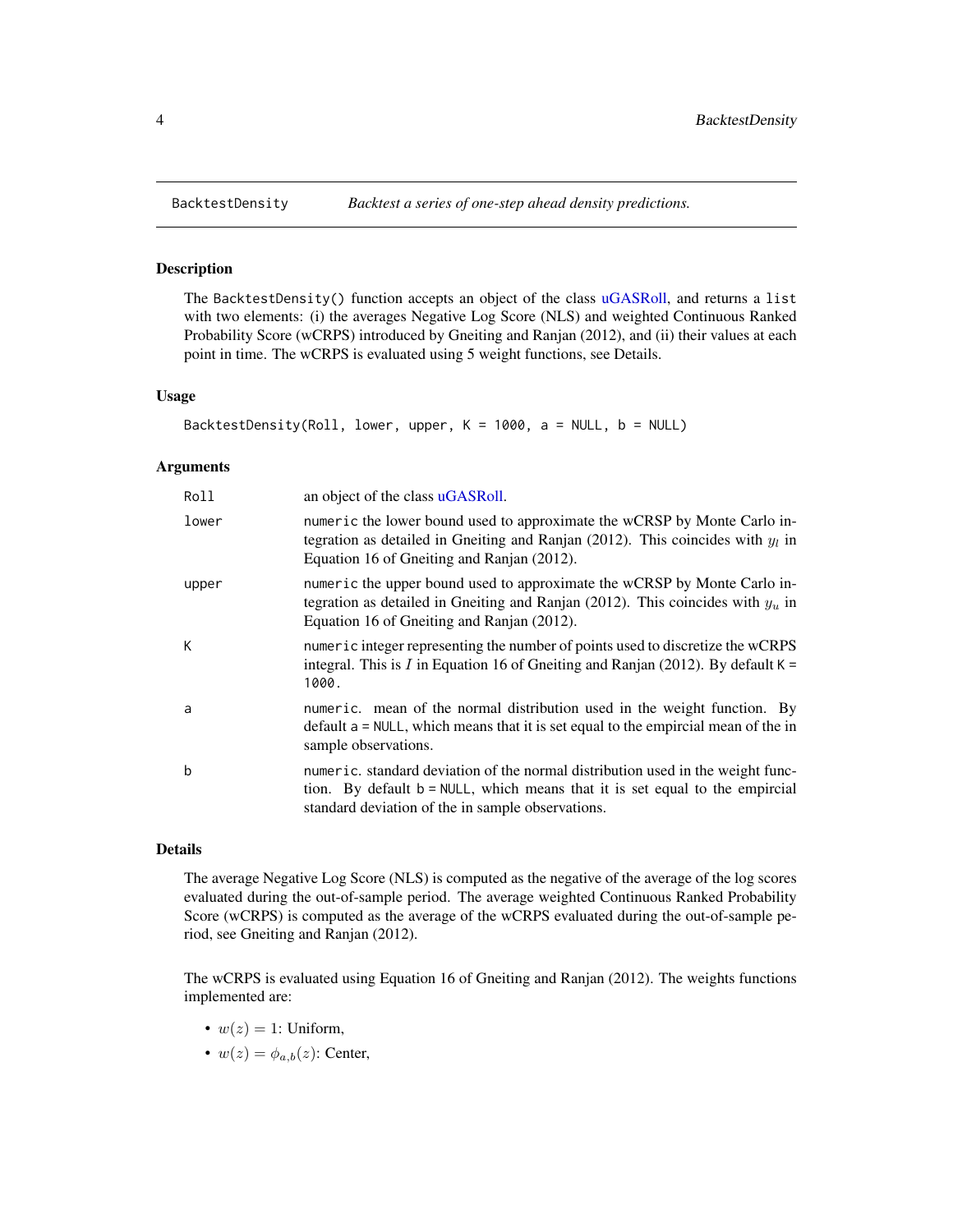## BacktestDensity 5

- $w(z) = 1 \phi_{a,b}(z)$ : Tails,
- $w(z) = \Phi_{a,b}(z)$ : Right tail,
- $w(z) = 1 \Phi_{a,b}(z)$ : Left tail,

where  $\phi_{a,b}(z)$  and  $\Phi_{a,b}(z)$  are the pdf and cdf of a Gaussian distribution with mean a and standard deviation b, respectively. The label "Uniform" represents the case where equal emphasis is given to all the parts of the distribution.

## Value

A list with elements: average, series. The element "average" is a named vector with the averages NLS and wCRSP. The element "series" is a list: the fist element, LS, contains the outof-sample Log Score (not with the negative sign), the second element, WCRPS, contains a matrix with the wCRPS series. The columns of this matrix are named: "uniform", "center", "tails", "tail\_r", "tail\_l", which are associated with the wCRSP with emphasis on: Uniform, Center, Tails, Right tail and Left tail, respectively.

## Author(s)

Leopoldo Catania

#### References

Gneiting T, Ranjan R (2011). "Comparing Density Forecasts using Threshold -and Quantile-Weighted Scoring Rules." Journal of Business & Economic Statistics, 29(3), 411-422. doi: [10.1198/](https://doi.org/10.1198/jbes.2010.08110) [jbes.2010.08110.](https://doi.org/10.1198/jbes.2010.08110)

#### Examples

```
## Not run:
data("cpichg")
GASSpec = UniGASSpec(Dist = "std", ScalingType = "Identity",
                       GASPar = list(location = TRUE, scale = TRUE,
                                      shape = FALSE))
Roll = UniGASRoll(cpichg, GASSpec, ForecastLength = 50,
                  RefitEvery = 10, RefitWindow = c("moving"))
BackTest = BacktestDensity(Roll, lower = -100, upper = 100)
BackTest$average
## End(Not run)
```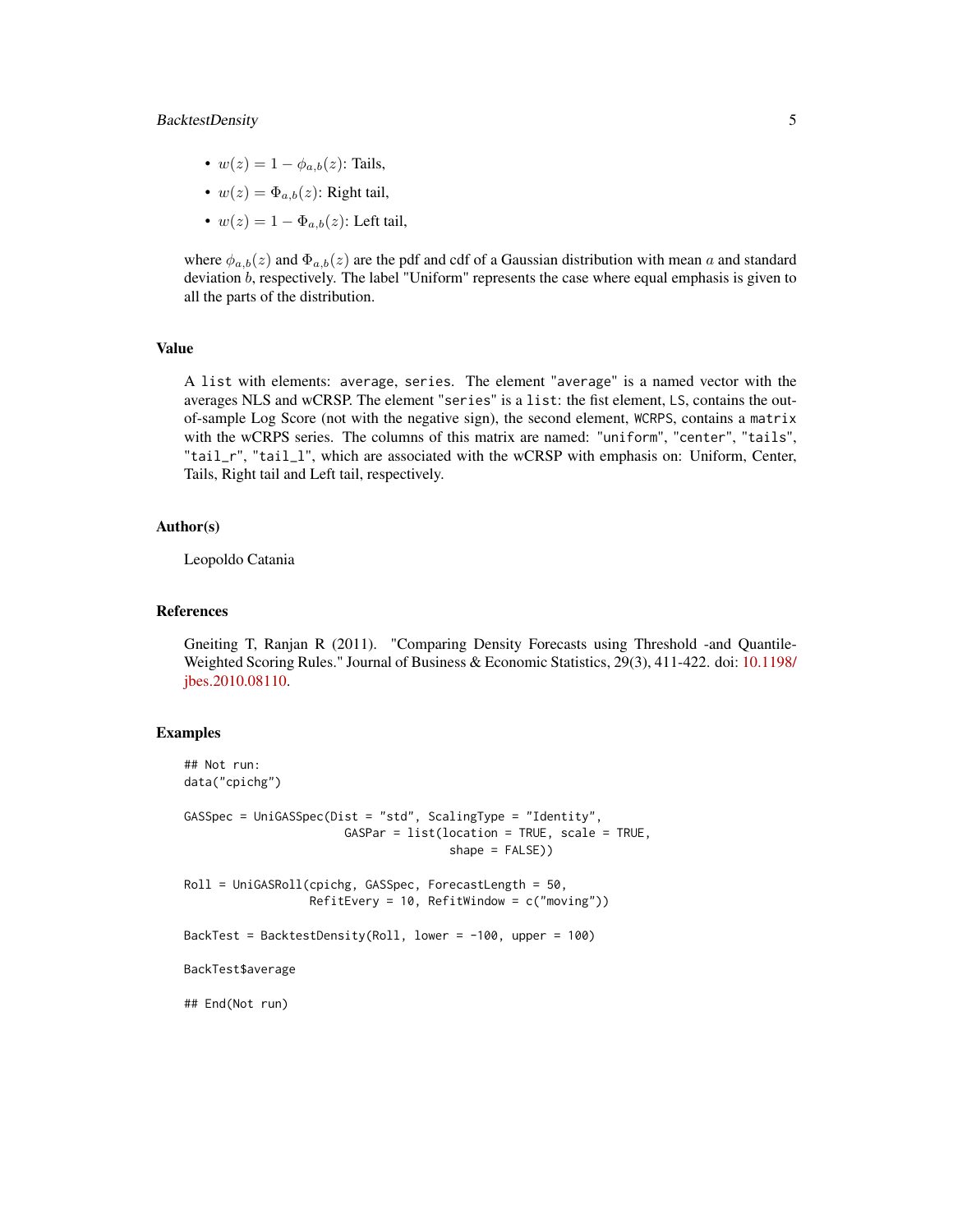<span id="page-5-0"></span>

This function implements several backtesting procedures for the Value at Risk (VaR). These are: (i) The statistical tests of Kupiec (1995), Christoffesen (1998) and Engle and Manganelli (2004), (ii) The tick loss function detailed in Gonzalez-Rivera et al. (2004), the mean and max absolute loss used by McAleer and Da Veiga (2008) and the actual over expected exceedance ratio.

## Usage

```
BacktestVaR(data, VaR, alpha, Lags = 4)
```
## Arguments

| data  | numeric Vector of observations.                                                |
|-------|--------------------------------------------------------------------------------|
| VaR   | numeric Vector containing the VaR series.                                      |
| alpha | numeric The VaR confidence level.                                              |
| Lags  | numeric Lags used in the Dynamic Quantile test of Engle and Manganelli (2004). |

## Details

This function implements several backtesting procedure for the Value at Risk. The implemented statistical tests are:

- LRuc The unconditional coverage test of Kupiec (1995).
- LRcc The conditional coverage test of Christoffesen (1998).
- DQ The Dynamic Quantile test of Engle and Manganelli (2004).

The implemented VaR backtesting quantities are:

- AD mean and maximum absolute deviation between the observations and the quantiles as in McAleer and Da Veiga (2008).
- Loss Average quantile loss and quantile loss series as in Gonzalez-Rivera et al. (2004).
- AE Actual over Expected exceedance ratio.

## Value

A list with elements: LRuc, LRcc, DQ, AD, AE.

#### Author(s)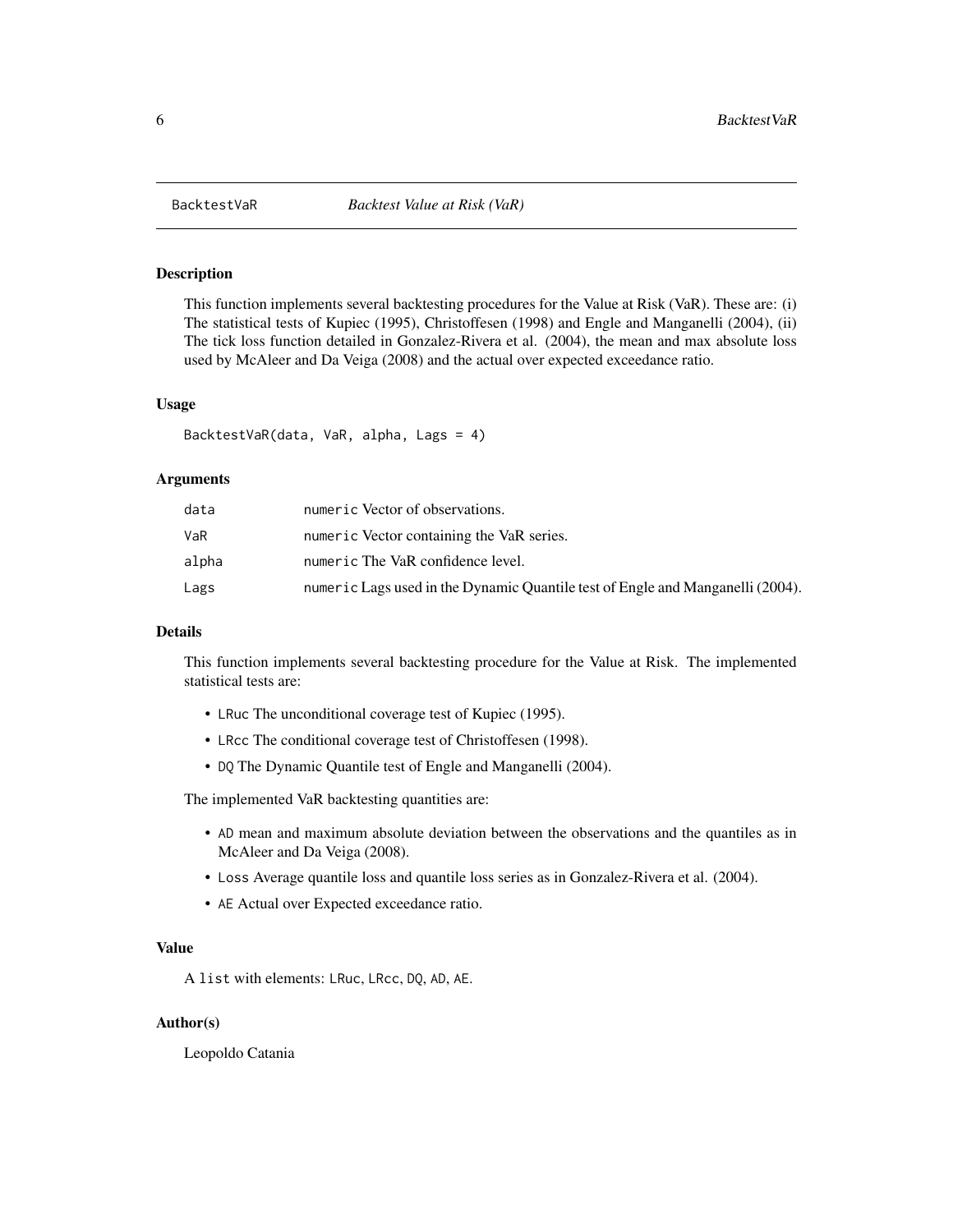## <span id="page-6-0"></span>ConfidenceBands 7

#### References

Christoffersen PF (1998). "Evaluating Interval Rorecasts." International Economic Review, 39(4), 841-862.

Engle RF and Manganelli S. (2004). "CAViaR: Conditional Autoregressive Value at Risk by Regression Quantiles." Journal of Business & Economic Statistics, 22(4), 367-381. doi: [10.1198/](https://doi.org/10.1198/073500104000000370) [073500104000000370.](https://doi.org/10.1198/073500104000000370)

Gonzalez-Rivera G, Lee TH, and Mishra, S (2004). "Forecasting Volatility: A Reality Check Based on Option Pricing, Utility Function, Value-at-Risk, and Predictive Likelihood." International Journal of Forecasting, 20(4), 629-645. doi: [10.1016/j.ijforecast.2003.10.003.](https://doi.org/10.1016/j.ijforecast.2003.10.003)

Kupiec PH (1995). "Techniques for Verifying the Accuracy of Risk Measurement Models." The Journal of Derivatives, 3(2), 73-84. doi: [10.3905/jod.1995.407942](https://doi.org/10.3905/jod.1995.407942)

McAleer M and Da Veiga B (2008). "Forecasting Value-at-Risk with a Parsimonious Portfolio Spillover GARCH (PS-GARCH) Model." Journal of Forecasting, 27(1), 1-19. doi: [10.1002/](https://doi.org/10.1002/for.1049) [for.1049.](https://doi.org/10.1002/for.1049)

## Examples

```
data("StockIndices")
GASSpec = UniGASSpec(Dist = "std", ScalingType = "Identity",
                     GASPar = list(location = FALSE, scale = TRUE,
                                   shape = FALSE))
FTSEMIB = StockIndices[, "FTSEMIB"]
InSampleData = FTSEMIB[1:1500]
OutSampleData = FTSEMIB[1501:2404]
Fit = UniGASFit(GASSpec, InSampleData)
Forecast = UniGASFor(Fit, Roll = TRUE, out = OutSampleData)
alpha = 0.05VaR = quantile(Forecast, alpha)
BackTest = BacktestVaR(OutSampleData, VaR, alpha)
```
ConfidenceBands *Build confidence bands for the filtered parameters*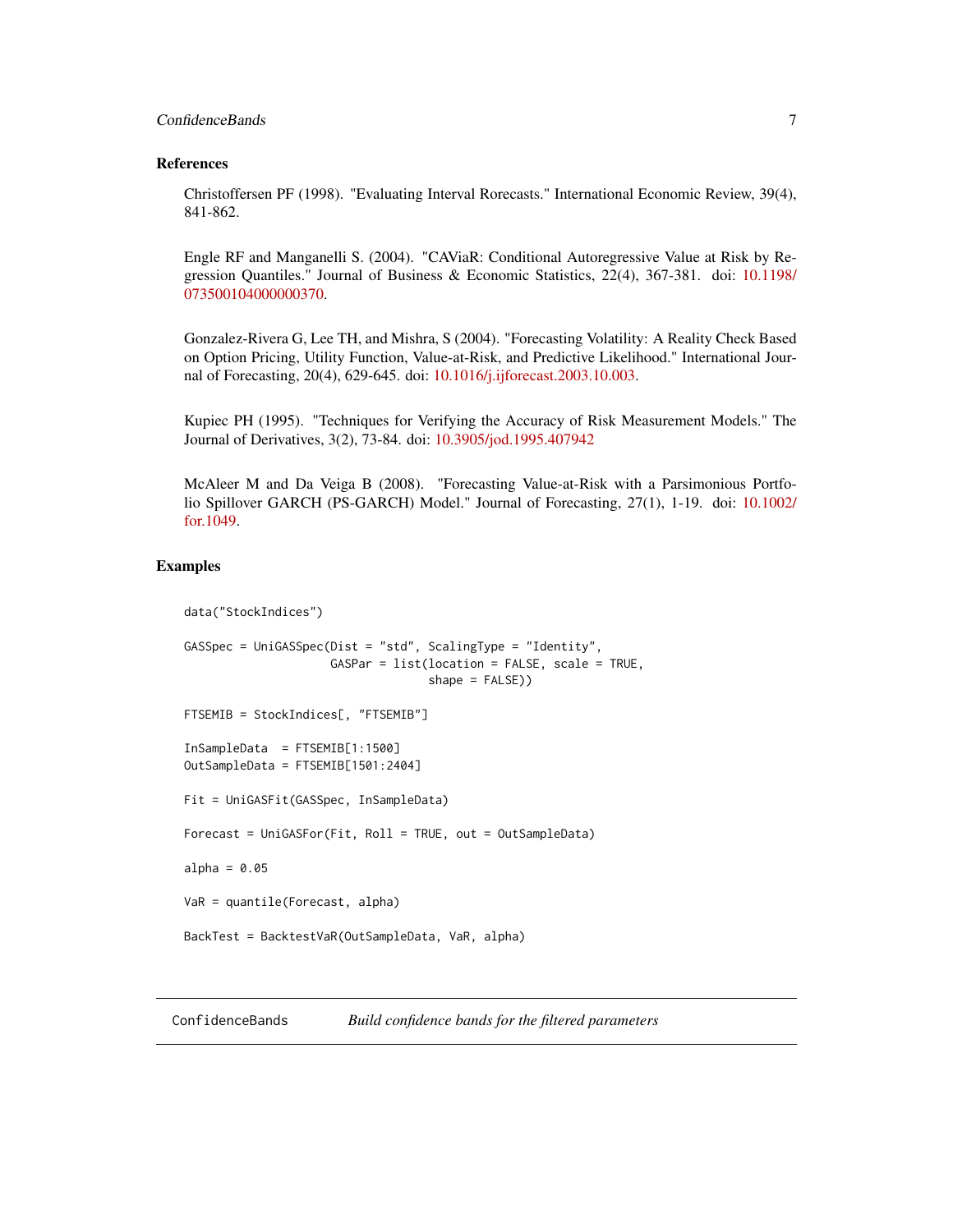<span id="page-7-0"></span>Build confidence bands for the filtered parameters sampling the coefficients from the asymptotic distribution as in Blasques et al. (2016).

#### Usage

```
ConfidenceBands(object, B = 10000, probs = c(0.01, 0.1, 0.9, 0.99), ...)
```
## Arguments

| object                  | An object of the class uGASFit or mGASFit                  |
|-------------------------|------------------------------------------------------------|
| B.                      | numeric Number of draws from the asymptotic distributions. |
| probs                   | numeric Quantiles to returns.                              |
| $\cdot$ $\cdot$ $\cdot$ | Additional arguments.                                      |

## Details

This function implements the "In-Sample Simulation-Based Bands" Section 3.3 of Blasques et al. (2016).

## Value

An object of the class array of dimension  $(T+1) \times B \times K$ , where T is the length of the time series, K is the number of parameters and B the number of draws. The first slice reports the estimated filtered parameters. The one step ahead prediction is also reported, this why T+1.

## Author(s)

Leopoldo Catania

## References

Blasques F, Koopman SJ, Lasak K, and Lucas, A (2016). "In-sample Confidence Bands and Out-of-Sample Forecast Bands for Time-Varying Parameters in Observation-Driven Models." International Journal of Forecasting, 32(3), 875-887. doi: [10.1016/j.ijforecast.2016.04.002.](https://doi.org/10.1016/j.ijforecast.2016.04.002)

## Examples

```
## Not run:
```

```
# show the information of all the supported distributions
library("GAS")
```

```
data("cpichg")
```

```
GASSpec = UniGASSpec(Dist = "std", ScalingType = "Identity",
                     GASPar = list(location = TRUE, scale = TRUE,
                                   shape = FALSE))
```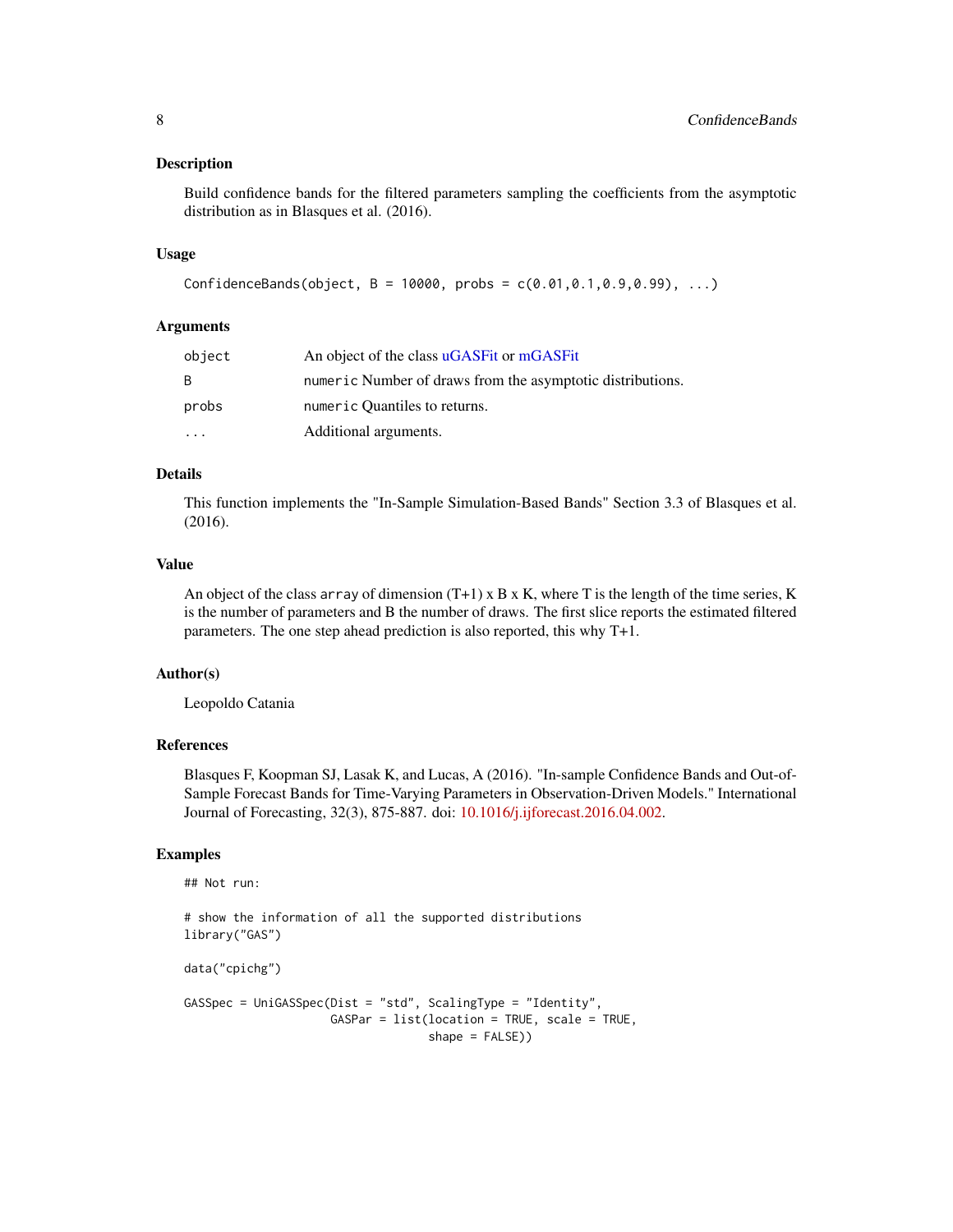#### <span id="page-8-0"></span>cpichg 90 and 2012 and 2012 and 2012 and 2012 and 2012 and 2012 and 2012 and 2012 and 2012 and 2012 and 2012 a

Fit = UniGASFit(GASSpec, cpichg) Bands = ConfidenceBands(Fit) ## End(Not run)

cpichg *Data: Quarterly logarithmic change in percentage points of the Consumer Price Index for All Urban Consumers: All Items (CPIAUCSL) from 1947-04-01 to 2016-05-01*

## Description

Quarterly logarithmic change in percentage points of the Consumer Price Index for All Urban Consumers: All Items (CPIAUCSL) from 1947-04-01 to 2016-05-01 available at [https://fred.](https://fred.stlouisfed.org/series/CPIAUCSL) [stlouisfed.org/series/CPIAUCSL](https://fred.stlouisfed.org/series/CPIAUCSL).

## Usage

data("cpichg")

## Format

A [xts](#page-0-0) object containing 276 observations from 1947-04-01 to 2016-05-01.

## References

US. Bureau of Labor Statistics, Consumer Price Index for All Urban Consumers: All Items [CPI-AUCSL], retrieved from FRED, Federal Reserve Bank of St. Louis; https://fred.stlouisfed.org/series/CPIAUCSL, June 24, 2016.

<span id="page-8-1"></span>DistInfo *Information for the supported distributions*

#### Description

Print the information regarding distributions supported in the GAS package.

## Usage

DistInfo(DistLabel = NULL, N = 2, FULL = TRUE)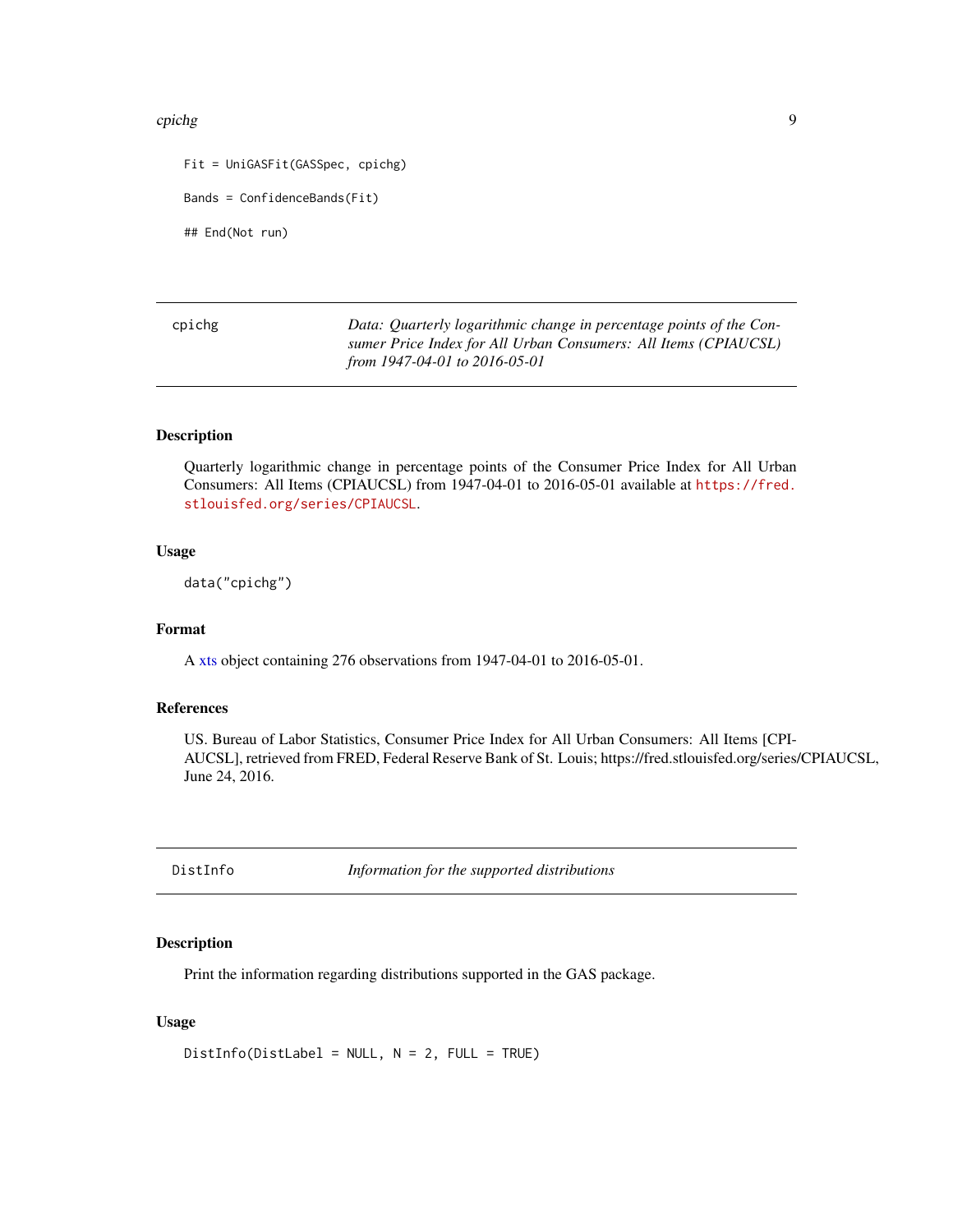## <span id="page-9-0"></span>Arguments

| DistLabel | character indicating the label of the conditional distribution. if $DistLabel =$<br>NULL all the supported distributions are printed. Default DistLabel = NULL. Run<br>DistLabels() to see the labels of the currently implemented distributions. |
|-----------|---------------------------------------------------------------------------------------------------------------------------------------------------------------------------------------------------------------------------------------------------|
| N.        | numeric Indicating the number of asset if DistLabel link to a multivariate dis-<br>tribution. Default $N = 2$ .                                                                                                                                   |
| FULL      | logical If TRUE the function prints all the the information. Default FULL = TRUE                                                                                                                                                                  |

## Details

The information are printed in the console.

## Author(s)

Leopoldo Catania

## Examples

```
# show the information of all the supported distributions
library("GAS")
```
DistInfo()

distributions *Distributions of the GAS package*

## Description

Density, distribution function, quantile function, random generator, moments, scores and information matrix of univariate and multivariate distributions of the GAS package.

#### Usage

```
ddist_Uni(y, Theta, Dist, log = FALSE)
pdist_Uni(q, Theta, Dist)
qdist_Uni(p, Theta, Dist)
rdist_Uni(Theta, Dist)
mdist_Uni(Theta, Dist)
Score_Uni(y, Theta, Dist)
IM_Uni(Theta, Dist)
ddist_Multi(y, Theta, Dist, log = FALSE)
rdist_Multi(Theta, N, Dist)
Score_Multi(y, Theta, Dist)
```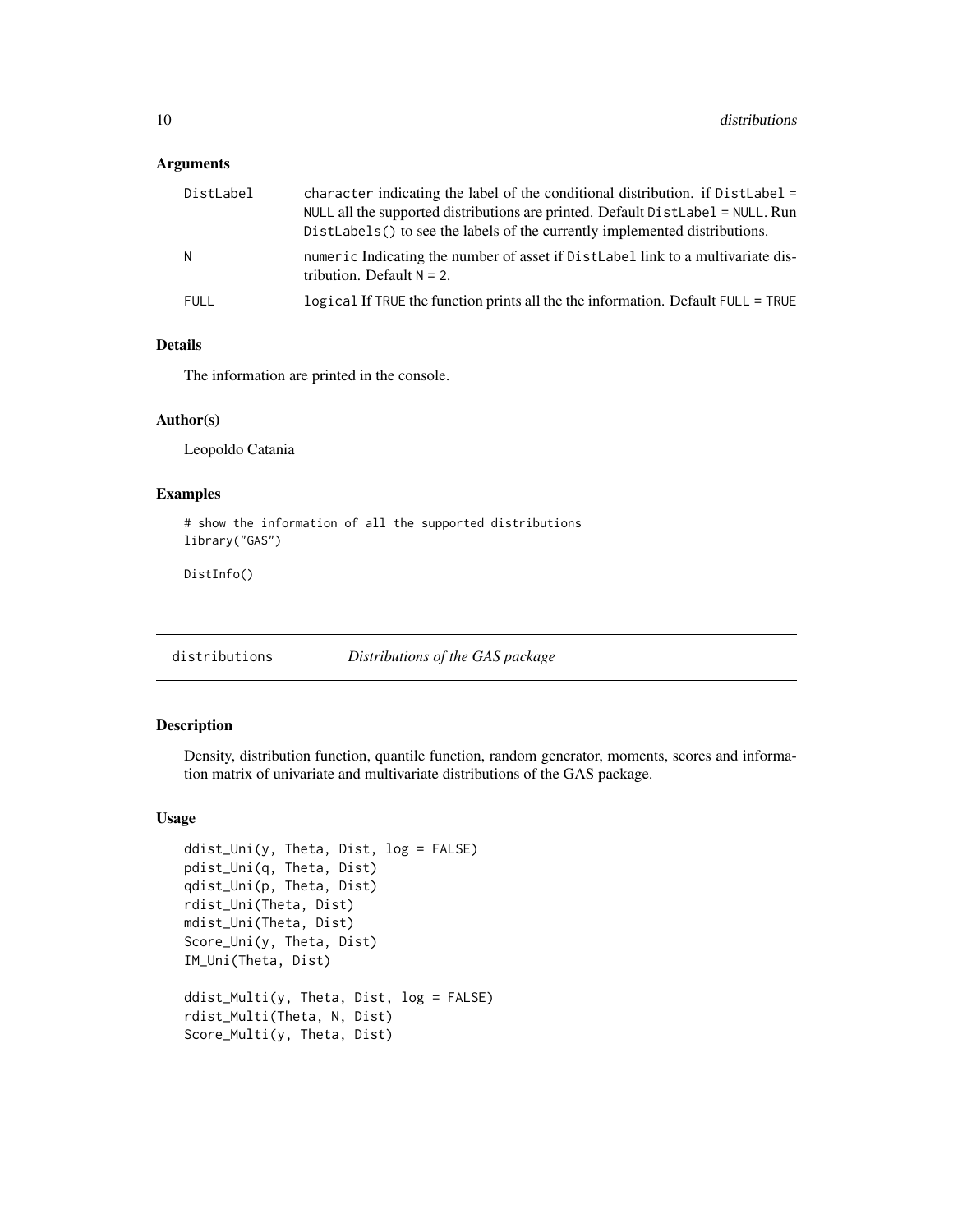#### <span id="page-10-0"></span>distributions and the contract of the contract of the contract of the contract of the contract of the contract of the contract of the contract of the contract of the contract of the contract of the contract of the contract

#### **Arguments**

| y, q  | numeric Scalar quantile. For Score_Multi and ddist_Multi, y is a numeric<br>vector.                                                                                                                                                                                                                     |
|-------|---------------------------------------------------------------------------------------------------------------------------------------------------------------------------------------------------------------------------------------------------------------------------------------------------------|
| p     | numeric Scalar probability.                                                                                                                                                                                                                                                                             |
| Theta | numeric Vector of distribution parameters. The order of the parameters is gen-<br>erally: location, scale, skewness, shape, shape2. When the distribution de-<br>fined by Dist does not have, say, the shape parameter, this should be simply<br>omitted. See also DistInfo for specific distributions. |
| Dist  | character Label of the conditional distribution, see DistInfo.                                                                                                                                                                                                                                          |
| log   | logical If TRUE, the density value $p(y)$ is given as $log(p(y))$ . Dy Default log<br>$=$ FALSE.                                                                                                                                                                                                        |
| N     | numeric Integer. cross-sectional dimension for the multivariate case.                                                                                                                                                                                                                                   |

#### Details

The function mdist\_Uni returns a vector with four elements: mean, variance, skewness and kurtosis coefficients. The functions Score\_Uni and IM\_Uni returns the score and the Fisher information matrix for univariate distributions. The function Score\_Multi returns the score for multivariate distributions. See [DistInfo](#page-8-1) for the lists of supported distributions. These functions are not vectorized. ddist\_Uni and ddist\_Multi give the density, pdist\_Uni gives the distribution function, qdist\_Uni gives the quantile function, and rdist\_Uni and rdist\_Multi generate random deviates.

#### Value

- 1. numeric scalar for: ddist\_Uni, pdist\_Uni, qdist\_Uni, rdist\_Uni,
- 2. numeric vector for: Score\_Uni, Score\_Multi and rdist\_Multi,
- 3. matrix for IM\_Uni.

## Author(s)

Leopoldo Catania

## Examples

```
# Skew Student-t distribution
# log density
Theta = c("location" = 0, "scales" = 1, "skewness" = 1.2, "shape" = 7)ddist_Uni(y = 0.5, Theta, "sstd", TRUE)
# probability
pdist_Uni(q = -1.69, Theta, "sstd")
#quantile
qdist_Uni(p = 0.05, Theta, "sstd")
```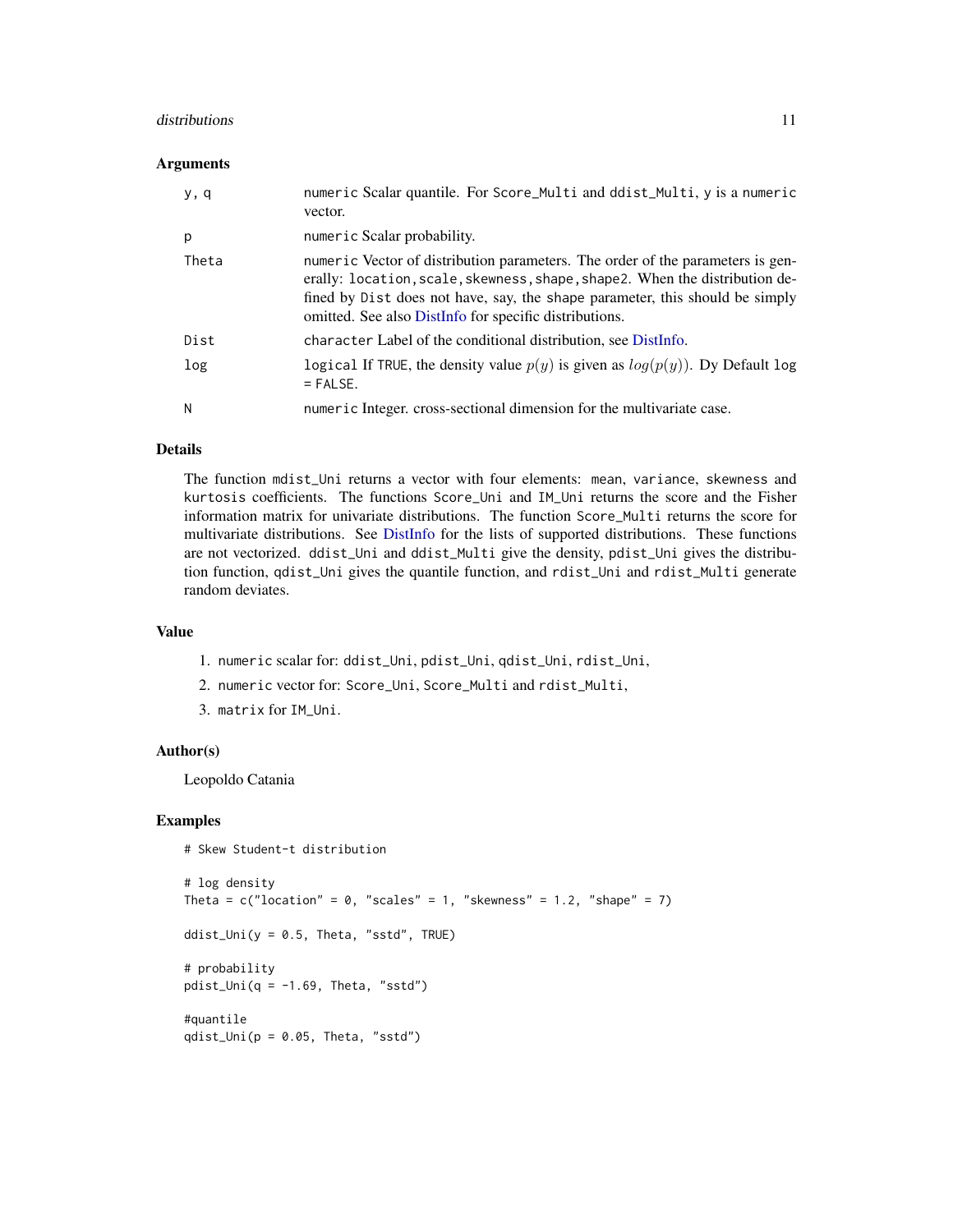12 dji30ret

```
#random generator
rdist_Uni(Theta, "sstd")
#moments
mdist_Uni(Theta, "sstd")
```
dji30ret *data: Dow Jones 30 Constituents Closing Value Log Return in percentage points*

## Description

This dataset is taken from the rugarch package of Ghalanos (2015). Returns are in percentage points.

Dow Jones 30 Constituents closing value log returns from 1987-03-16 to 2009-02-03 from Yahoo Finance. Note that AIG was replaced by KFT (Kraft Foods) on September 22, 2008. This is not reflected in this data set as that would bring the starting date of the data to 2001.

## Usage

data("dji30ret")

## Format

A data.frame containing 5,521x30 observations.

## Source

Yahoo Finance

## References

Ghalanos A (2015). "rugarch: Univariate GARCH models." [https://cran.r-project.org/](https://cran.r-project.org/package=rugarch) [package=rugarch](https://cran.r-project.org/package=rugarch).

<span id="page-11-0"></span>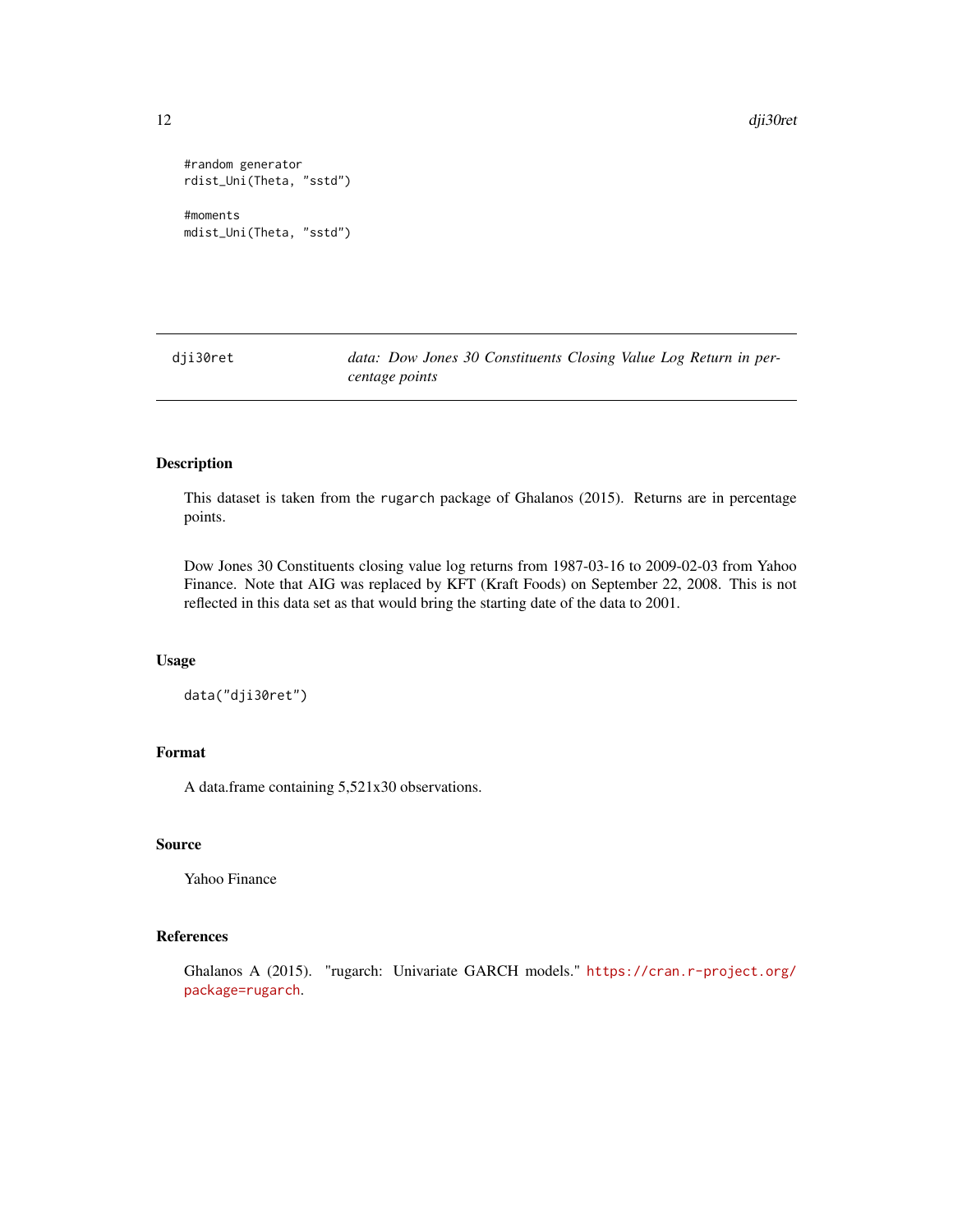<span id="page-12-1"></span><span id="page-12-0"></span>

This function is a wrapper to the standard [optim](#page-0-0) optimizer with method = "BFGS".

## Usage

fn.optim(par0, data, GASSpec, FUN)

## Arguments

| par0       | numeric vector of named model coefficients.                                                            |
|------------|--------------------------------------------------------------------------------------------------------|
| data       | numeric vector or matrix of data.                                                                      |
| GASSpec    | An object of the class uGASSpec or mGASSpec, created via the UniGASSpec<br>and MultiGASSpec functions. |
| <b>FUN</b> | A function to optimize.                                                                                |

## Details

The following control parameters are used for control:

- $trace = 0$
- $\bullet$  abstol = 1e-8

See the documentation of [optim.](#page-0-0)

## Value

It returns a named list with four elements: i) pars: a numeric vector where the estimated parameters are stored, ii) value: a numeric containing the value of the negative log likelihood evaluated at its minumum, iii) hessian, a numeric matrix containing the Hessian matrix evaluated at the minimum of the negative log likelihood, iv) convergence a numeric element indicating the convergence results of [optim.](#page-0-0)

## Author(s)

Leopoldo Catania

## See Also

help(optim)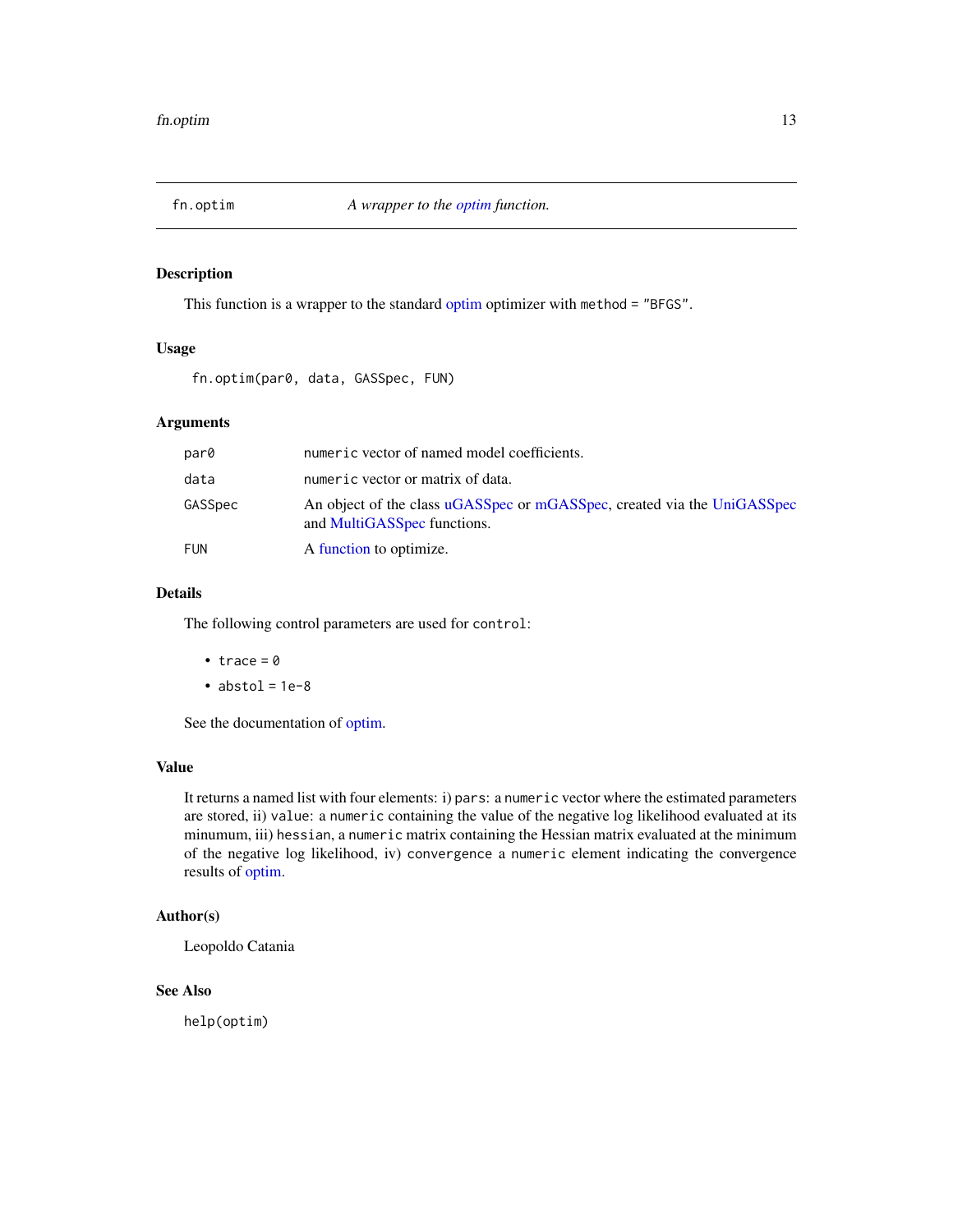<span id="page-13-0"></span>

This function is a wrapper to the [solnp](#page-0-0) function of the Rsolnp package of Ghalanos and Theussl (2016).

## Usage

fn.solnp(par0, data, GASSpec, FUN)

#### Arguments

| par0       | numeric vector of named model coefficients.                                                            |
|------------|--------------------------------------------------------------------------------------------------------|
| data       | numeric vector or matrix of data.                                                                      |
| GASSpec    | An object of the class uGASSpec or mGASSpec, created via the UniGASSpec<br>and MultiGASSpec functions. |
| <b>FUN</b> | A function to optimize.                                                                                |

## Details

The following control parameters are used: trace =  $0$ , rho = 1, outer.iter = 400, inner.iter = 1800, delta = 1e-08, tol = 1e-08. See the documentation of [solnp.](#page-0-0)

## Value

It returns a named list with four elements: i) pars: a numeric vector where the estimated parameters are stored, ii) value: a numeric containing the value of the negative log likelihood evaluated at its minumum, iii) hessian, a numeric matrix containing the Hessian matrix evaluated at the minimum of the negative log likelihood, and iv) convergence a numeric element indicating the convergence results of [solnp.](#page-0-0)

## Author(s)

Leopoldo Catania

## References

Alexios Ghalanos and Stefan Theussl (2015). "Rsolnp: General Non-linear Optimization Using Augmented Lagrange Multiplier Method". R package version 1.16.

## See Also

help(solnp)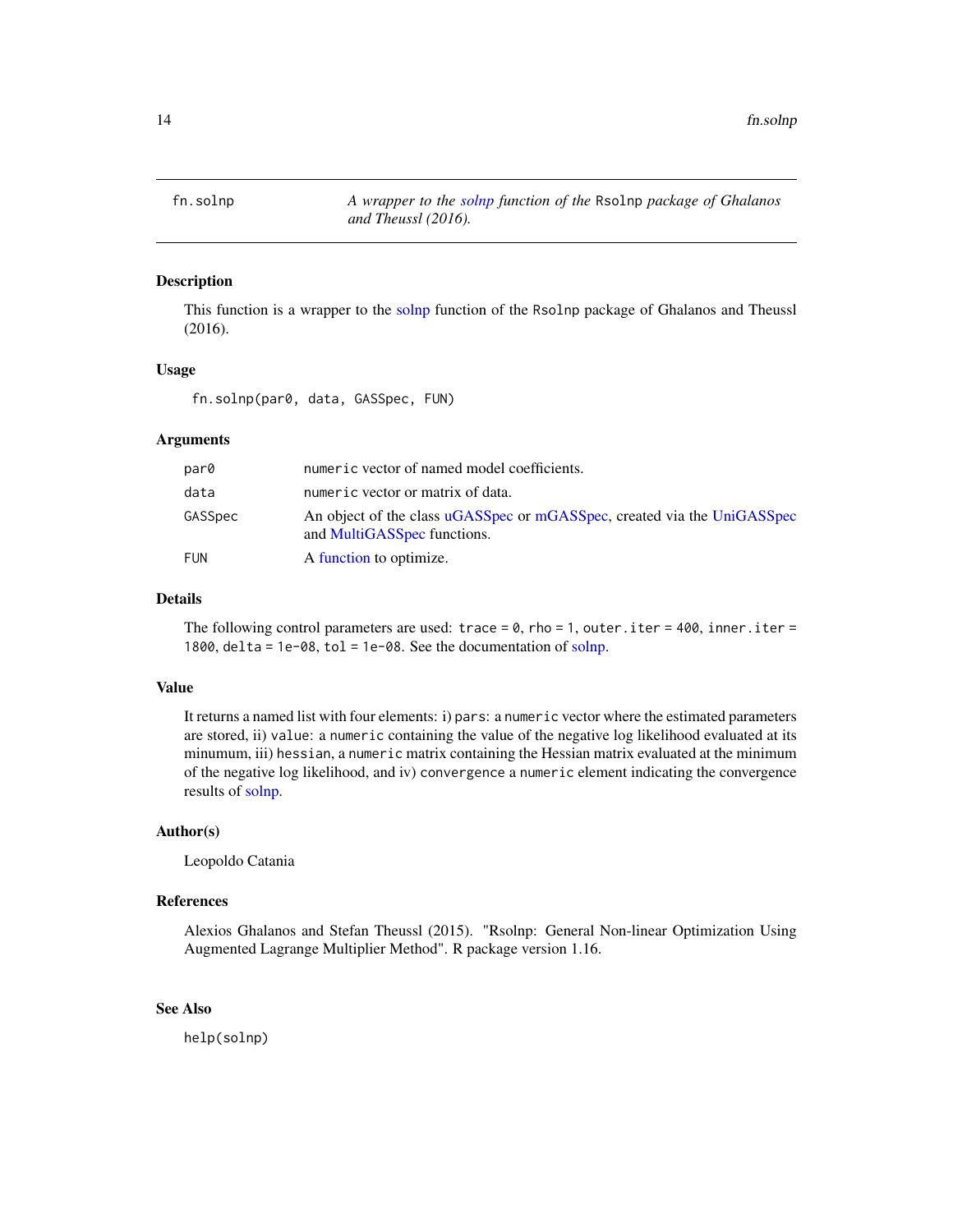<span id="page-14-0"></span>FZLoss *Fissler and Ziegel (2016) (FZ) joint loss function for Value at Risk and Expected Shortfall.*

## Description

This function implements Fissler and Ziegel (2016) (FZ) joint loss function for Value at Risk and Expected Shortfall.

## Usage

FZLoss(data, VaR, ES, alpha)

## Arguments

| data  | numeric Vector of observations.           |
|-------|-------------------------------------------|
| VaR   | numeric Vector containing the VaR series. |
| FS.   | numeric Vector containing the ES series.  |
| alpha | numeric The VaR and ES confidence level.  |

## Details

This function implements Fissler and Ziegel (2016) (FZ) joint loss function for Value at Risk and Expected Shortfall. The parameterization used is that of Patton et al. (2017) and is given by:

$$
\frac{1}{\alpha ES_t^{\alpha}} I_t^{\alpha} (y_t - VaR_t^{\alpha}) + \frac{VaR_t^{\alpha}}{ES_t^{\alpha}} + \log - ES_t^{\alpha} - 1.
$$

See also Fissler et al. (2015).

## Value

A numeric vector containing the joing VaR and ES loss values.

#### Author(s)

Leopoldo Catania

## References

Fissler, T., Ziegel, J.F., (2016). "Higher order elicitability and Osband's principle." The Annals of Statistics 44, 1680-1707.

Fissler, T., Ziegel, J.F., Tilmann, G. (2015). "Expected Shortfall is jointly elicitable with Value at Risk - Implications for backtesting." arXiv preprint arXiv:1507.00244.

Patton, A. J., Ziegel, J.F., Chen, R. (2017). "Dynamic semiparametric models for expected shortfall (and Value-at-Risk)." arXiv preprint arXiv:1707.05108.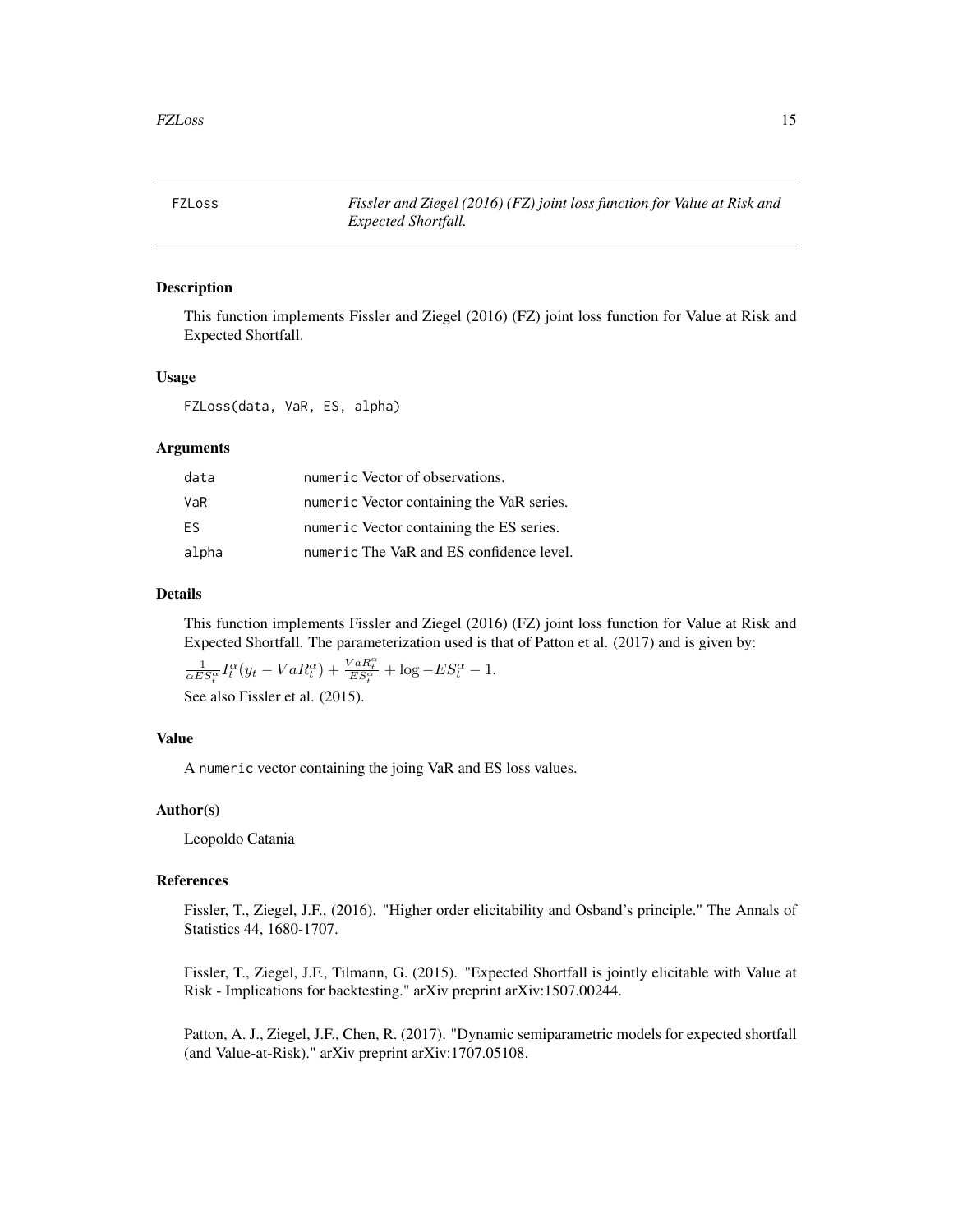## <span id="page-15-0"></span>Examples

```
data("StockIndices")
GASSpec = UniGASSpec(Dist = "std", ScalingType = "Identity",
                     GASPar = list(location = FALSE, scale = TRUE,
                                   shape = FALSE))
FTSEMIB = StockIndices[, "FTSEMIB"]
InSampleData = FTSEMIB[1:1500]
OutSampleData = FTSEMIB[1501:2404]
Fit = UniGASFit(GASSpec, InSampleData)
Forecast = UniGASFor(Fit, Roll = TRUE, out = OutSampleData)
alpha = 0.05vVaR = quantile(Forecast, alpha)
vES = ES(Forecast, alpha)
FZ = FZLoss(OutSampleData, vVaR, vES, alpha)
```
Goals *data: Goals scored by England against Scotland in international football matches.*

## Description

Number of goals scored by England against Scotland in international football matches. This is a 116 x 2 [zoo](#page-0-0) object spanning the period 1872-1987 with a yearly frequency. The first column reports the number of goals scored by England against Scotland. The second column is a dummy variable equal 1 for matches played in England. This data set is taken from the Harvey (1989) pg 524.

#### Usage

data("Goals")

## Format

A [zoo](#page-0-0) object containing 116 x 2 observations.

## Source

Harvey (1989) pg. 524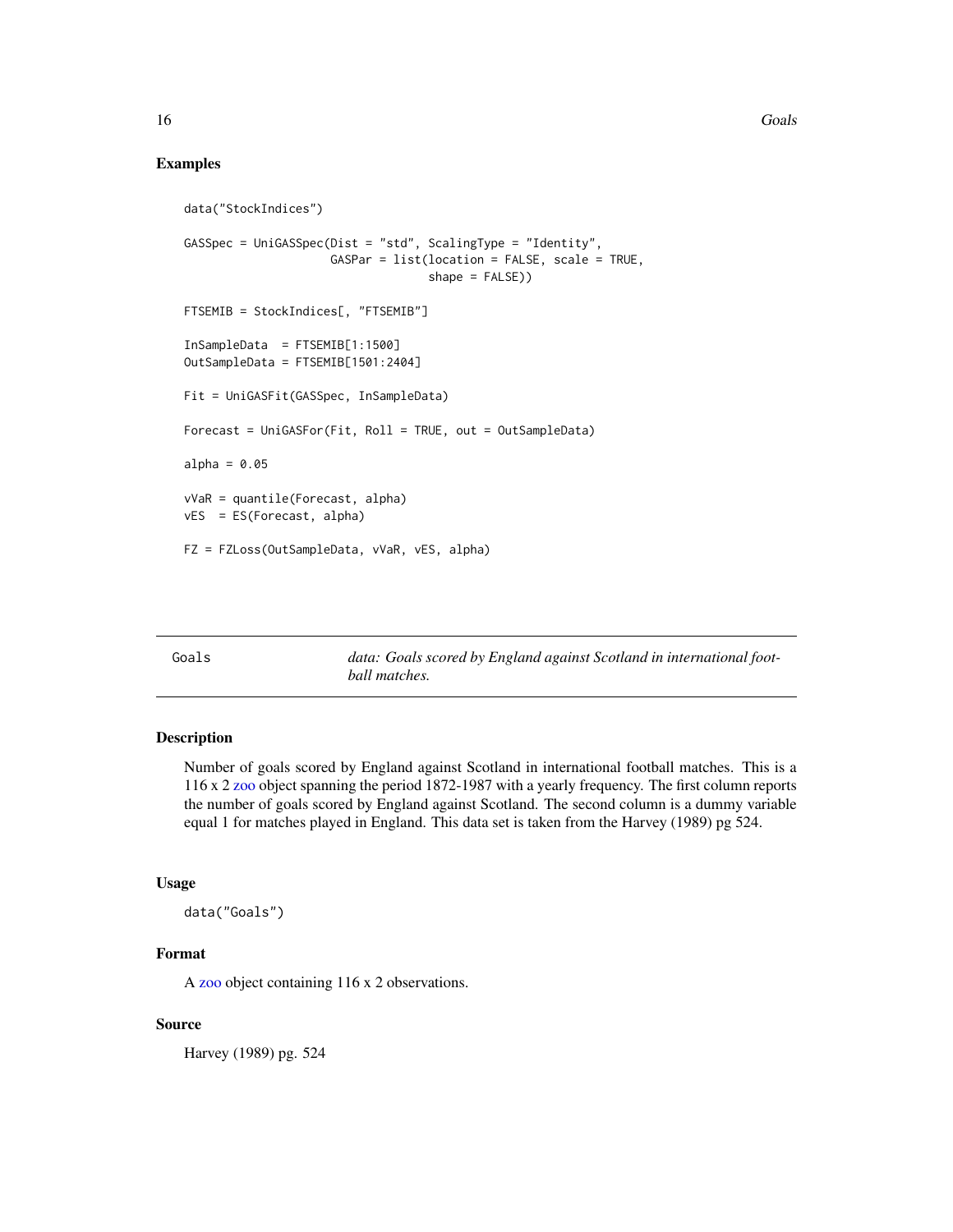#### <span id="page-16-0"></span>mGASFit 17

## References

Harvey, A. C. (1990). Forecasting, structural time series models and the Kalman filter. Cambridge university press. <https://cran.r-project.org/package=rugarch>.

<span id="page-16-1"></span>mGASFit *Class for the Multivariate GAS fitted object*

#### Description

Class for the multivariate GAS fitted object.

## Objects from the Class

A virtual Class: No objects may be created from it.

## **Slots**

Data: Object of class list. Contains the user's data.

- Estimates: Object of class list. Contains: lParList list of estimated parameters, optimiser object delivered from the optimization function, StaticFit ML estimates for the constant model, Inference inferential results for the estimated parameters.
- GASDyn: Object of class list. Contains: the series of filtered dynamic (GASDyn\$mTheta) for the time–varying parameters, the series of scaled scores (GASDyn\$mInnovation), the series of unrestricted filtered parameters (GASDyn\$mTheta\_tilde), the series of log densities (GASDyn\$vLLK), the log likelihood evaluated at its optimum value (GASDyn\$dLLK)

ModelInfo: Object of class list. Contains information about the GAS specification:

- Spec Object of the class [uGASSpec](#page-43-1) containing the GAS specification.
- iT numeric Number of observation.
- elapsedTime Numeric elapsed time in seconds.

- show signature(object = 'mGASFit'): print object information.
- summary signature(object = 'mGASFit'): Show summary.
- plot signature(x='mGASFit',y='missing'): Plot filtered dynamic and other estimated quantities.
- getFilteredParameters signature(object = "mGASFit"): Extract filtered parameters.
- getObs signature(object = "mGASFit"): Extract original observations.
- coef signature(object = 'uGASFit'): Returns a named vector of estimated coefficients. Also accepts the additional logical argument do.list. If do.list = TRUE, estimated coefficients are organized in a list with arguments: vKappa the intercept vector, mA the A system matrix, mB the B system matrix. By default, do. list = FALSE.
- getMoments signature(object = "mGASFit"): Extract conditional moments.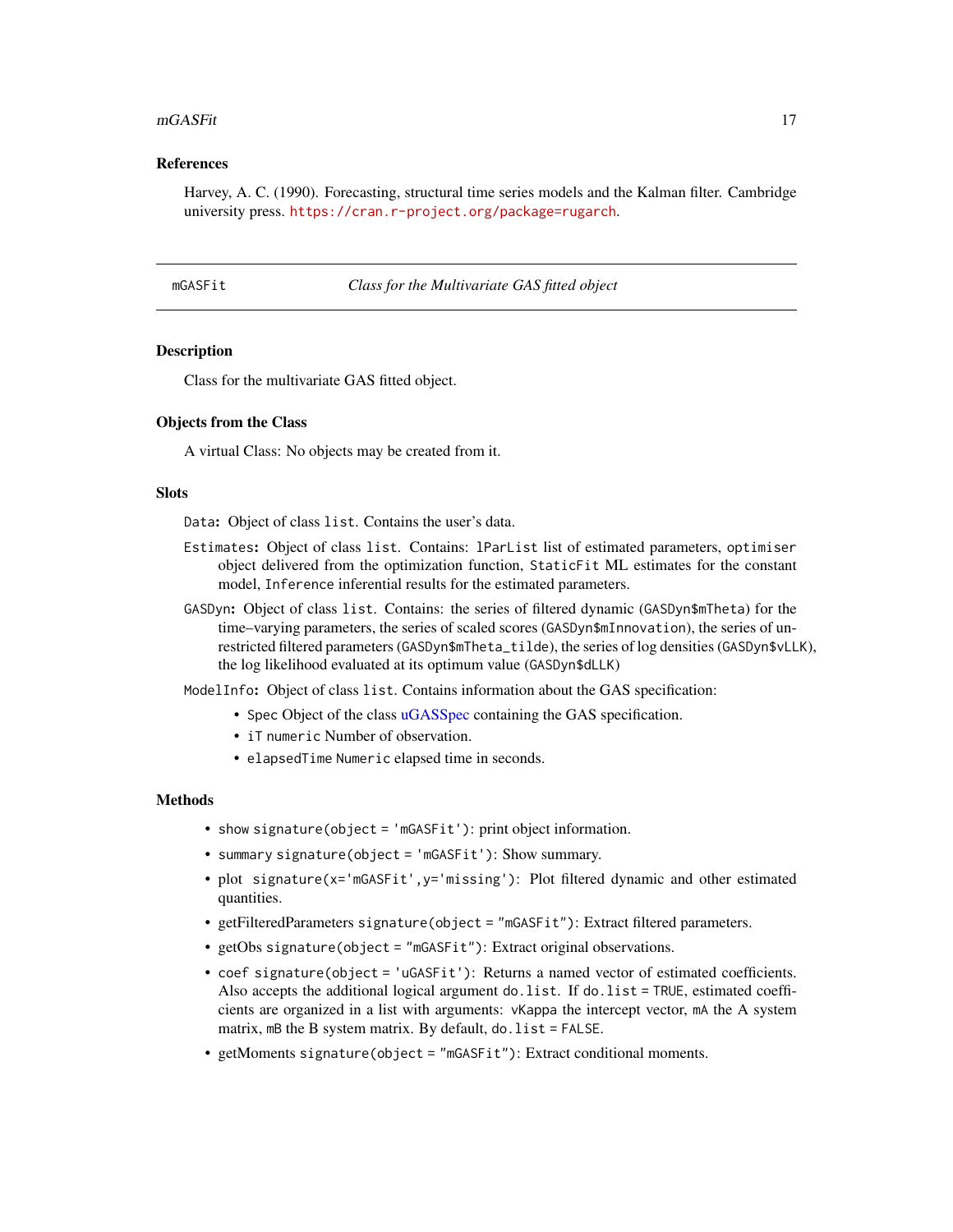- <span id="page-17-0"></span>• residuals signature(object = 'mGASFit'): Extract the residuals. Also accepts the additional logical argument standardize. If standardize = TRUE, residuals are standardized by cholesky of the filtered covariance matrix. By default standardize = FALSE.
- convergence signature(object = 'mGASFit'): Extract convergence information.

## Author(s)

Leopoldo Catania

<span id="page-17-1"></span>mGASFor *Class for the Multivariate GAS Forecast object*

#### Description

Class for the multivariate GAS forecast object.

## Objects from the Class

A virtual Class: No objects may be created from it.

#### Slots

Forecast: Object of class list. Contains forecasts:

- PointForecast: matrix with parameters forecasts.
- Moments: list with centered moments forecasts. The first element contains a matrix with the predicted conditional means. The second element contains an array with the predicted conditional covariances.
- vLS: numeric Log Score (Predictive Log Likelihood).

Bands: array with confidence bands parameters forecasts. Available only if Roll = TRUE.

Draws: If ReturnsDraws = TRUE it is a iH x iB matrix of draws from the predictive distribution.

Info: list with forecast information.

Data: list with original data.

## Methods

- show signature(object = "uGASFor"): Show summary.
- plot signature(x='uGASFor', y='missing'): Plot forecasted quantities.
- getForecast signature(object = "uGASFor"): Extract parameters forecast.
- getObs signature(object = "uGASFor"): Extract original observations.
- getMoments signature(object = "uGASFor"): Extract moments forecasts.
- LogScore signature(object = "uGASFor"): Extract Log Scores.

#### Author(s)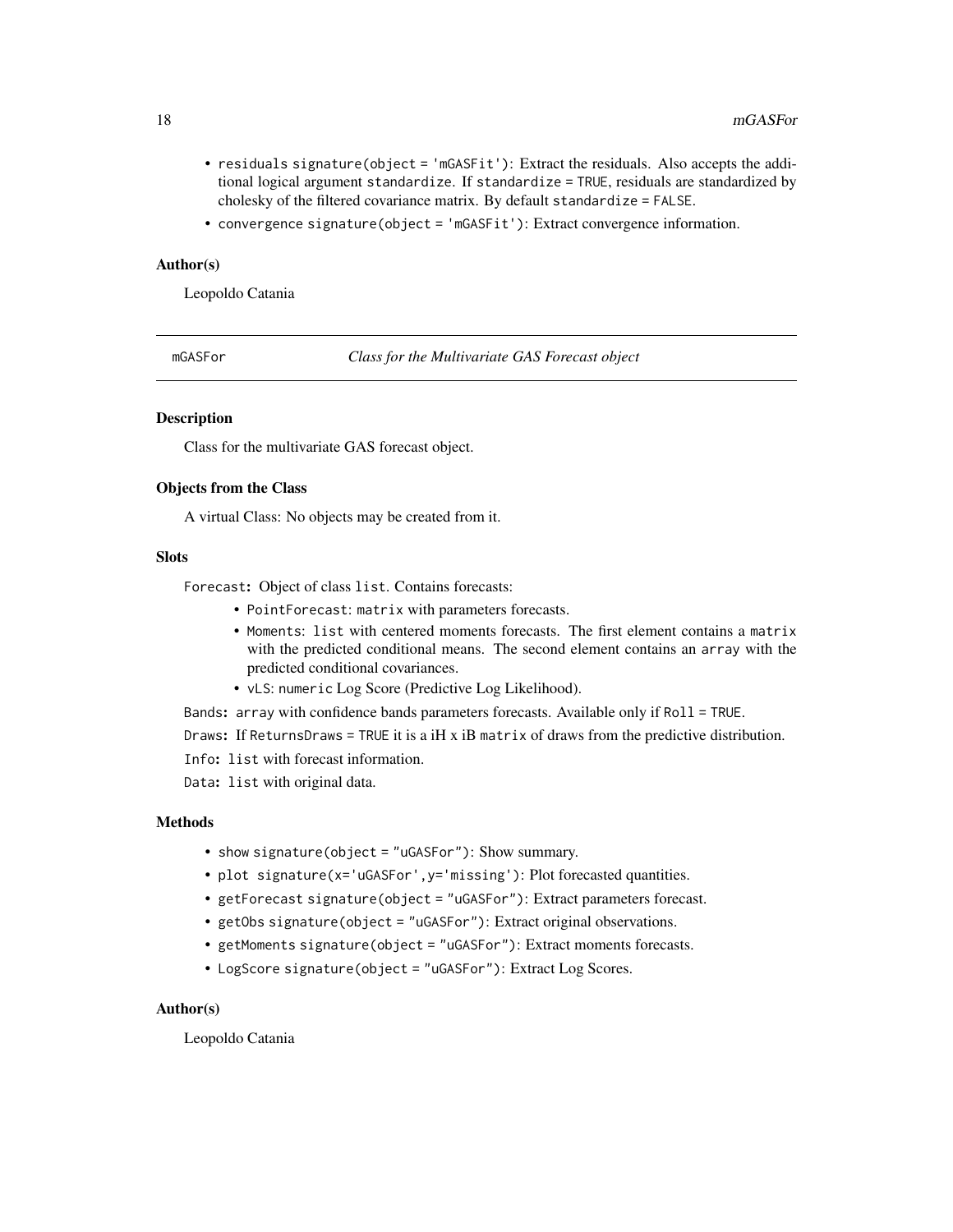<span id="page-18-1"></span><span id="page-18-0"></span>

Class for the multivariate GAS rolling object.

#### Objects from the Class

A virtual Class: No objects may be created from it.

#### **Slots**

Forecast: Object of class list. Contains forecasts:

- PointForecast: matrix with parameters forecasts.
- Moments: list with centered moments forecasts. The first element contains a matrix with the predicted conditional means. The second element contains an array with the predicted conditional covariances.
- vLS: numeric Log Score (Predictive Log Likelihood).

Info: list with forecast information.

Data: list with original data.

## Methods

- show signature(object = 'mGASRoll'): Show summary.
- plot signature(x = 'mGASRoll',y = 'missing'): Plot forecasted quantities.
- getForecast signature(object = 'mGASRoll'): Extract parameters forecast.
- getObs signature(object = 'mGASRoll'): Extract original observations.
- getMoments signature(object = 'mGASRoll'): Extract moments forecasts.
- LogScore signature(object = 'mGASRoll'): Extract Log Scores.
- residuals signature(object = 'mGASRoll'): Extract the forecast errors. Also accepts the additional logical argument standardize. If standardize = TRUE, forecast errors are standardized by cholesky of the forecast covariance matrix. By default standardize = FALSE.
- coef signature(object = 'mGASFit'): Returns a matrix of estimated coefficients. Each row of the matrix corresponds to a refit of the model during the forecast period according to the RefitEvery argument provided in the [MultiGASRoll](#page-24-1) function. Also accepts the additional logical argument do.list. If do.list = TRUE, estimated coefficients are organized in a list of lists according according to the RefitEvery argument provided in the [MultiGASRoll](#page-24-1) function. Each list is populated by three arguments: vKappa the intercept vector, mA the A system matrix,  $mB$  the B system matrix. By default,  $d0$ . list = FALSE.

## Author(s)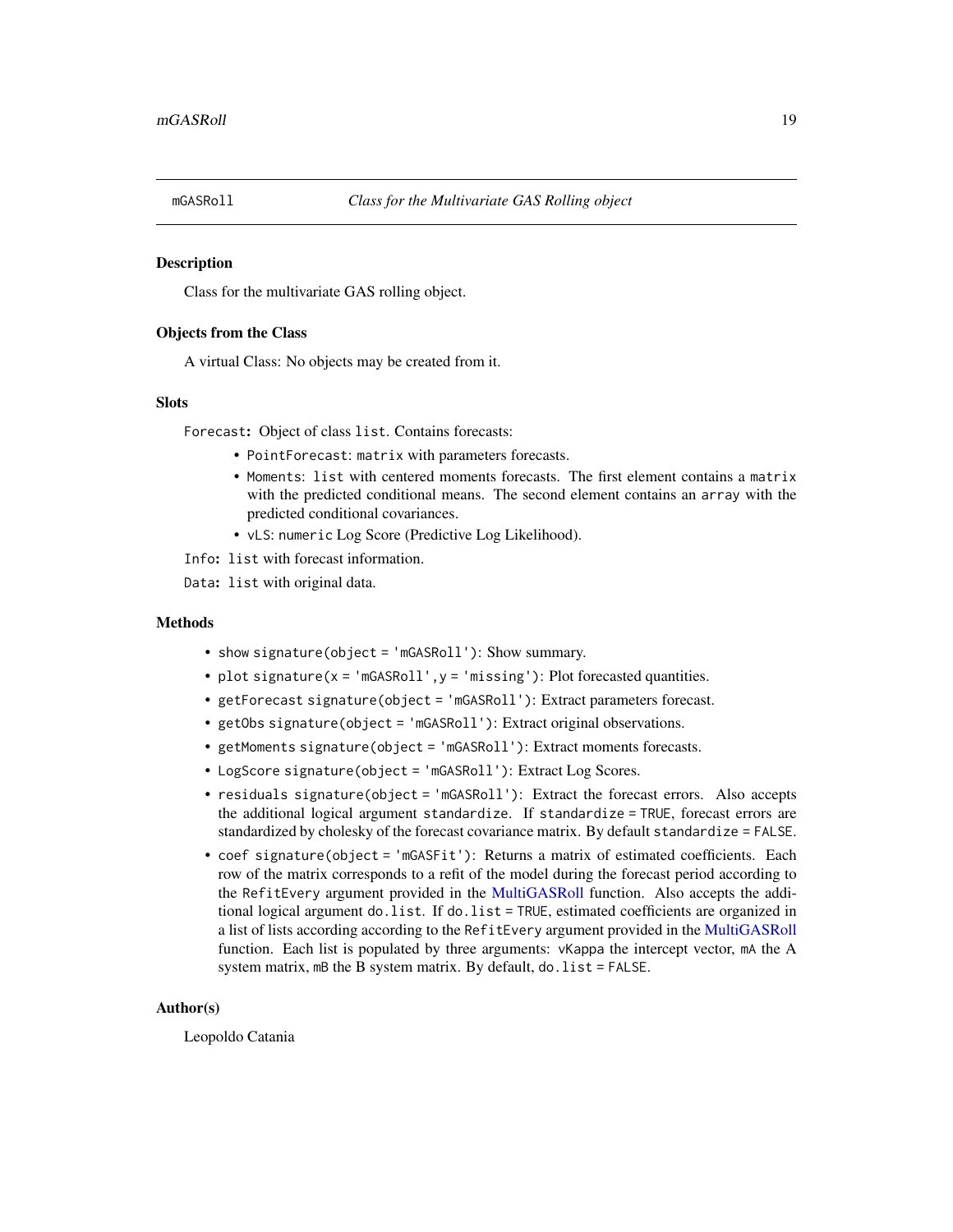<span id="page-19-1"></span><span id="page-19-0"></span>Class for multivariate GAS model simulation.

## Objects from the Class

A virtual Class: No objects may be created from it.

#### Slots

ModelInfo: Object of class list. Contains information about the multivariate GAS specification:

- iT: numeric Time length of simulated observations.
- iN: numeric Cross sectional dimension.
- iK : numeric number of (possibly) time–varying parameters implied by the distributional assumption.
- vKappa numeric vector of unconditional level for the reparametrized vector of parameters.
- mA matrix of coefficients of dimension iK x iK that premultiply the conditional score in the GAS updating recursion.
- mB matrix of autoregressive coefficients of dimension iK x iK.
- Dist character label of the conditional distribution, see [DistInfo](#page-8-1)
- ScalingType character representing the scaling mechanism for the conditional score, see [DistInfo](#page-8-1)
- GASDyn: Object of class list. Contains: the series of simulated parameters (GASDyn\$mTheta), the series of scaled scores (GASDyn\$mInnovation), the series of unrestricted simulated parameters (GASDyn\$mTheta\_tilde), the series of log densities (GASDyn\$vLLK), the log likelihood evaluated at its optimum value (GASDyn\$dLLK)

Data: Object of class matrix. Matrix of dimension iN x iT of simulated data

## Methods

- show signature(object = 'mGASSim'): Show summary.
- plot signature( $x = 'mGASSim'$ ,  $y = 'missing'$ ): Plot simulated data and parameters.
- getFilteredParameters signature(object = 'mGASSim'): Extract simulated parameters.
- getObs signature(object = 'mGASSim'): Extract simulated observations
- coef signature(object = 'mGASSim'): Extract delivered coefficients
- getMoments signature(object = 'uGASFor'): Extract simulated moments.

#### Author(s)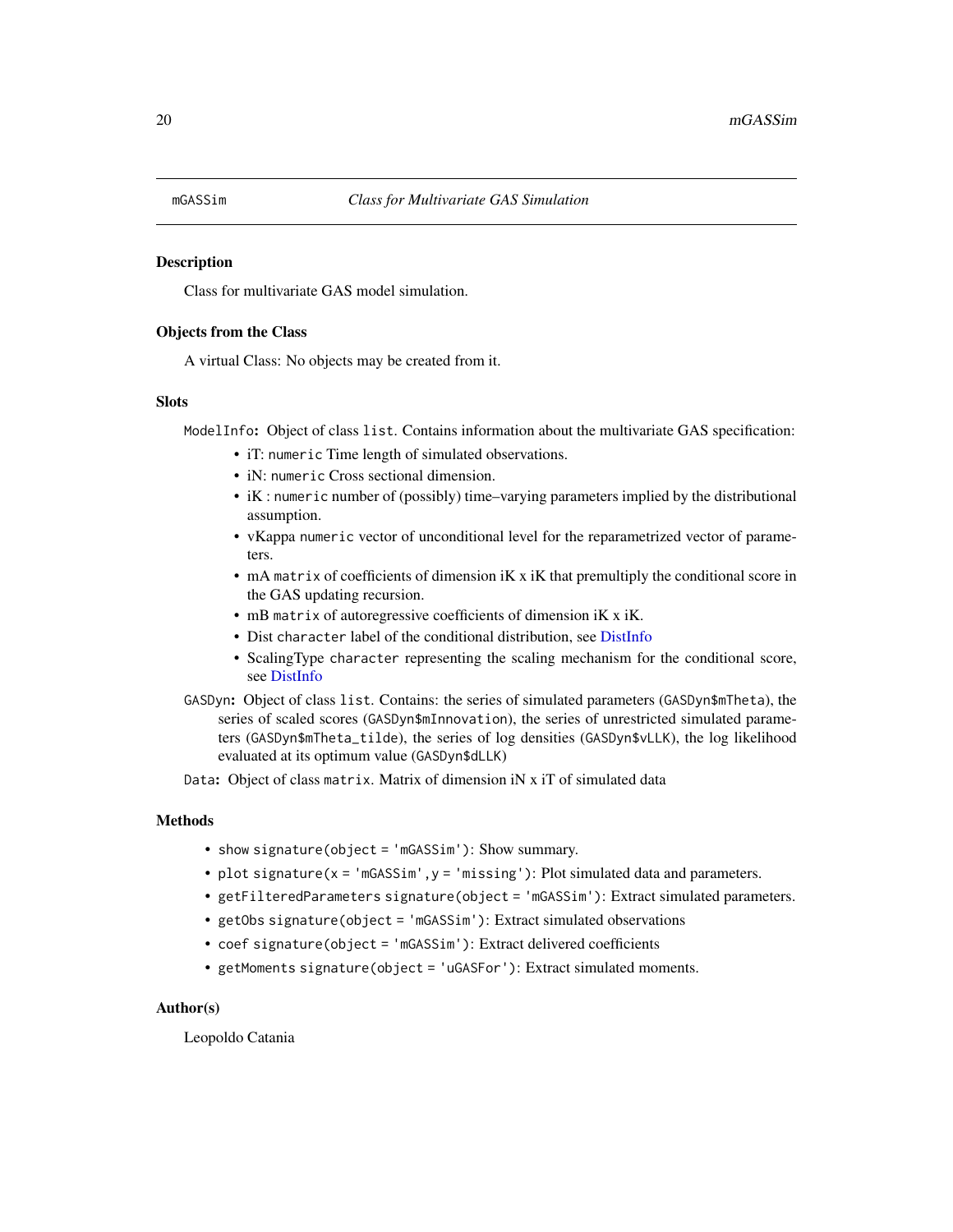<span id="page-20-1"></span><span id="page-20-0"></span>

Class for the Multivariate GAS model specification.

## Objects from the Class

A virtual Class: No objects may be created from it.

## Slots

Spec: Object of class list. Contains information abount the multivariate GAS specification:

- Dist: character Containing the conditional distribution assumption.
- ScalingType: character indicating the scaling mechanism for the conditional score.
- GASPar: list with elements: location, scale, correlation, shape.
- ScalarParameters: logical indicates if the parameters of the locations, scales and correlations dynamic have to be scalars or a diagonal matrices.

#### Methods

• show signature(object = 'mGASSpec'): Show summary.

## Author(s)

Leopoldo Catania

<span id="page-20-2"></span>MultiGASFit *Estimate multivariate GAS models*

## Description

Estimate multivariate GAS models by Maximum Likelihood.

## Usage

```
MultiGASFit(GASSpec, data, fn.optimizer = fn.optim, Compute.SE = TRUE)
```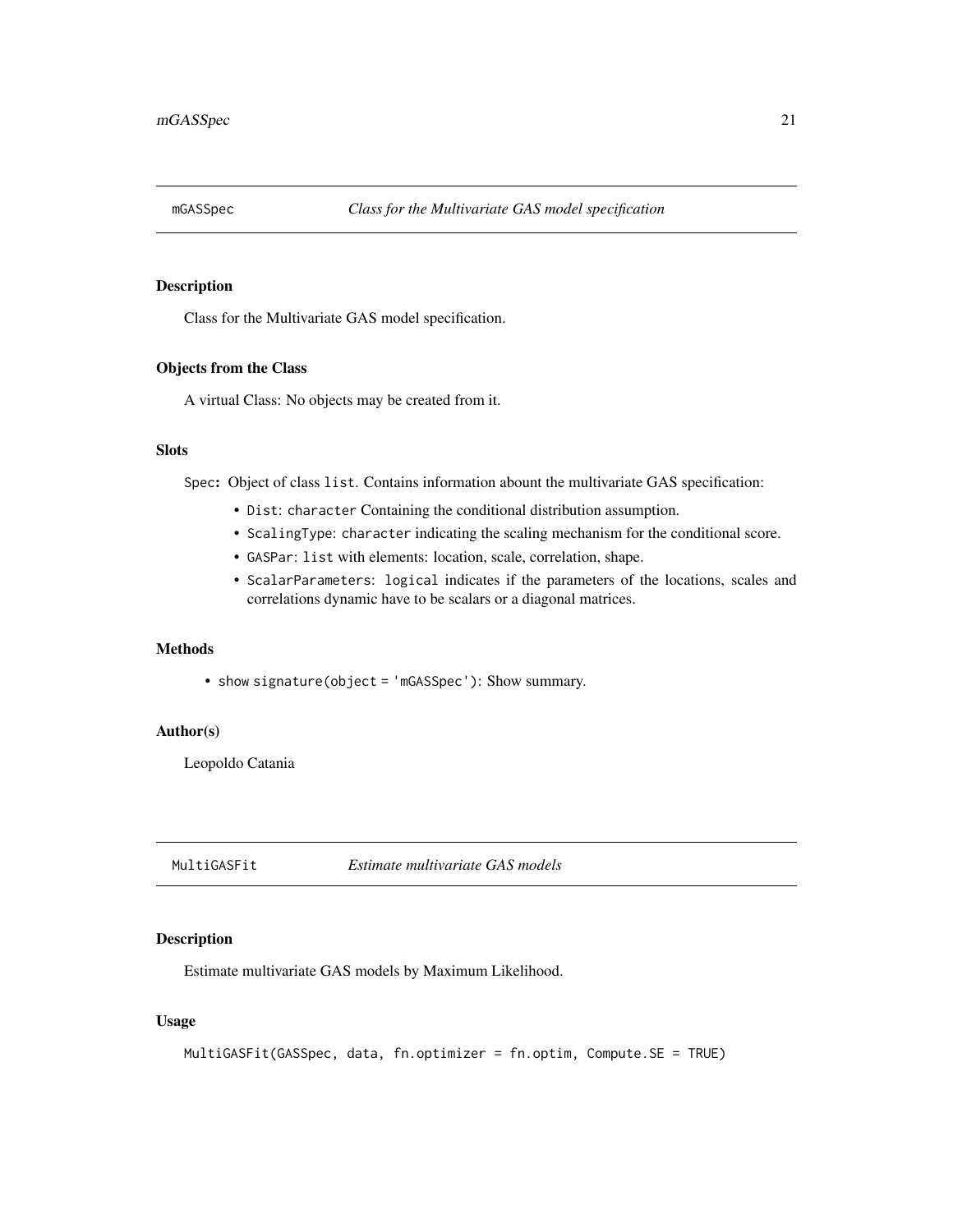#### <span id="page-21-0"></span>Arguments

| GASSpec      | An object of the class mGASSpec created using the function MultiGASSpec                                                                                                                                                                      |
|--------------|----------------------------------------------------------------------------------------------------------------------------------------------------------------------------------------------------------------------------------------------|
| data         | matrix (or something coercible to that using as $matrix()$ ) of dimension $TxN$<br>containing the multivariate time series of observations. It can also be an object<br>of the class ts, xts or zoo.                                         |
| fn.optimizer | function. This is a generic optimization function that can be provided by the<br>user. By default fn. optimizer = $fn$ . optim where $fn$ . optim is a wrapper to the<br>optim function. See Details for user defined optimization routines. |
| Compute.SE   | logical. Should asymptotic Standard Errors be computed? By default Compute. SE<br>$=$ TRUE                                                                                                                                                   |

## Details

Maximum Likelihood estimation of GAS models is an on-going research topic. General results are reported by Blasques et al. (2014b), Blasques et al. (2014a) and Harvey (2013), while results for specific models have been derived by Blasques et al. (2014c) and Andres (2014).

Starting values for the optimizer are chosen in the following way: (i) estimate the static version of the model (i.e., with  $A = 0$  and  $B = 0$ ) and set the initial value of the intercept parameter accordingly, and (ii) perform a grid search for the coefficients contained in A and B. Further technical details are presented in Section 3.2 of Ardia et. al. (2016a).

The user is free to employ his/her own optimization routine via the fn.optimizer argument. fn.optimizer accepts a function object. The user provided optimizer has to satisfy strict requirements. The arguments of the fn.optimizer are : i) par0 a vector of starting values, ii) data the data provided, iii) GASSpec an object of the class [uGASSpec,](#page-43-1) and iv) FUN the likelihood function. The output of fn.optimizer has to be an object of the class list with four named elements: i) pars: a numeric vector where the estimated parameters are stored, ii) value: a numeric containing the value of the negative log likelihood evaluated at its minimum, iii) hessian, a numeric matrix containing the Hessian matrix evaluated at the minimum of the negative log likelihood, this is used for inferential purposes, and iv) convergence a numeric variable reporting information about the convergence of the optimization. This quantity is printed by the show() and summary() methods. convergence = 0 has to indicates successful completion.

The user is allowed to not include the last two elements of the output of the fn. optimizer function, that is, the values hessian = NULL and convergence = NULL are admissible. In the case of hessian = NULL, the Hessian matrix is evaluated numerically using the [hessian](#page-0-0) function in the numDeriv package of Gilbert and Varadhan (2016). If the provided hessian is not positive definite, a try with the hessian evaluation used by the BFGS quasi-Newton implementation in the function [optim](#page-0-0) is made.

By default, the optim optimizer with method = "BFGS" is employed.

#### Value

An object of the class [mGASFit.](#page-16-1)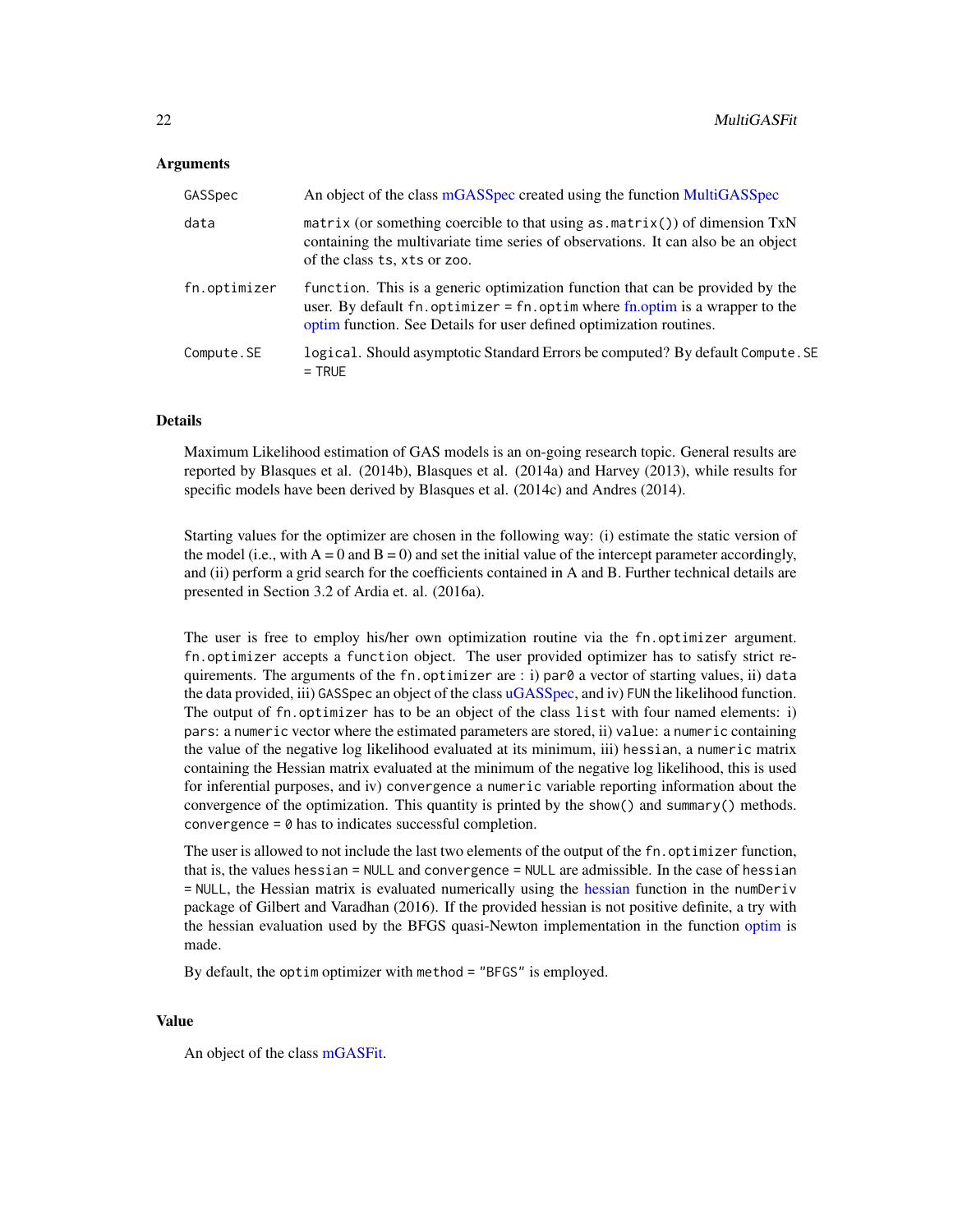#### MultiGASFit 23

#### Author(s)

Leopoldo Catania

#### References

Ardia D, Boudt K and Catania L (2016a). "Generalized Autoregressive Score Models in R: The GAS Package." <https://www.ssrn.com/abstract=2825380>.

Blasques F, Koopman SJ, Lucas A (2014a). "Maximum Likelihood Estimation for Correctly Specified Generalized Autoregressive Score Models: Feedback Effects, Contraction Conditions and Asymptotic Properties." techreport TI 14-074/III, Tinbergen Institute. [https://www.tinbergen.](https://www.tinbergen.nl/discussionpaper/?paper=2332) [nl/discussionpaper/?paper=2332](https://www.tinbergen.nl/discussionpaper/?paper=2332).

Blasques F, Koopman SJ, Lucas A (2014b). "Maximum Likelihood Estimation for Generalized Autoregressive Score Models." techreport TI 2014-029/III, Tinbergen Institute. [https://www.](https://www.tinbergen.nl/discussionpaper/?paper=2286) [tinbergen.nl/discussionpaper/?paper=2286](https://www.tinbergen.nl/discussionpaper/?paper=2286).

Blasques F, Koopman SJ, Lucas A, Schaumburg J (2014c). "Spillover Dynamics for Systemic Risk Measurement using Spatial Financial Time Series Models." techreport TI 2014-103/III, Tinbergen Institute. <https://www.tinbergen.nl/discussionpaper/?paper=2369>.

Creal D, Koopman SJ, Lucas A (2013). "Generalized Autoregressive Score Models with Applications." Journal of Applied Econometrics, 28(5), 777-795. doi: [10.1002/jae.1279.](https://doi.org/10.1002/jae.1279)

Ghalanos A, Theussl S (2016). "Rsolnp: General Non-Linear Optimization using Augmented Lagrange Multiplier Method." <https://cran.r-project.org/package=Rsolnp>.

Gilbert P, Varadhan R (2016). numDeriv: Accurate Numerical Derivatives. R package 2016.8-1, <https://CRAN.R-project.org/package=numDeriv>.

Harvey AC (2013). Dynamic Models for Volatility and Heavy Tails: With Applications to Financial and Economic Time Series. Cambridge University Press.

Ye Y (1988). Interior Algorithms for Linear, Quadratic, and Linearly Constrained Convex Programming. Ph.D. thesis, Stanford University.

## Examples

```
## Not run:
# Specify an GAS model with multivariate Student-t
# conditional distribution and time-varying scales and correlations
library("GAS")
data("StockIndices")
GASSpec = MultiGASSpec(Dist = "mvt", ScalingType = "Identity",
                       GASPar = list(scale = TRUE, correlation = TRUE))
```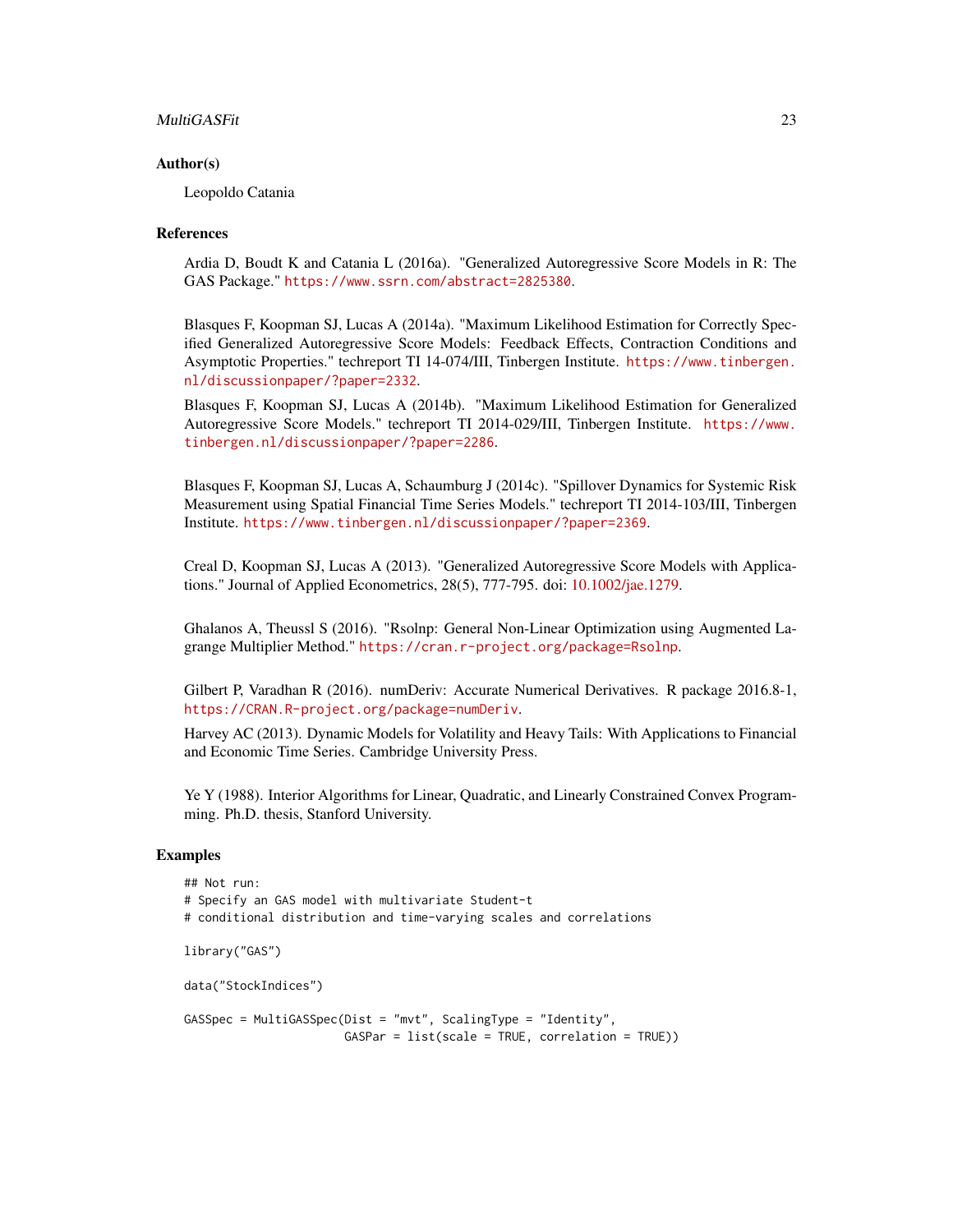```
Fit = MultiGASFit(GASSpec, StockIndices)
Fit
## End(Not run)
```
MultiGASFor *Forecast with multivariate GAS models*

## Description

Forecast with multivariate GAS models. One-step ahead prediction of the conditional density is available in closed form. Multistep ahead prediction are performed by simulation as detailed in Blasques et al. (2016).

## Usage

MultiGASFor(mGASFit, H = NULL, Roll = FALSE, out = NULL, B = 10000, Bands = c(0.1, 0.15, 0.85, 0.9), ReturnDraws = FALSE)

#### Arguments

| mGASFit      | An object of the class mGASFit created using the function MultiGASFit                                                                        |
|--------------|----------------------------------------------------------------------------------------------------------------------------------------------|
| H            | numeric Forecast horizon. Ignored if $Roll = TRUE$                                                                                           |
| Roll         | logical Forecast should be made using a rolling procedure? Note that if Roll<br>$=$ TRUE, then out has to be specified.                      |
| out          | matrix of out of sample observation of dimension $H \times N$ for rolling forecast. N<br>refers to the cross sectional dimension.            |
| B.           | numeric Number of draws from the $i$ H-step ahead distribution if $Roll = FALSE$ .                                                           |
| <b>Bands</b> | numeric Vector of probabilities representing the confidence band levels for mul-<br>tistep ahead parameters forecasts. Only if Roll = FALSE. |
| ReturnDraws  | logical Return the draws from the multistep ahead predictive distribution when<br>$Roll = FALSE ?$                                           |

## Value

An object of the class [mGASFor](#page-17-1)

## Author(s)

Leopoldo Catania

## References

Blasques F, Koopman SJ, Lasak K, and Lucas, A (2016). "In-sample Confidence Bands and Out-of-Sample Forecast Bands for Time-Varying Parameters in Observation-Driven Models." International Journal of Forecasting, 32(3), 875-887. doi: [10.1016/j.ijforecast.2016.04.002.](https://doi.org/10.1016/j.ijforecast.2016.04.002)

<span id="page-23-0"></span>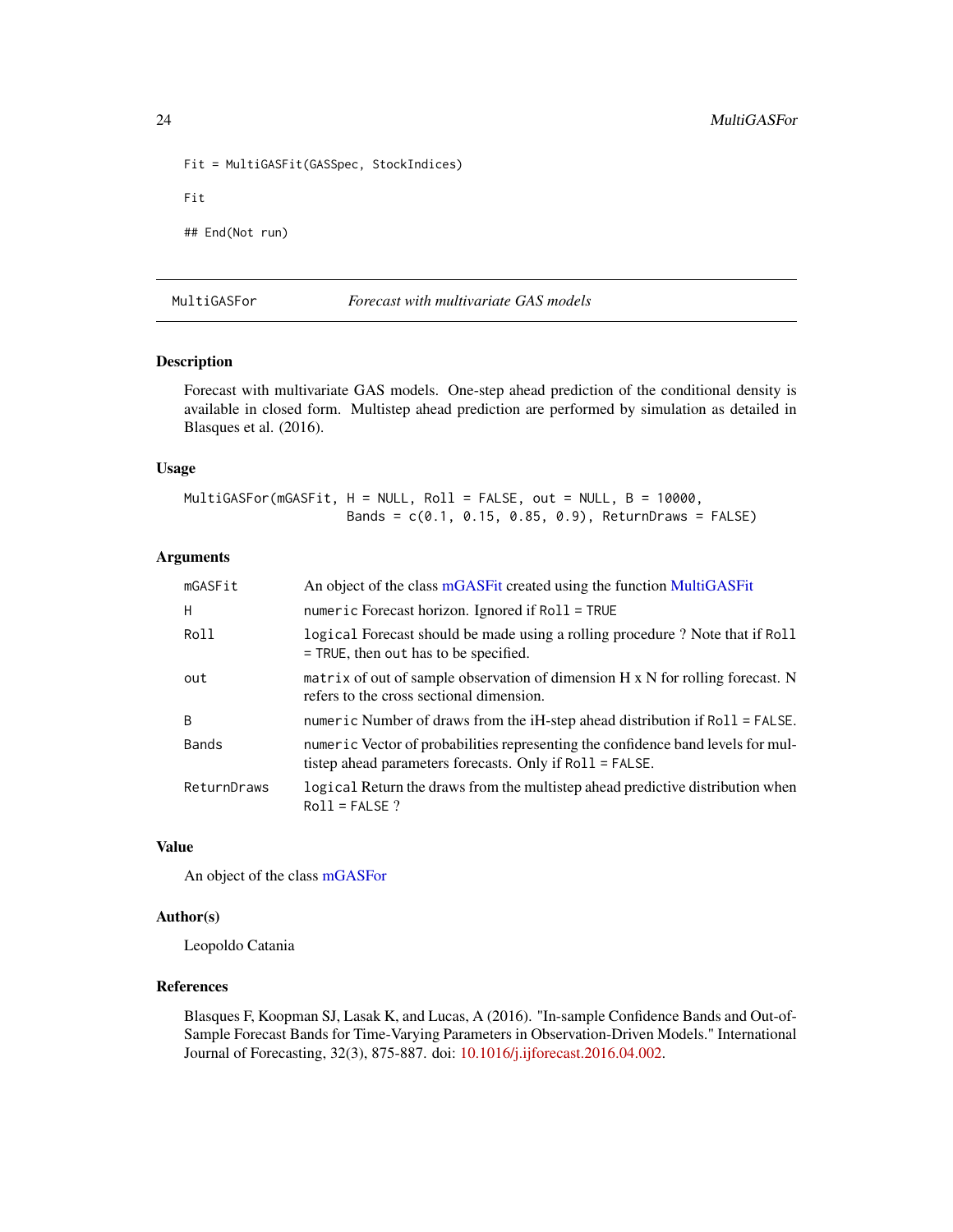## <span id="page-24-0"></span>MultiGASRoll 25

#### Examples

```
## Not run:
# Specify a GAS model with multivatiate Student-t conditional
# distribution and time-varying scales and correlations.
# Stock returns forecast
set.seed(123)
data("StockIndices")
mY = StockIndices[, 1:2]
# Specification mvt
GASSpec = MultiGASSpec(Dist = "mvt", ScalingType = "Identity",
                       GASPar = list(location = FALSE, scale = TRUE,
                                    correlation = TRUE, shape = FALSE))
# Perform H-step ahead forecast with confidence bands
# Estimation
Fit = MultiGASFit(GASSpec, mY)
# Forecast
Forecast = MultiGASTor(Fit, H = 50)Forecast
# Perform 1-Step ahead rolling forecast
InSampleData = mY[1:1000, ]OutSampleData = mY[1001:2404, ]
# Estimation
Fit = MultiGASFit(GASSpec, InSampleData)
Forecast = MultiGASFor(Fit, Roll = TRUE, out = OutSampleData)
Forecast
## End(Not run)
```
<span id="page-24-1"></span>MultiGASRoll *Rolling forecast with multivariate GAS models*

## Description

One-step ahead rolling forecasts with model re-estimation. The function also reports several quantity for backtesting for point and density forecasts.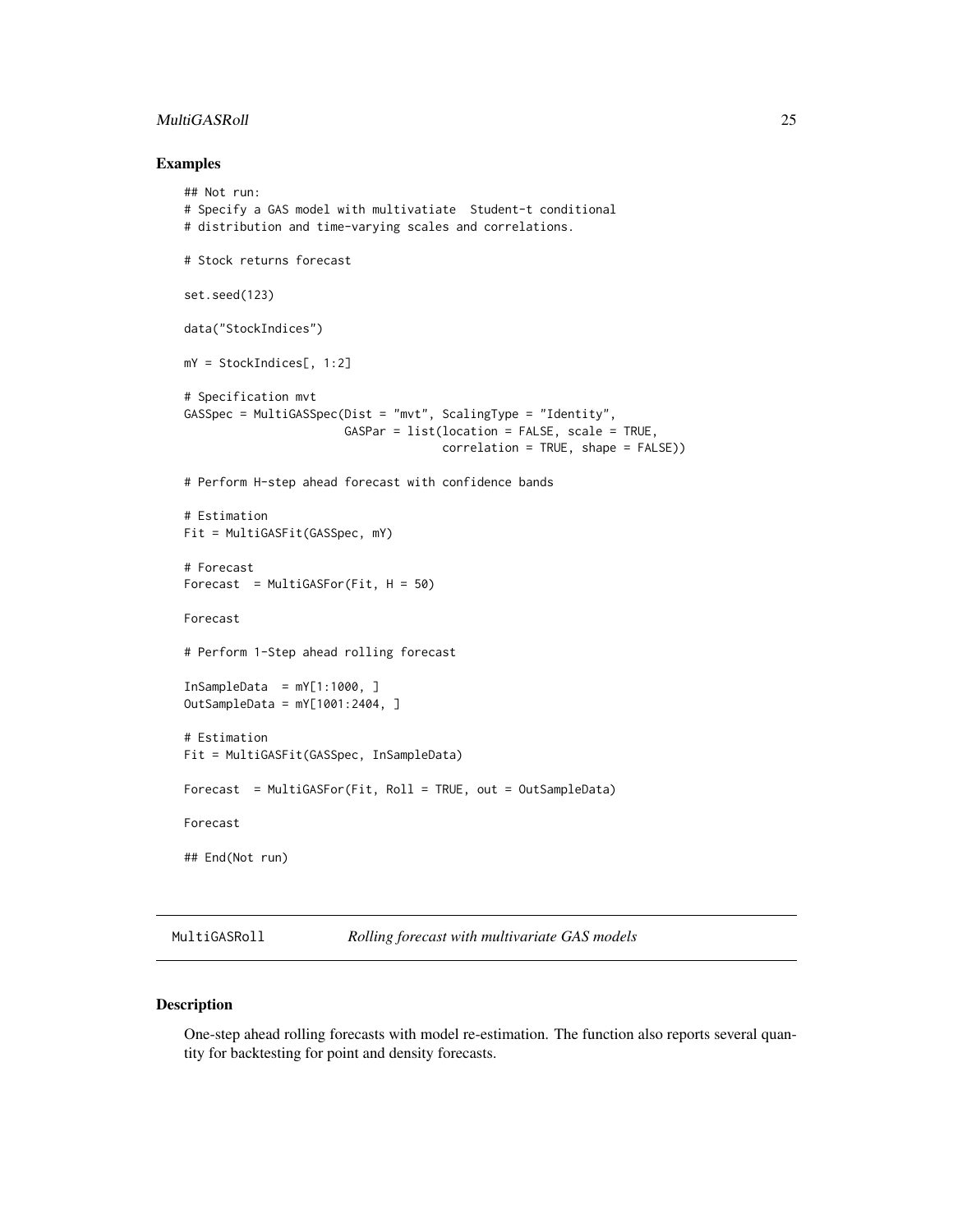## <span id="page-25-0"></span>Usage

```
MultiGASRoll(data, GASSpec, ForecastLength = 500, Nstart = NULL,
             RefitEvery = 23, RefitWindow = c("moving", "recursive"),
             cluster = NULL, Compute.SE = FALSE, ...)
```
## Arguments

| data        | matrix of dimension $(T + F^{\text{precastLength}})$ x N containing the time series of<br>observations.                                                                                  |
|-------------|------------------------------------------------------------------------------------------------------------------------------------------------------------------------------------------|
| GASSpec     | An object of the class mGASSpec created using the function MultiGASSpec                                                                                                                  |
|             | ForecastLength numeric Length of the out of sample                                                                                                                                       |
| Nstart      | numeric Period when perform the first forecast. Ignored if ForecastLength is<br>supplied.                                                                                                |
| RefitEverv  | numeric Number of periods before model coefficients re-estimation.                                                                                                                       |
| RefitWindow | character Type of window. If RefitWindow = "recursive" all the observa-<br>tions are used when the model is re-estimated. If Refit Window = "moving" old<br>observations are eliminated. |
| cluster     | A cluster object created calling using the paralell package. If supplied par-<br>allel processing is used to speed up the computations.                                                  |
| Compute.SE  | logical. Should asymptotic Standard Errors be computed? By default Compute. SE<br>$=$ FALSE                                                                                              |
| $\cdots$    | Additional arguments for MultiGASFit                                                                                                                                                     |

## Value

An object of the class [mGASRoll](#page-18-1)

## Author(s)

Leopoldo Catania

## Examples

```
## Not run:
# Specify a GAS model with Multivariate Student-t conditional
# distribution and time-varying scale and correlation parameters
# stock returns Forecast
data("StockIndices")
mY = StockIndices[, 1:2]
# Specification mvt
GASSpec = MultiGASSpec(Dist = "mvt", ScalingType = "Identity",
                      GASPar = list(location = FALSE, scale = TRUE,
                                     correlation = TRUE, shape = FALSE))
```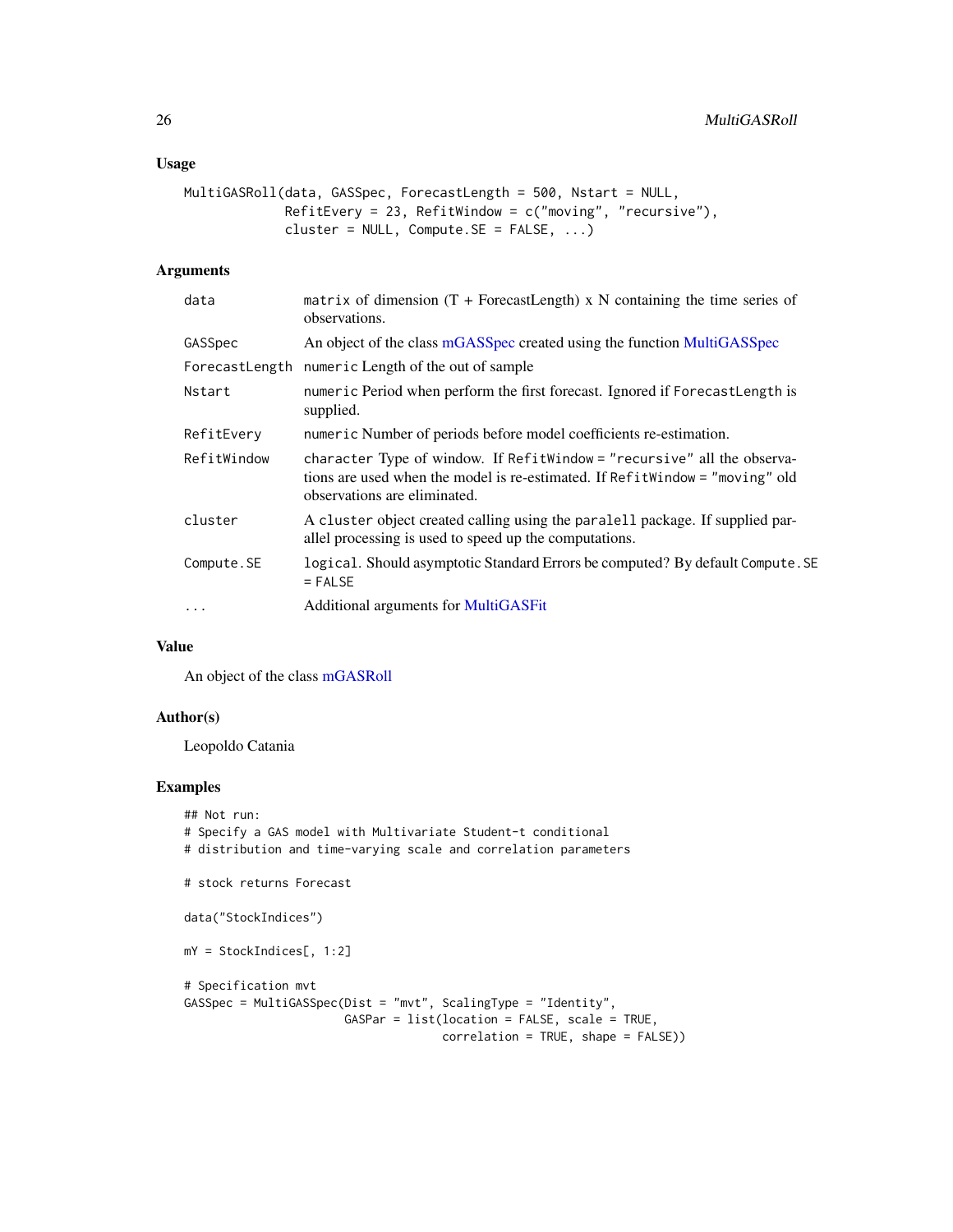## <span id="page-26-0"></span>MultiGASSim 27

```
# Perform 1-step ahead rolling forecast with refit
library(parallel)
Roll = MultiGASRoll(mY, GASSpec, ForecastLength = 250,
                       RefitEvery = 100, RefitWindow = c("moving"))
Roll
## End(Not run)
```
MultiGASSim *Simulate multivariate GAS processes*

#### Description

Simulate multivariate GAS processes.

## Usage

MultiGASSim(fit = NULL, T.sim = 1000, N = NULL, kappa = NULL,  $A = NULL$ ,  $B = NULL$ ,  $Dist = NULL$ , ScalingType = NULL)

## Arguments

| fit         | An estimated object of the class mGASFit. By default $fit = NULL$ .                                                                                                               |
|-------------|-----------------------------------------------------------------------------------------------------------------------------------------------------------------------------------|
| T.sim       | numeric Length of the simulated time series.                                                                                                                                      |
| N           | numeric Cross sectional dimension (Only N<5 supported for now).                                                                                                                   |
| kappa       | numeric vector of unconditional level for the reparametrized vector of parame-<br>ters.                                                                                           |
| A           | matrix of coefficients of dimension K x K that premultiply the conditional score<br>in the GAS updating recursion, see Details.                                                   |
| B           | matrix of autoregressive coefficients of dimension K x K, see Details.                                                                                                            |
| Dist        | character Label of the conditional distribution, see DistInfo.                                                                                                                    |
| ScalingType | character indicating the scaling mechanism for the conditional score. Only<br>ScalingType = "Identity" is supported for multivariate distributions, see the<br>function DistInfo. |

## Details

The function permits to simulate from an estimated [mGASFit](#page-16-1) object. If fit is not provided, the user can specify a GAS model via the additional arguments kappa, A, B, Dist and ScalingType.

All the information regarding the supported multivariate conditional distributions can be investigated using the [DistInfo](#page-8-1) function. The model is specified as:

 $y_t \sim p(y|\theta_t)$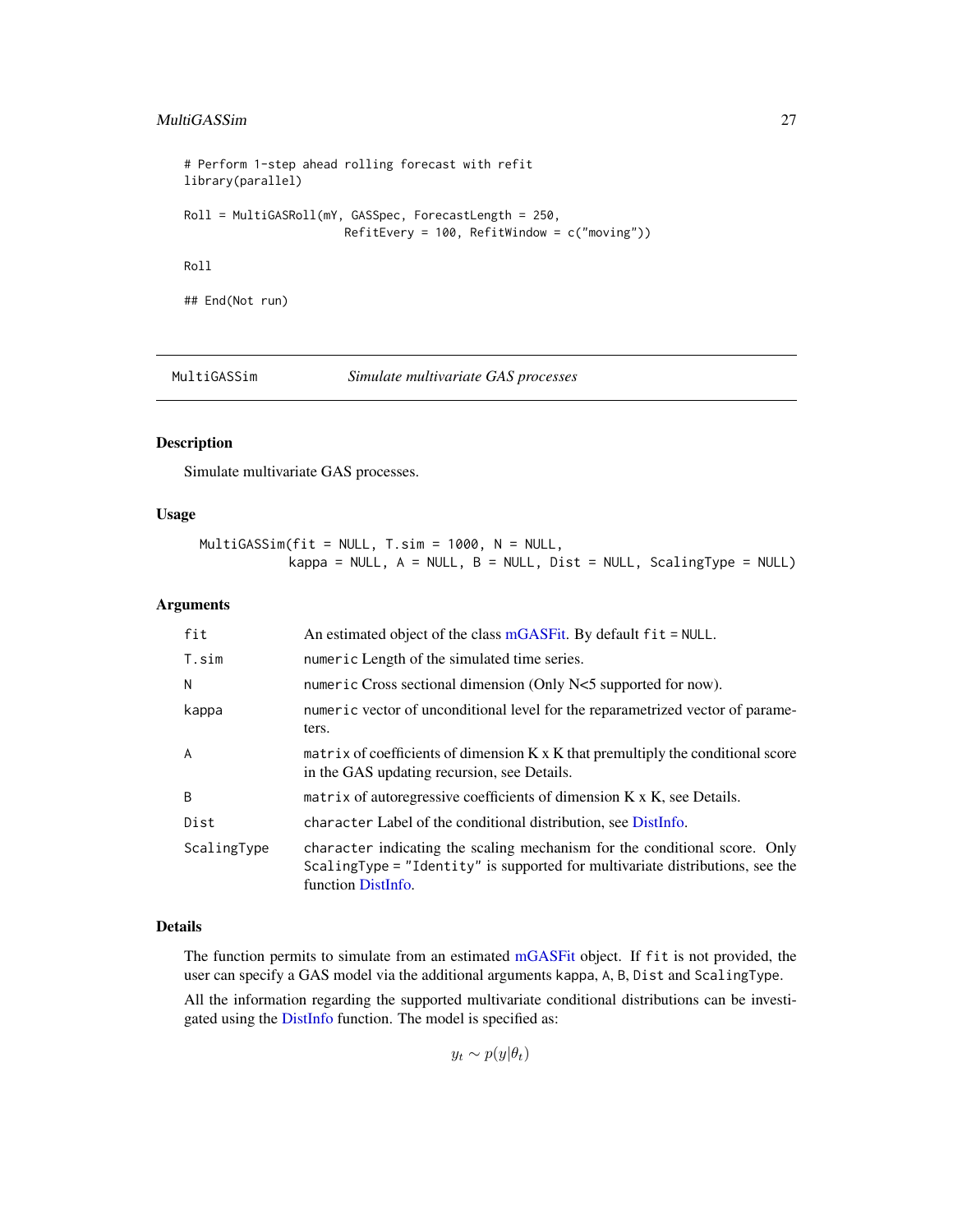<span id="page-27-0"></span>where  $\theta_t$  is the vector of parameters for the density  $p(y|.)$ . Note that,  $\theta_t$  includes also those parameters that are not time-varying. The GAS recursion for  $\theta_t$  is:

$$
\theta_t = \Lambda(\tilde{\theta}_t)
$$

$$
\tilde{\theta}_t = \kappa + A * s_{t-1} + B * \tilde{\theta}_{t-1}
$$

where  $h(.)$  is the mapping function (see [MultiMapParameters\)](#page-30-1) and  $\tilde{\theta}_t$  is the vector of reparametrised parameters. The process is initialized at  $\theta_1 = (I - B)^{-1} \kappa$ , where  $\kappa$  is the Kappa vector. The vector  $s_t$  is the scaled score of  $p(y|.)$  with respect to  $\tilde{\theta}_t$ . See Ardia et. al. (2016a) for further details.

## Value

An object of the class [mGASSim](#page-19-1)

#### Author(s)

Leopoldo Catania

## References

Ardia D, Boudt K and Catania L (2016a). "Generalized Autoregressive Score Models in R: The GAS Package." <https://www.ssrn.com/abstract=2825380>.

Creal D, Koopman SJ, Lucas A (2013). "Generalized Autoregressive Score Models with Applications." Journal of Applied Econometrics, 28(5), 777-795. doi: [10.1002/jae.1279.](https://doi.org/10.1002/jae.1279)

Harvey AC (2013). Dynamic Models for Volatility and Heavy Tails: With Applications to Financial and Economic Time Series. Cambridge University Press.

## Examples

```
# Simulate from a GAS process with Multivariate Student-t conditional
# distribution, time-varying locations, scales, correlations
# and fixed shape parameter.
library("GAS")
set.seed(786)
T.sim = 1000 # Number of observations to simulate.
     = 3 # Trivariate series.
Dist = "mvt" # Conditional Multivariate Studen-t distribution.
# Build unconditional vector of reparametrised parameters.
Mu = c(0.1, 0.2, 0.3) # Vector of location parameters (this is not transformed).
```
Rho =  $c(0.1, 0.2, 0.3)$  # This represents vec(R), where R is the correlation matrix. # Note that is up to the user to ensure that vec(R) implies a # proper correlation matrix.

Phi =  $c(1.0, 1.2, 0.3)$  # Vector of scale parameters for the firs, second and third variables.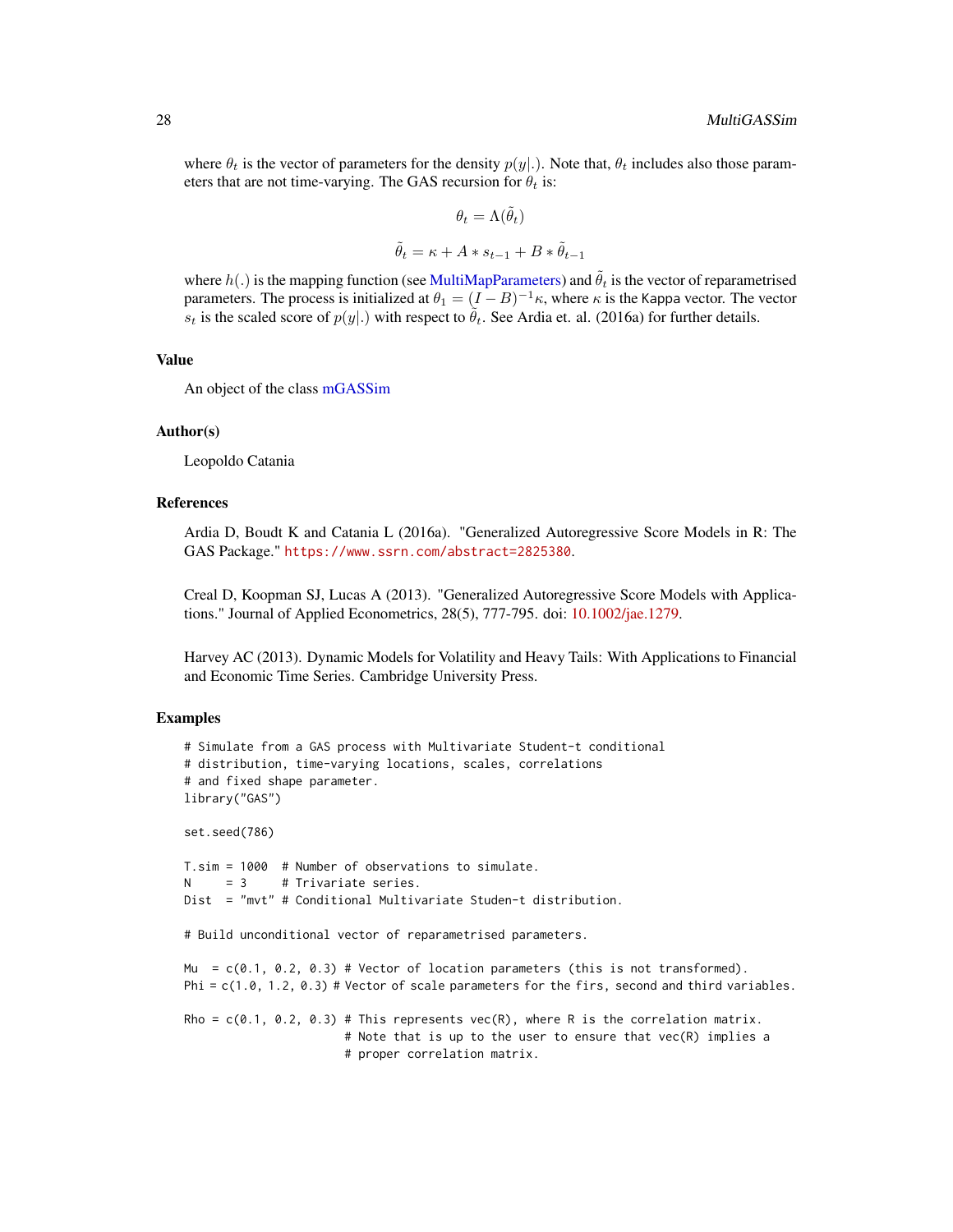```
Theta = c(Mu, Phi, Rho, 7) # Vector of parameters such that the degrees of freedom are 7.
kappa = MultiUnmapParameters(Theta, Dist, N)
A = matrix(0, length(kappa), length(kappa))
# Update scales and correlations, do not update locations and shape parameters.
diag(A) = c(0, 0, 0, 0.05, 0.01, 0.09, 0.01, 0.04, 0.07, 0)
B = matrix(0, length(kappa), length(kappa))
# Update scales and correlations, do not update locations and shape parameters.
diag(B) = c(0, 0, 0, 0.7, 0.7, 0.5, 0.94, 0.97, 0.92, 0)Sim = MultiGASSim(fit = NULL, T.sim, N, kappa, A, B, Dist, ScalingType = "Identity")
Sim
```
<span id="page-28-1"></span>MultiGASSpec *Multivariate GAS specification*

## Description

Specify the conditional distribution, scaling mechanism and time-varying parameters for multivariate GAS models.

#### Usage

```
MultiGASSpec(Dist = "mvnorm", ScalingType = "Identity",
             GASPar = list(location = FALSE, scale = TRUE,
                           correlation = FALSE, shape = FALSE),ScalarParameters = TRUE)
```
#### Arguments

| Dist        | character indicating the label of the conditional distribution. Available dis-<br>tribution can be displayed using the function DistInfo. Default value $Dist =$<br>"mynorm".                                                                                                                                                                                                                                                                                                                                                                |
|-------------|----------------------------------------------------------------------------------------------------------------------------------------------------------------------------------------------------------------------------------------------------------------------------------------------------------------------------------------------------------------------------------------------------------------------------------------------------------------------------------------------------------------------------------------------|
| ScalingType | character indicating the scaling mechanism for the conditional score. Only<br>ScalingType = "Identity" is supported for multivariate distributions.                                                                                                                                                                                                                                                                                                                                                                                          |
| GASPar      | list containing information about which parameters of the conditional distri-<br>bution have to be time-varying. location = TRUE refers to the location param-<br>eters, scale = TRUE refers to the scale parameters, shape = TRUE refers to the<br>shape parameter (e.g., the degree of freedom of the multivariate Student-t distri-<br>bution), correlation = TRUE refers to the correlations. If the distribution spec-<br>ified in the Dist argument does not have, say, a shape parameter, the condition<br>shape $=$ TRUE is ignored. |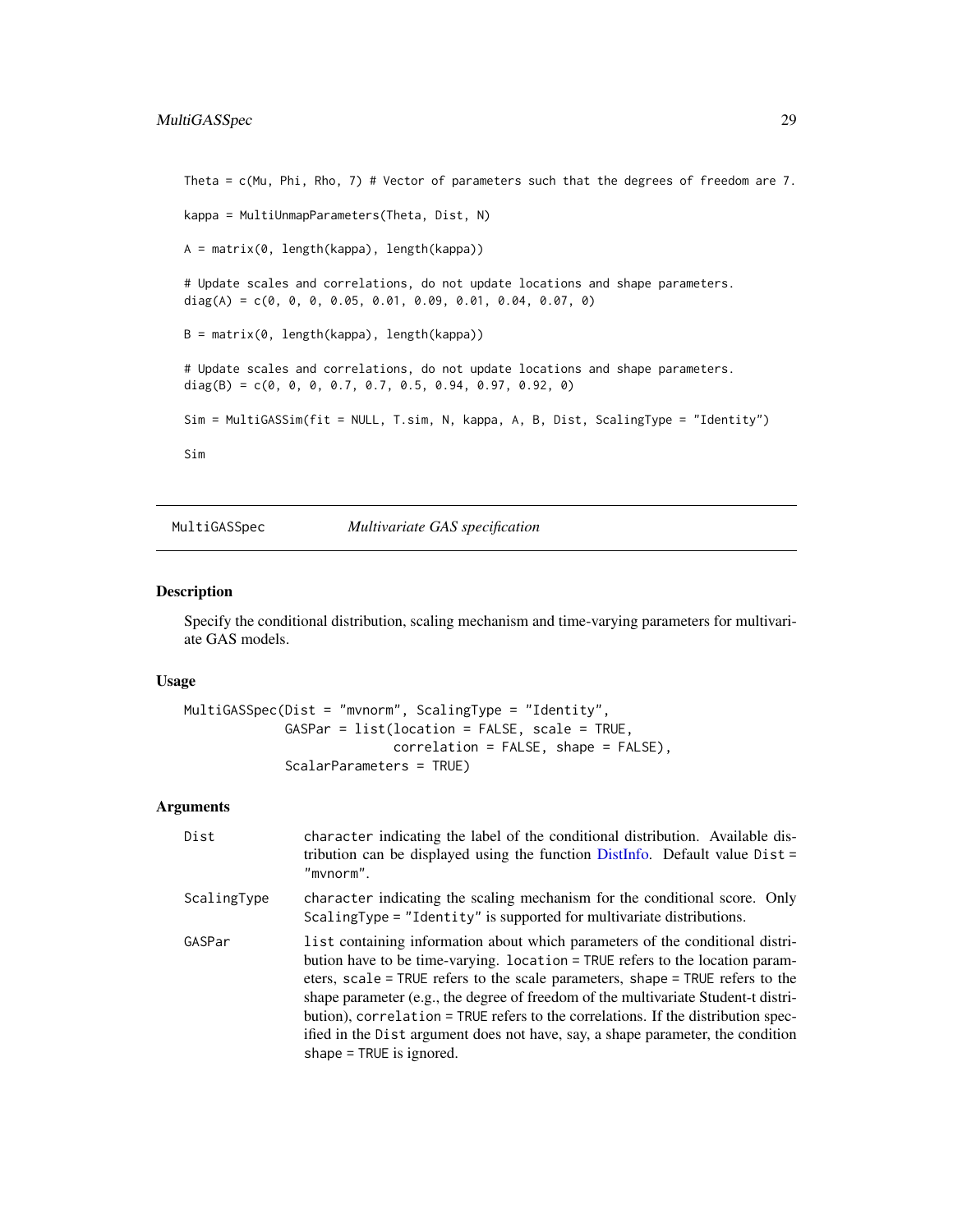#### <span id="page-29-0"></span>ScalarParameters

logical indicating if the parameters of the locations, scales and correlations dynamic have to be scalars or a diagonal matrices. By default ScalarParameters = TRUE.

## Details

All the information regarding the supported multivariate conditional distributions can be investigated using the [DistInfo](#page-8-1) function.

#### Value

An object of the class [mGASSpec](#page-20-1)

## Author(s)

Leopoldo Catania

#### References

Creal D, Koopman SJ, Lucas A (2011). "A Dynamic Multivariate Heavy-Tailed Model for Time-Varying Volatilities and Correlations." Journal of Business & Economic Statistics, 29(4), 552-563. doi: [10.1198/jbes.2011.10070.](https://doi.org/10.1198/jbes.2011.10070)

Creal D, Koopman SJ, Lucas A (2013). "Generalized Autoregressive Score Models with Applications." Journal of Applied Econometrics, 28(5), 777-795. doi: [10.1002/jae.1279.](https://doi.org/10.1002/jae.1279)

Harvey AC (2013). Dynamic Models for Volatility and Heavy Tails: With Applications to Financial and Economic Time Series. Cambridge University Press.

#### Examples

```
# Specify a GAS model with multivariate Student-t
# conditional distribution and time-varying locations,
# scales and correlations parameters but constant shape parameter.
library("GAS")
GASSpec = MultiGASSpec(Dist = "mvt", ScalingType = "Identity",
                       GASPar = list(location = TRUE, scale = TRUE,
                                     correlation = TRUE, shape = FALSE))
```
GASSpec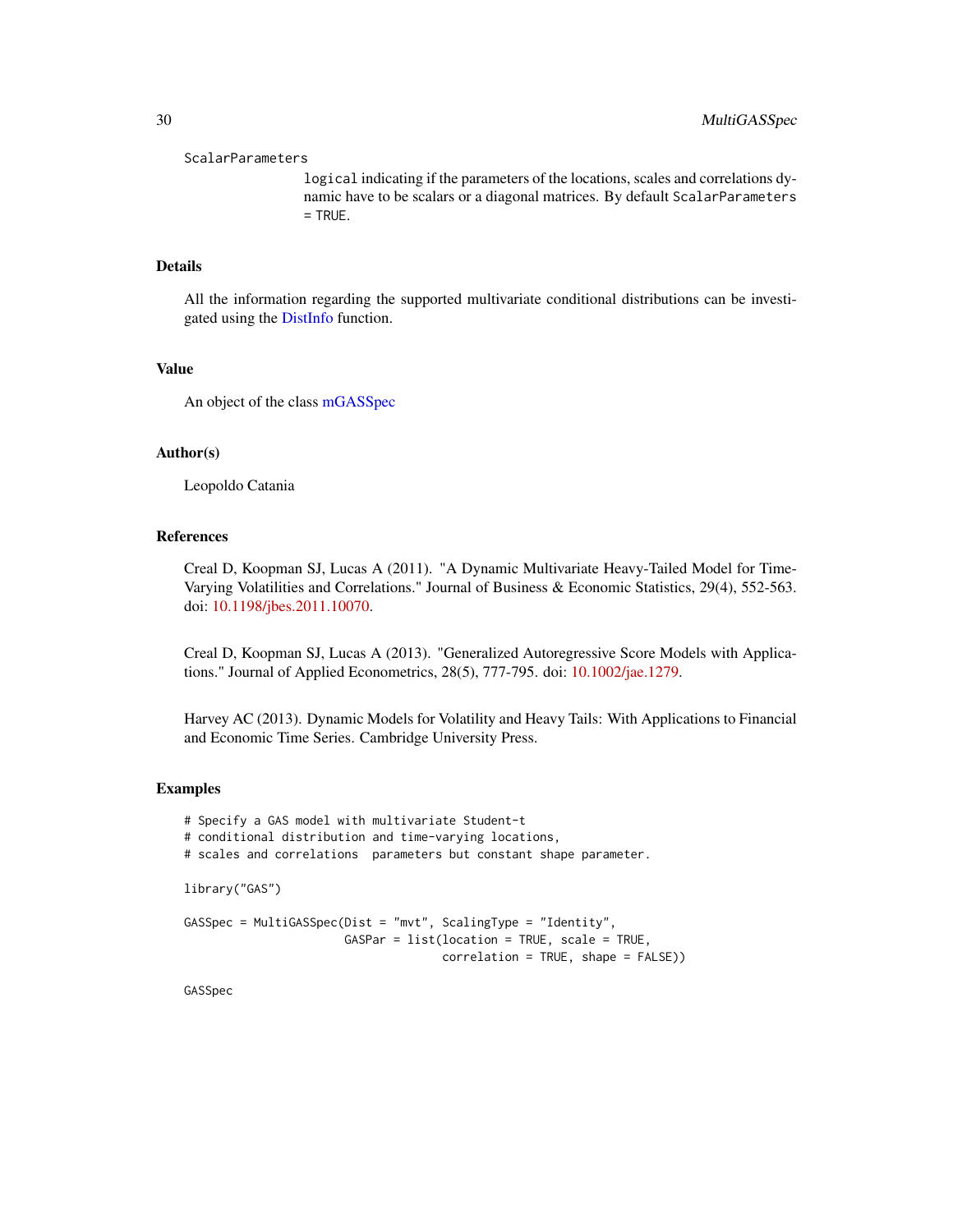<span id="page-30-1"></span><span id="page-30-0"></span>MultiMapParameters *Mapping function for univariate distributions*

#### Description

Map unrestricted vector of parameters into the proper space. This function transforms the parameters updated using the GAS recursion into their proper space.

## Usage

MultiMapParameters(Theta\_tilde, Dist, N)

#### Arguments

| Theta tilde | numeric Vector of reparametrised parameters, see Details.            |
|-------------|----------------------------------------------------------------------|
| Dist        | character Label of the conditional distribution, see DistInfo.       |
| N           | numeric Cross sectional dimension. Note that only iN<5 is supported. |

## Details

The order of the parameters is generally: locations, scales, correlations, shape. When the distribution defined by Dist does not have, say, the shape parameter, this should be simply omitted. See also [DistInfo](#page-8-1) for specific distributions.

#### Value

A numeric vector of parameters.

## Author(s)

Leopoldo Catania

#### Examples

```
# Map unrestricted parameters for the Multivariate Student-t distribution with N=3
library("GAS")
```

```
N = 3
```
 $Dist = "mvt"$ 

# Vector of location parameters (this is not transformed).  $Mu\_tilde = c(0.1, 0.2, 0.3)$ 

```
# Vector of unrestricted scales parameters such that
# the scales will be equal to 1.0, 1.2 and 0.3, for the first, second and
# third variables, respectively.
Phi_tilde = c(log(1.0), log(1.2), log(0.3))
```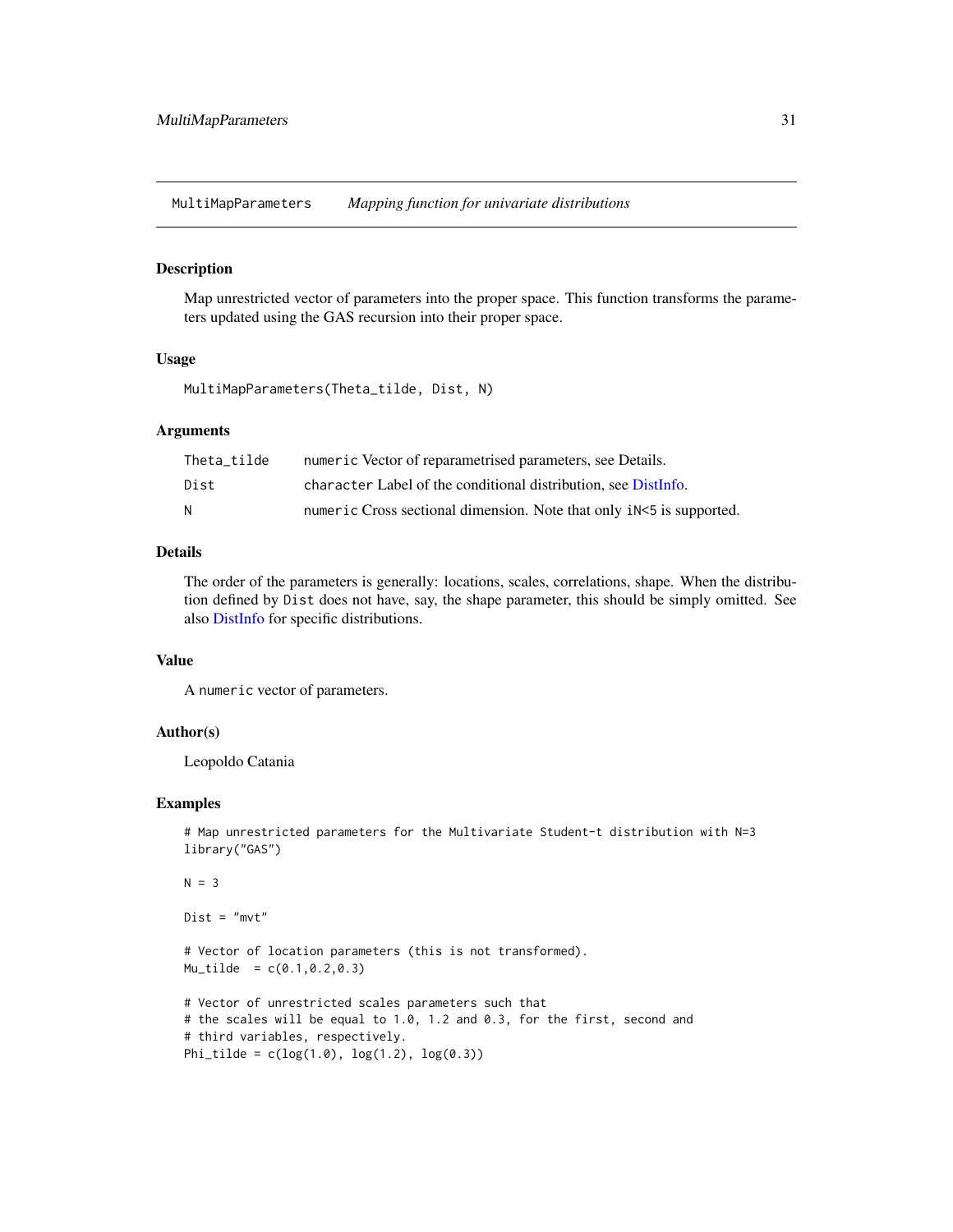```
# The vector c(0.1, 0.2, 0.3) represents vec(R),
# where R is the correlation matrix.
# Note that is up to the user to ensure that
# vec(R) implies a proper correlation matrix
# The function UnMapR_C transforms vec(R) in a vector of unrestricted parameters. It is
# the inverse of the hyperspherical coordinates transformration.
Rho_tilde = UnMapR_C(c(0.1, 0.2, 0.3), N)# Vector of unconditional reparametrised parameters such that the
# degrees of freedom are 7.
#
# LowerNu() prints the lower bound numerical parameter for the degree
# of freedom, see help(LowerNu)
#
Theta_tilde = c(Mu_tilde, Phi_tilde , Rho_tilde, log(7 - LowerNu()))
Theta = MultiMapParameters(Theta_tilde, Dist, N)
Theta
```
MultiUnmapParameters *Inverse of [MultiMapParameters](#page-30-1)*

#### **Description**

Transform distribution parameters into the unrestricted parameters. The unrestricted vector of parameters is updated using the GAS recursion.

## Usage

MultiUnmapParameters(Theta, Dist, N)

## Arguments

| Theta | numeric Vector parameters, see Details.                              |
|-------|----------------------------------------------------------------------|
| Dist  | character Label of the conditional distribution, see DistInfo.       |
| N     | numeric Cross sectional dimension. Note that only iN<5 is supported. |

## Details

The order of the parameters is generally: locations, scales, correlations, shape. When the distribution defined by Dist does not have, say, the shape parameter, this should be simply omitted. See also [DistInfo](#page-8-1) for specific distributions.

## Value

A numeric vector of parameters.

<span id="page-31-0"></span>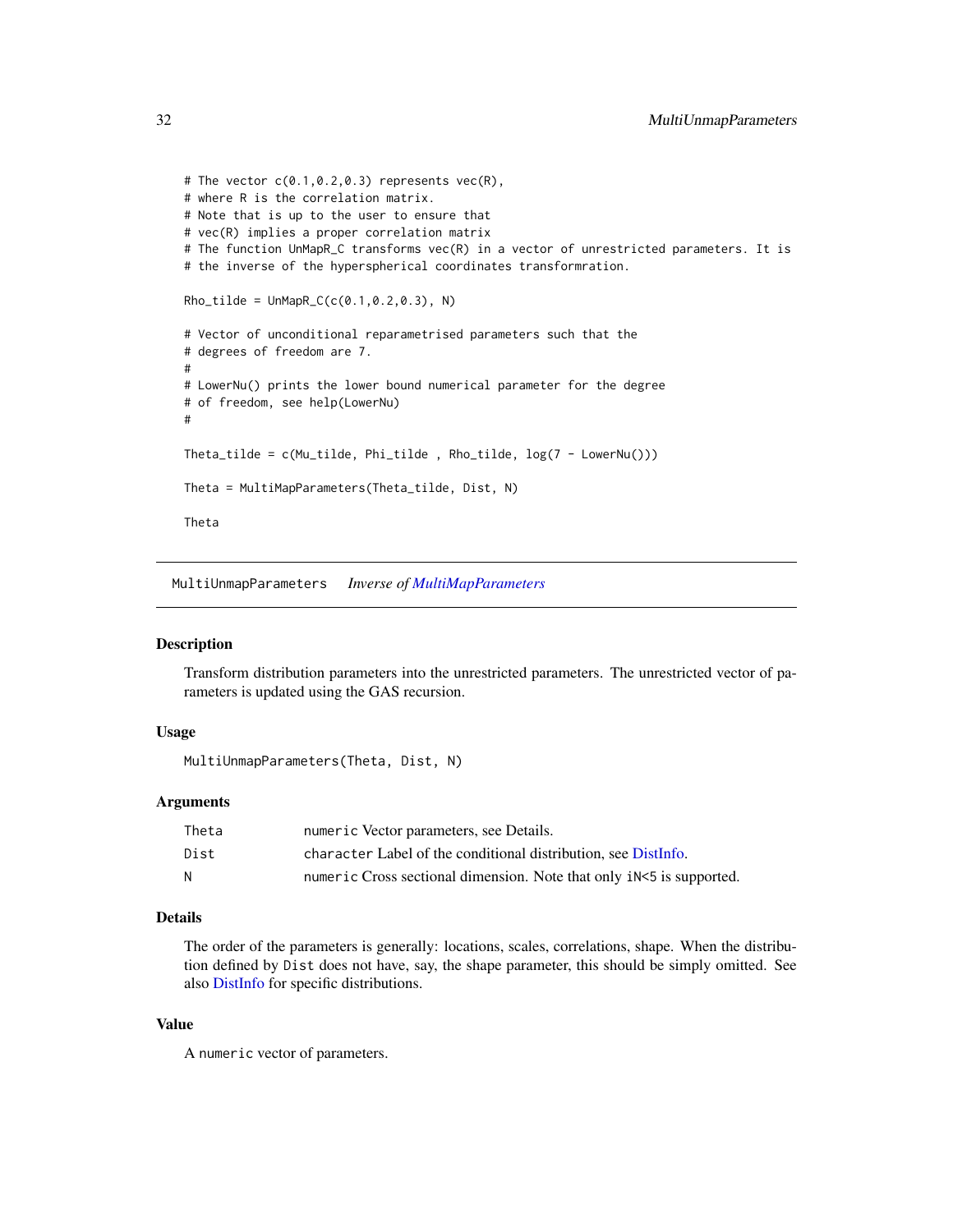## <span id="page-32-0"></span>NumericalBounds 33

## Author(s)

Leopoldo Catania

## Examples

```
# Unmap parameters for the Multivariate Student-t distribution with N=3
library(GAS)
N = 3Dist = "mvt"# Vector of location parameters (this is not transformed).
Mu = c(0.1, 0.2, 0.3)# Vector of scales parameters for the firs, second and third variables.
Phi = c(1.0, 1.2, 0.3)# This represents vec(R), where R is the correlation matrix.
# Note that is up to the user to ensure that vec(R) implies a proper correlation matrix
Rho = c(0.1, 0.2, 0.3)# Vector of parameters such that the degrees of freedom are 7.
Theta = c(Mu, Phi, Rho, 7)
Theta_tilde = MultiUnmapParameters(Theta, Dist, N)
Theta_tilde
# It works
all(abs(MultiMapParameters(Theta_tilde, Dist, N) - Theta) < 1e-16)
```
NumericalBounds *Numerical bounds imposed in parameters transformation.*

#### Description

Prints the numerical bounds.

#### Usage

UpperNu() LowerNu() UpperA() LowerA() UpperB() LowerB()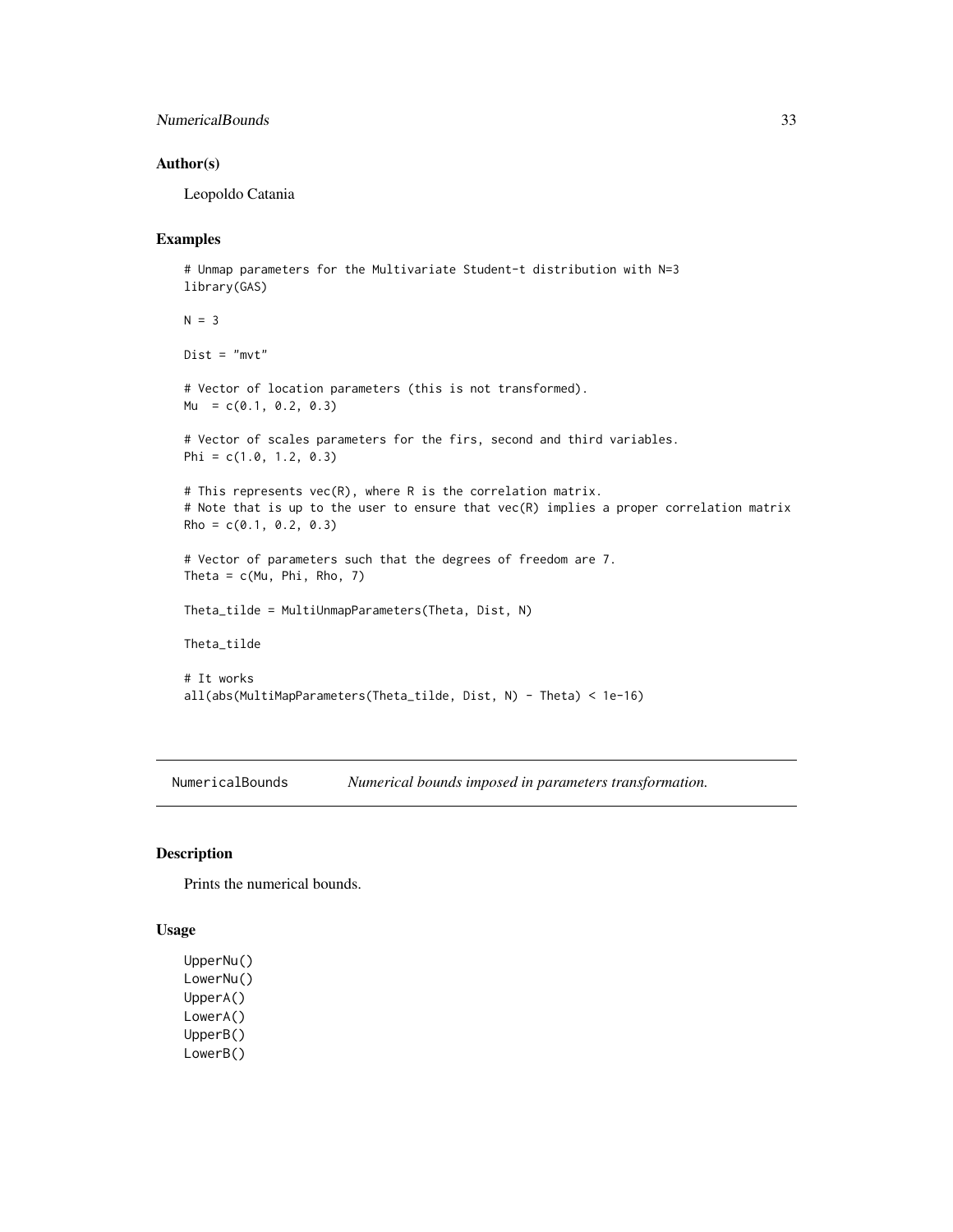## <span id="page-33-0"></span>Details

UpperNu() and LowerNu() print the numerical upper and lower bounds for the degree of freedom parameter of the Student–t distribution, std. (including also sstd and mvt).

UpperA() and LowerA() print the numerical upper and lower bounds for the score parameter in the GAS recursion. These bounds are applied to each diagonal element of the matrix A that premultiplies the scaled score.

UpperB() and LowerB() print the numerical upper and lower bounds for the autoregressive parameter in the GAS recursion. These bounds are applied to each diagonal element of the matrix B that premultiplies the past value of the parameters.

## Value

Prints the numerical bounds.

#### Author(s)

Leopoldo Catania

#### Examples

UpperNu() LowerNu() UpperA() LowerA() UpperB() LowerB()

PIT\_test *Goodness of fit for conditional densities*

## Description

This function implements density goodness of fit procedure of Diebold et al. (1998).

## Usage

PIT\_test(U,  $G = 20$ , alpha = 0.05, plot = FALSE)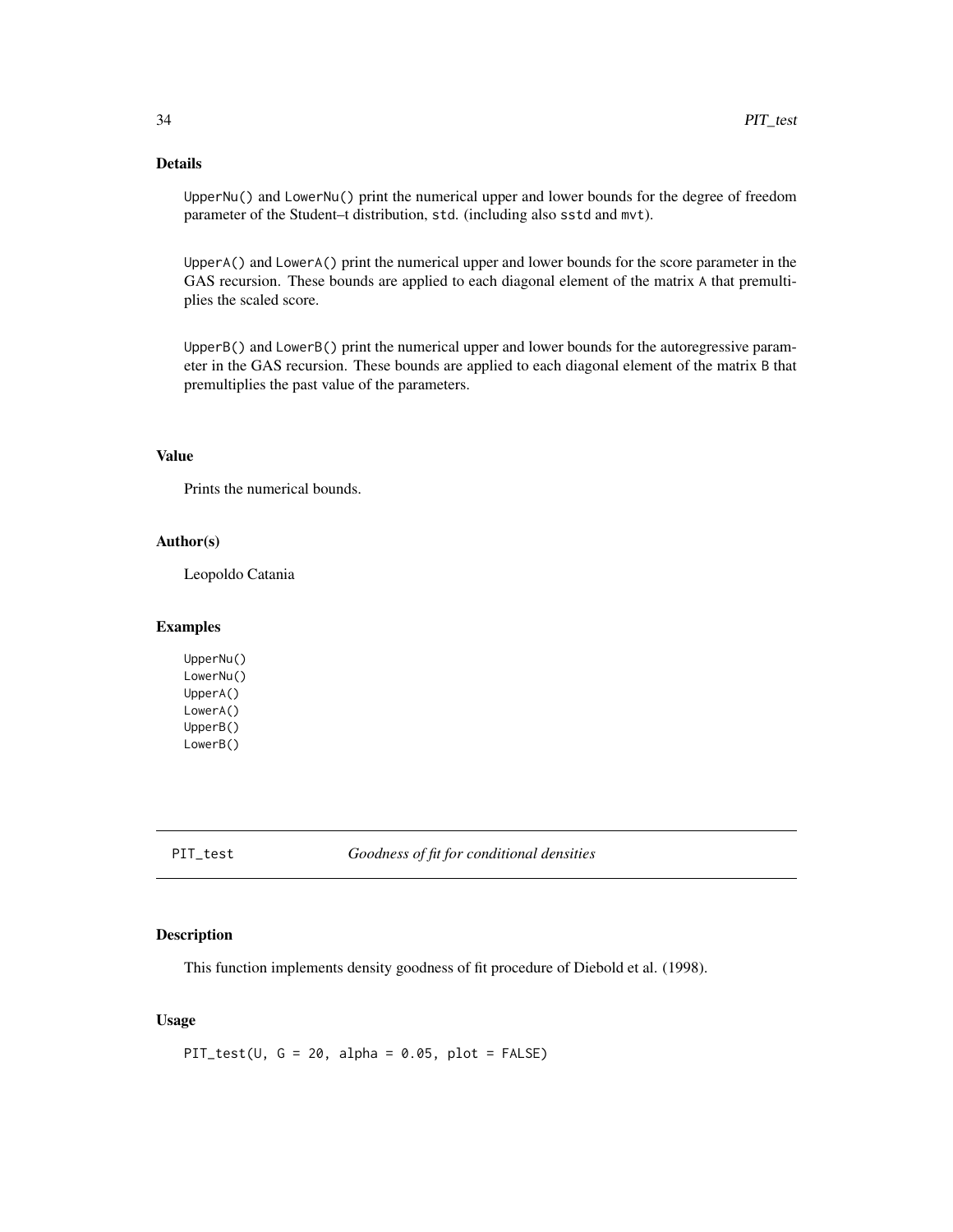## <span id="page-34-0"></span>PIT\_test 35

## Arguments

| U     | numeric Vector of Probability Integral Transformation (PIT).                                         |
|-------|------------------------------------------------------------------------------------------------------|
| G     | numeric Number of bins of the empirical cumulative density function of the<br>PIT.                   |
| alpha | numeric Test confidence level.                                                                       |
| plot  | logical Indicates whether the istogram of the PIT has to be displaied. By<br>$default plot = FALSE.$ |

## Details

This function implements density goodness of fit procedure of Diebold et al. (1998). The test relays on the result that, if the series of estimated conditional distributions is the true one, then the PIT series evaluated accordingly are iid Unif(0, 1) distributed. The test of the iid Uniform $(0, 1)$ assumption consists of two parts. The first part concerns the independent assumption, and it tests if all the conditional moments of the data, up to the fourth one, have been accounted for by the model, while the second part checks if the conditional distribution assumption is reliable by testing if the PITs are Uniform over the interval (0, 1). See also Jondeau and Rockinger (2006) and Vlaar and Palm (1993).

## Value

A list with elements: (i) Hist and (ii) IID. The fist element Hist concerns the test of the unconditional assumption of uniformity of the PIT, it is a list with elements:

- test Statistic test.
- crit The critical value of the test.
- pvalue The pvalue of the test.
- [hist](#page-0-0) The histogram, evaluated using the hist function.
- confidence Approximated asymptotic confidence level.

The second element IID concerns the iid assumption, it is a list with elements:

- test A named numeric vector with elements: test1, test2, test3, test4 representing the Lagrange Multiplier test for the first four conditional moments of the PITs.
- crit The critical value of the test.
- pvalue A named numeric vector with elements: pvalue1, pvalue2, pvalue3, pvalue4 representing the pvalues of the Lagrange Multiplier test for the first four conditional moments of the PITs.

## Author(s)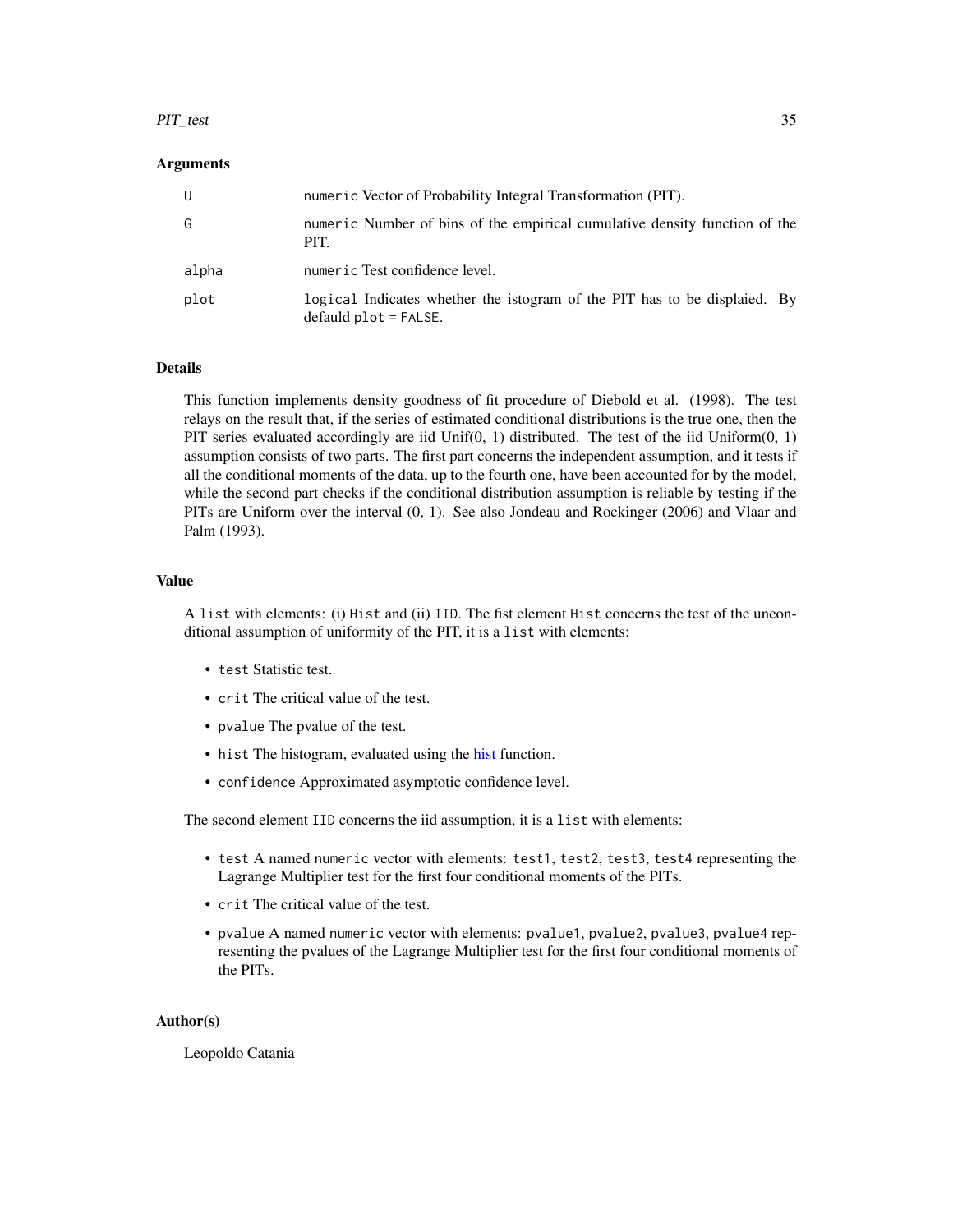## References

Diebold FX, Gunther TA and Tay AS (1998). "Evaluating Density Forecasts with Applications to Financial Risk Management." International Economic Review, 39(4), 863-883.

Jondeau E and Rockinger M (2006). "The Copula-Garch Model of Conditional Dependencies: An International Stock Market Application." Journal of International Money and Finance, 25(5), 827- 853. doi: [10.1016/j.jimonfin.2006.04.007.](https://doi.org/10.1016/j.jimonfin.2006.04.007)

Vlaar PJ and Palm FC (1993). "The Message in Weekly Exchange Rates in the European Monetary System: Mean Reversion, Conditional Heteroscedasticity, and Jumps." Journal of Business & Economic Statistics, 11(3), 351-360. doi: [10.1080/07350015.1993.10509963.](https://doi.org/10.1080/07350015.1993.10509963)

#### Examples

```
data("StockIndices")
GASSpec = UniGASSpec(Dist = "std", ScalingType = "Identity",
                     GASPar = list(location = FALSE, scale = TRUE,
                                   shape = FALSE))
FTSEMIB = StockIndices[, "FTSEMIB"]
Fit = UniGASFit(GASSpec, FTSEMIB)
U = pit(Fit)Test = PIT_test(U, G = 20, alpha = 0.05, plot = TRUE)
```
plot-methods *Plot output from an object of the from the [GAS](#page-1-1) package.*

#### Description

This method provides plot functionalities for the [uGASFit,](#page-39-1) [mGASFit,](#page-16-1) [uGASSim,](#page-42-1) [mGASSim,](#page-19-1) [uGAS-](#page-40-1)[For,](#page-40-1) [mGASFor,](#page-17-1) [uGASRoll](#page-41-1) and [mGASRoll](#page-18-1) objects defined in the [GAS](#page-1-1) package.

## Usage

 $plot(x, y, \ldots)$ 

```
PlotMenu(x)
```
#### Arguments

| x.v     | objects of class uGASFit, mGASFit, uGASSim, mGASSim, uGASFor, mGAS- |
|---------|---------------------------------------------------------------------|
|         | For. uGASRoll. mGASRoll.                                            |
| $\cdot$ | additional arguments, see Details                                   |

<span id="page-35-0"></span>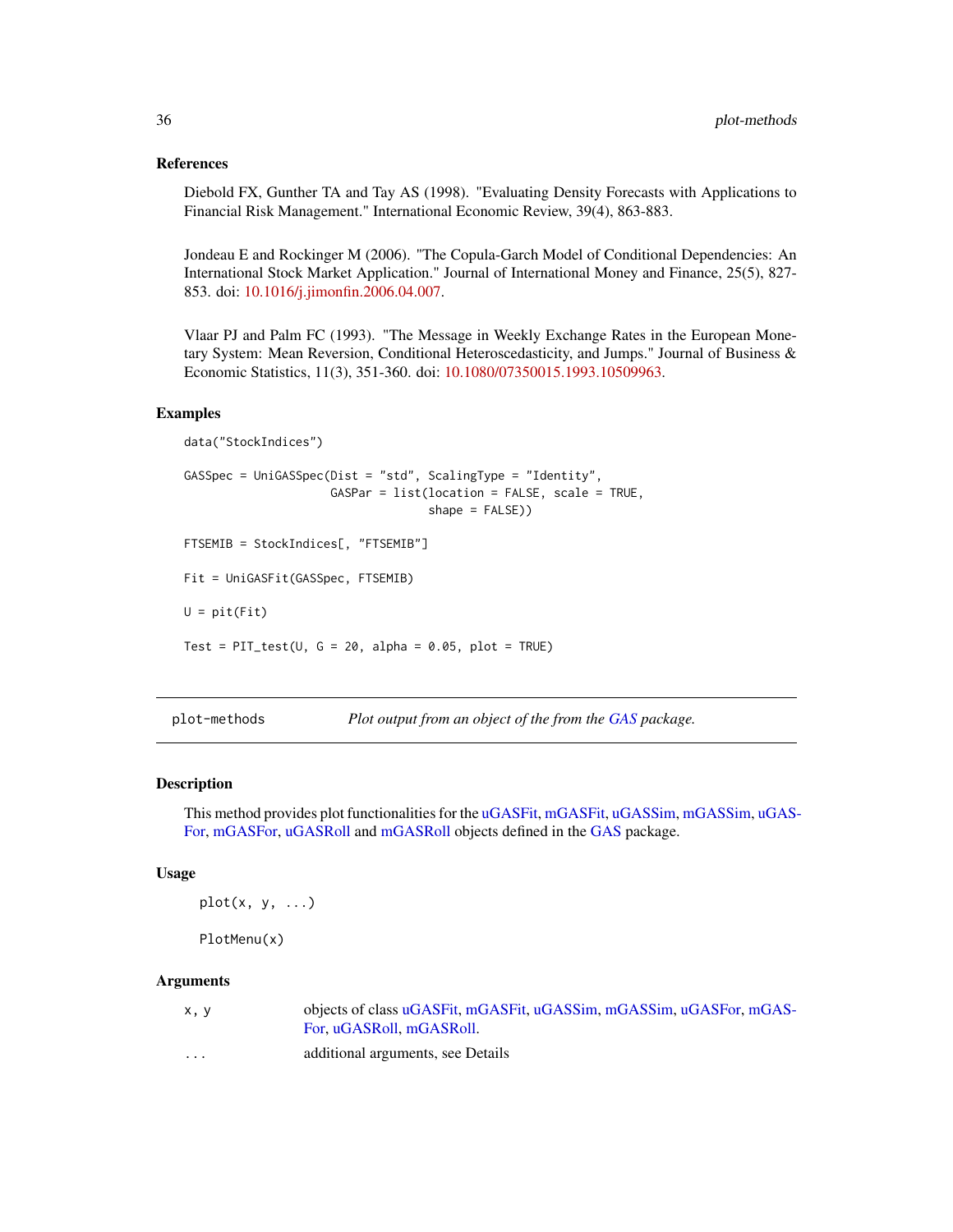#### <span id="page-36-0"></span>sp500ret 37

## Details

plot accepts the additional argument numeric argument which. By default which = NULL. If which is provided, plot() does not show the interactive menu and plot the corresponding option. The available options for each object class is printed by the function  $PlotMenu(x)$ . By default which = NULL, that is, plot() display an interactive menu.

#### Value

Displays a plot of an object of class [uGASFit,](#page-39-1) [mGASFit,](#page-16-1) [uGASSim,](#page-42-1) [mGASSim,](#page-19-1) [uGASFor,](#page-40-1) [mGAS-](#page-17-1)[For,](#page-17-1) [uGASRoll,](#page-41-1) [mGASRoll.](#page-18-1)

## Author(s)

Leopoldo Catania

#### Examples

```
## Not run:
## Plot filtered estimates of a GAS model estimated on the
## Quarterly logarithmic change in percentage points of the Consumer Price Index data set (cpichg)
library("GAS")
data("cpichg")
GASSpec = UniGASSpec(Dist = "std", ScalingType = "Identity",
                     GASPar = list(location = TRUE, scale = TRUE,
                                    shape = FALSE))
Fit = UniGASFit(GASSpec, cpichg)
plot(Fit, which = 1)
## End(Not run)
```
sp500ret *Data: Daily logarithmic returns in percentage points of the S&P500 index from 1950-01-04 to 2016-06-24*

#### Description

Daily logarithmic returns in percentage points of the S&P500 index from 1950-01-04 to 2016-06-24 obtained from yahoo finance.

## Usage

data("sp500ret")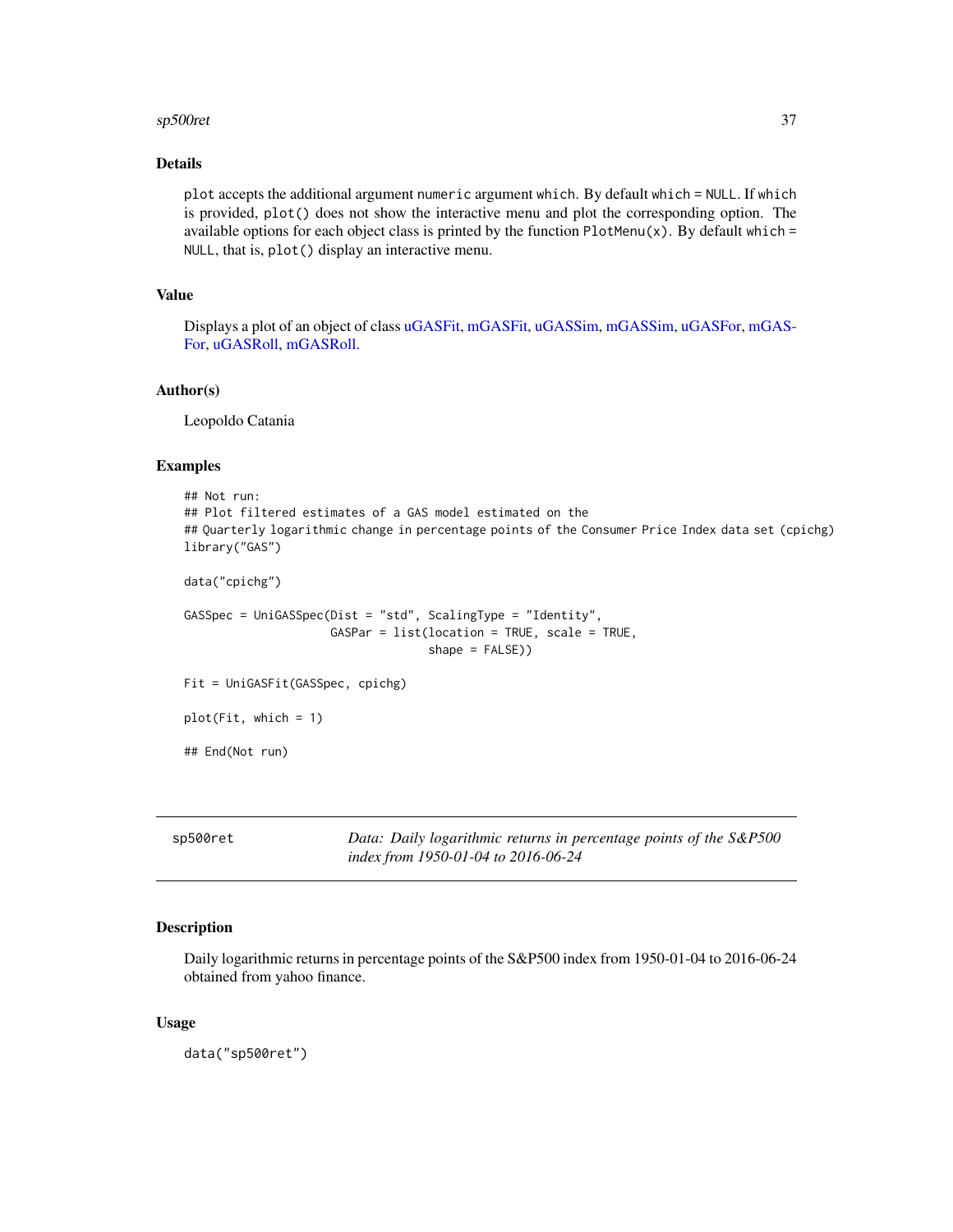## <span id="page-37-0"></span>Format

A [xts](#page-0-0) object of dimension 16,727 x 1 containing the daily logarithmic returns in percentage points from 1950-01-04 to 2016-06-24.

## Source

Yahoo Finance

| sp500rv | Data: SP500 Daily 5 minutes Realized Volatility from 2000-01-03 to |
|---------|--------------------------------------------------------------------|
|         | 2000-01-10                                                         |

## Description

Oxford-Man Institute Daily 5 minutes Realized Volatility from 2000-01-03 to 2000-01-10 for the SP500 Index available at <https://realized.oxford-man.ox.ac.uk/data>.

## Usage

data("sp500rv")

## Format

A [xts](#page-0-0) object containing 4,310 observations from 2000-01-03 to 2000-01-10.

## References

<https://realized.oxford-man.ox.ac.uk/data>

| StockIndices | Data: Daily logarithmic returns in percentage points of the DAX, FT- |
|--------------|----------------------------------------------------------------------|
|              | SEMIB and CAC40 from 2007-01-03 to 2016-06-24                        |

## Description

Daily logarithmic returns in percentage points of the DAX, FTSEMIB and CAC40 from 2007-01-03 to 2016-06-24 obtained from Yahoo.

#### Usage

```
data("StockIndices")
```
#### Format

A matrix object of dimension 2,445 x 3 containing the daily logarithmic returns in percentage points from 2007-01-03 to 2016-06-24. Missing values are simply removed.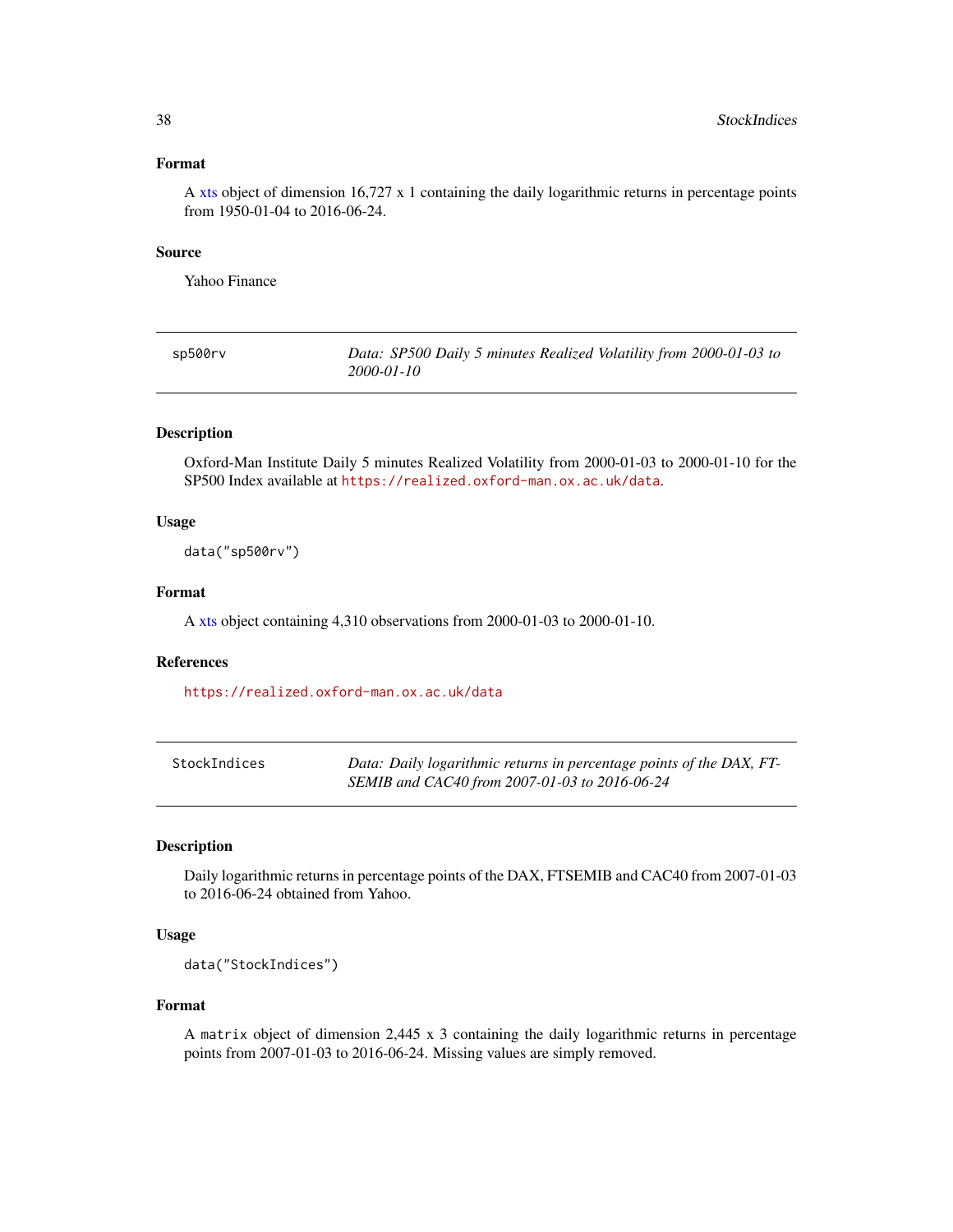#### <span id="page-38-0"></span>tqdata 39

## References

Yahoo finance.

## tqdata *Data from Bien et al (2011).*

## Description

From the readme.bnp.txt file in the JAE Data Archive available at [http://qed.econ.queensu.ca/](http://qed.econ.queensu.ca/jae/2011-v26.4/bien-nolte-pohlmeier/) [jae/2011-v26.4/bien-nolte-pohlmeier/](http://qed.econ.queensu.ca/jae/2011-v26.4/bien-nolte-pohlmeier/):

The high-frequency data used in the paper come from the Trades and Quotation (TAQ) database. The data contains time-stamped quotations of Citicorp stock traded at the NYSE over the period from 20th February to 23rd February 2001.

In the study, 30-second bid and ask quote changes are constructed from the irregularly-spaced quote data. The study covers observations recorded from 9:35 EST until 16:00 EST.

The data contains 3080 rows and eight columns - in order:

1. year 2. month 3. day 4. time in number of seconds after the 9:35 EST 5. best ask quote 6. best bid quote 7. 30-second change of the ask quote in number of ticks 8. 30-second change of the bid quote in number of ticks.

## Usage

data("tqdata")

## Format

A [data.frame](#page-0-0) object containing 3,080 observat. ions.

## References

Bien K, Nolte, I, Pohlmeier W (2011). "An Inflated Multivariate Integer Count Hurdle Model: An Application to Bid and Ask Quote Dynamics". Journal of Applied Econometrics, 26(4), 669-707. doi: [10.1002/jae.1122](https://doi.org/10.1002/jae.1122)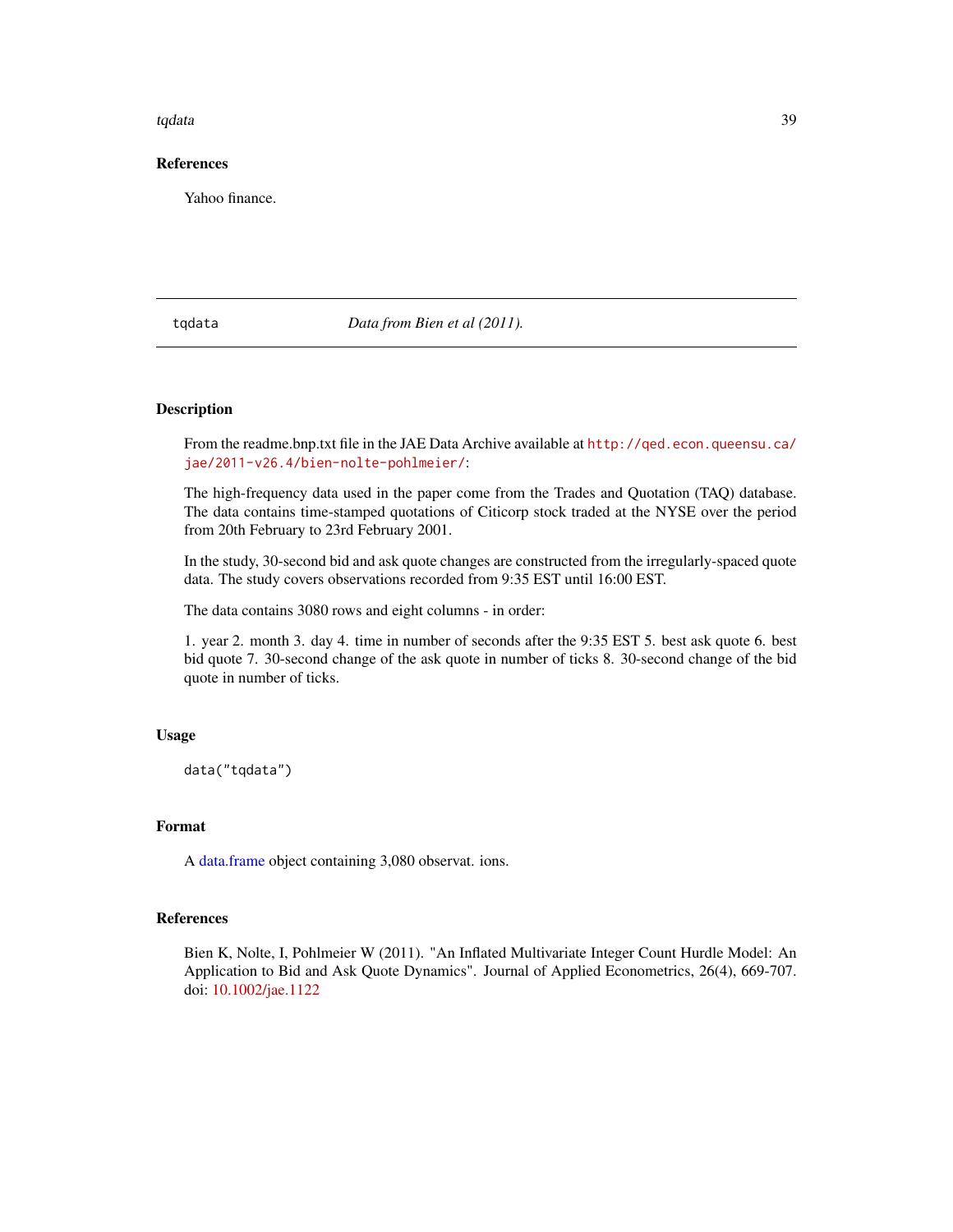<span id="page-39-1"></span><span id="page-39-0"></span>

Class for the univariate GAS fitted object.

## Objects from the Class

A virtual Class: No objects may be created from it.

## Slots

ModelInfo: Object of class list. Contains information about the GAS specification:

- Spec: object of the class [uGASSpec](#page-43-1) containing the GAS specification.
- iT: numeric number of observation.
- elapsedTime: numeric elapsed Time in seconds.
- GASDyn: Object of class list. Contains: the series of filtered dynamic (GASDyn\$mTheta) for the time–varying parameters, the series of scaled scores (GASDyn\$mInnovation), the series of unrestricted filtered parameters (GASDyn\$mTheta\_tilde), the series of log densities (GASDyn\$vLLK), the log likelihood evaluated at its optimum value (GASDyn\$dLLK).
- Estimates: Object of class list. Contains: lParList list of estimated parameters, optimiser object delivered from the optimization function, StaticFit ML estimates for the constant model, Inference inferential results for the estimated parameters.

Data: The user's data.

Testing: Statistical tests results.

- show signature(object = 'uGASFit'): print object information.
- summary signature(object = 'uGASFit'): Show summary.
- plot signature( $x = 'uGASFit', y = 'missing')$ : Plot filtered dynamic and other estimated quantities.
- getFilteredParameters signature(object = 'uGASFit'): Extract filtered parameters.
- getObs signature(object = 'uGASFit'): Extract original observations.
- coef signature(object = 'uGASFit'): Returns a named vector of estimated coefficients. Also accepts the additional logical argument do.list. If do.list = TRUE, estimated coefficients are organized in a list with arguments: vKappa the intercept vector, mA the A system matrix, mB the B system matrix. By default, do. list = FALSE.
- pit signature(object = 'uGASFit'): Extract Probability Integral Transformation.
- getMoments signature(object = 'uGASFit'): Extract conditional moments.
- residuals signature(object = 'uGASFit'): Extract the residuals. Also accepts the additional logical argument standardize. If standardize = TRUE, residuals are standardized by the filtered standard deviation. By default standardize = FALSE.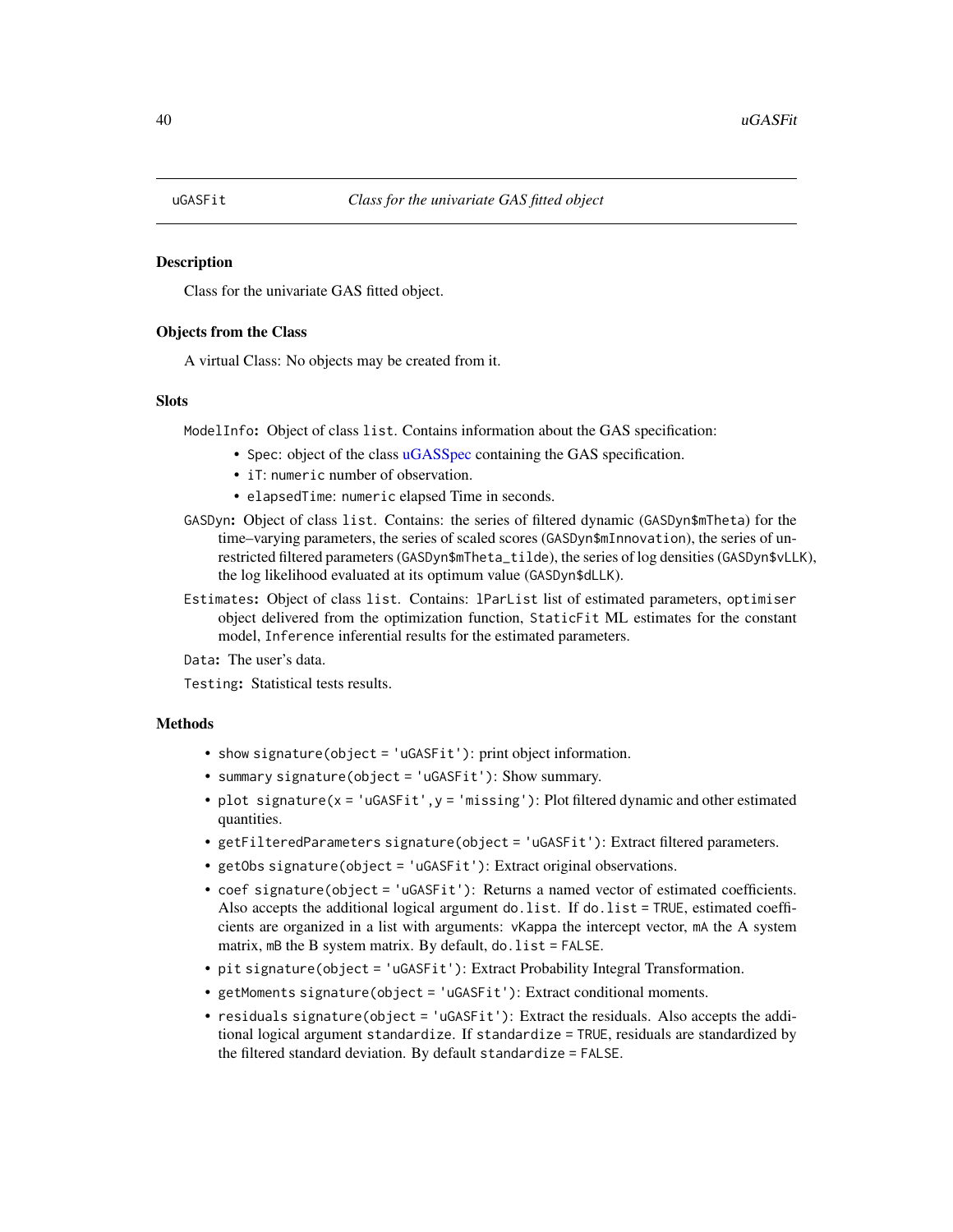#### <span id="page-40-0"></span> $\mu$ GASFor  $\frac{41}{2}$

- convergence signature(object = 'uGASFit'): Extract convergence information.
- quantile signature(object = 'uGASSim'): Compute quantiles of the filtered estimated density at each point in time. It accepts the additional argument probs representing the vector of probabilities.
- ES signature(object = 'uGASSim'): Compute Expected Shortfall of the filtered estimated density at each point in time. It accepts the additional argument probs representing the vector of probabilities.

## Author(s)

Leopoldo Catania

<span id="page-40-1"></span>uGASFor *Class for the univariate GAS forecast object*

## Description

Class for the univariate GAS forecast object.

## Objects from the Class

A virtual Class: No objects may be created from it.

## Slots

Forecast: Object of class list. Contains forecasts:

- PointForecast: matrix with parameters forecasts.
- Moments: matrix with centered moments forecasts.
- vLS: numeric Log Score (Predictive Log Likelihood).
- vU: numeric Out-of-sample Probability Integral Transformation (PIT).

Bands: array with confidence bands parameters forecasts. Available only if Roll = TRUE.

Draws: If ReturnsDraws = TRUE it is a iH x iB matrix of draws from the predictive distribution.

Info: list with forecast information.

Data: list with original data.

- show signature(object = 'uGASFor'): Show summary.
- plot signature( $x = 'uGASFor', y = 'missing')$ : Plot forecasted quantities.
- getForecast signature(object = 'uGASFor'): Extract parameters forecast.
- getObs signature(object = 'uGASFor'): Extract original observations.
- pit signature(object = 'uGASFor'): Extract Probability Integral Transformation, only if  $Roll = TRUE.$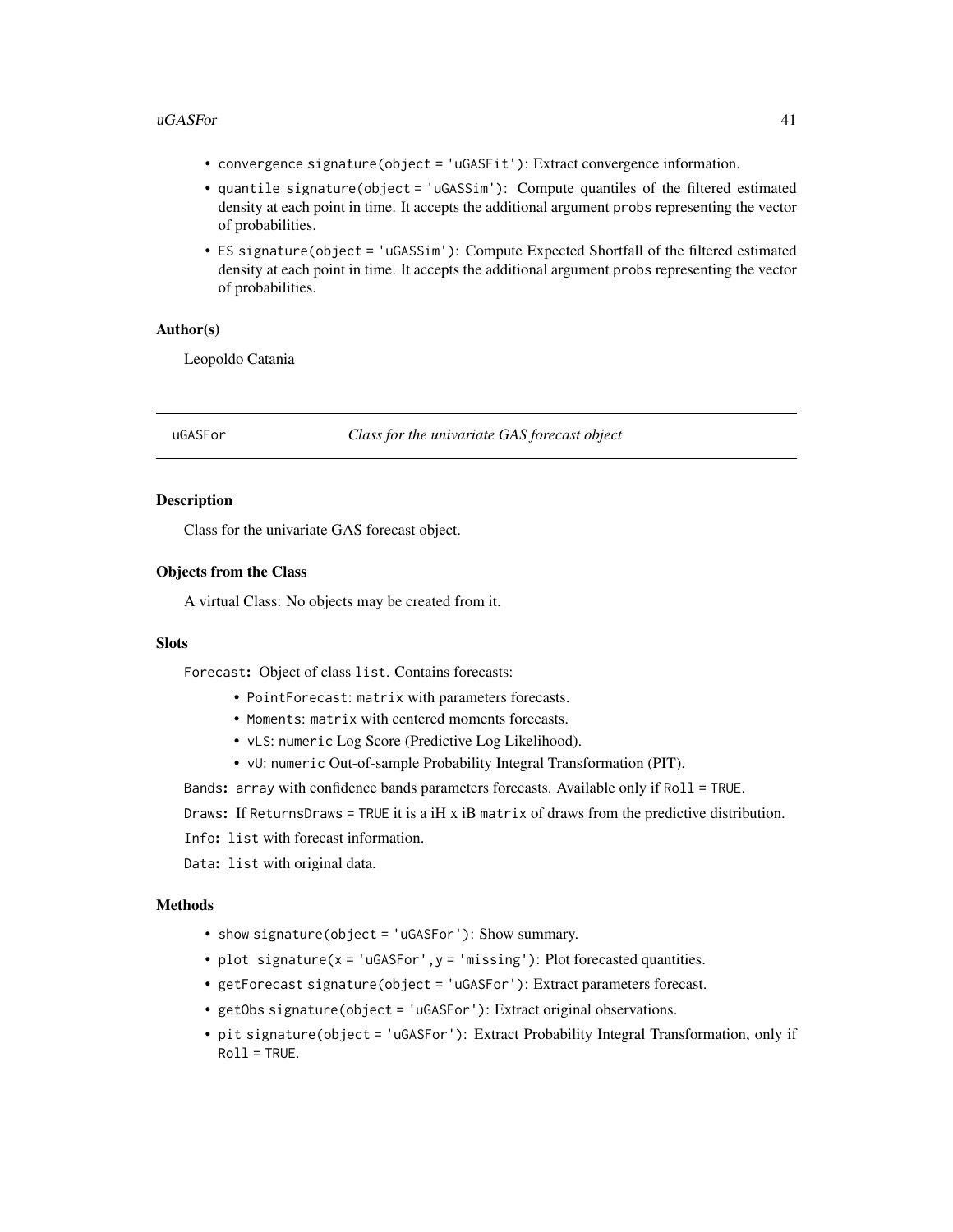- <span id="page-41-0"></span>• quantile signature(object = 'uGASFor'): Extract quantile forecasts. For multistep ahead prediction ES is computed by simulation and ReturnsDraws = TRUE should have been selected. It accepts the additional argument probs representing the vector of probabilities.
- ES signature(object = 'uGASFor'): Extract Expected Shortfall forecasts. For multistep ahead prediction ES is computed by simulation and ReturnsDraws = TRUE should have been selected. It accepts the additional argument probs representing the vector of probabilities.
- getMoments signature(object = 'uGASFor'): Extract moments forecasts.
- LogScore signature(object = 'uGASFor'): Extract Log Scores.

## Author(s)

Leopoldo Catania

<span id="page-41-1"></span>uGASRoll *Class for the univariate GAS rolling object*

#### **Description**

Class for the univariate GAS rolling object.

## Objects from the Class

A virtual Class: No objects may be created from it.

## Slots

Forecast: Object of class list. Contains forecasts:

- PointForecast: matrix with parameters forecasts.
- Moments: matrix with centered moments forecasts.
- vLS: numeric Log Score (Predictive Log Likelihood).
- vU: numeric Out-of-sample Probability Integral Transformation (PIT).

Info: list with forecast information.

Data: list with original data.

Testing: Statistical tests results.

- show signature(object = 'uGASRoll'): Show summary.
- plot signature( $x = 'uGASRoll'$ ,  $y = 'missing')$ : Plot forecasted quantities.
- getForecast signature(object = 'uGASRoll'): Extract parameters forecast.
- getObs signature(object = 'uGASRoll'): Extract original observations.
- pit signature(object = 'uGASRoll'): Extract Probability Integral Transformation, only if Roll = TRUE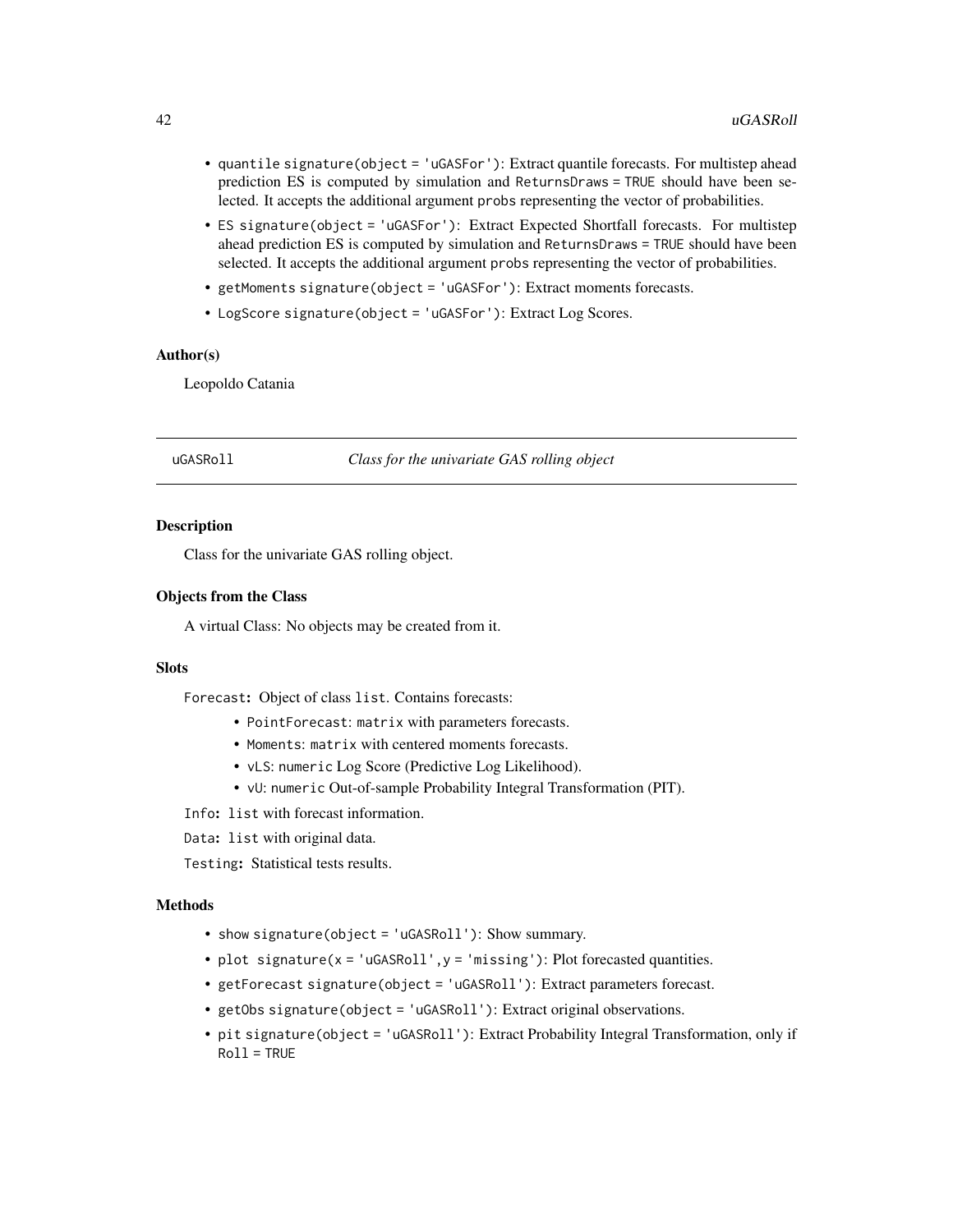#### <span id="page-42-0"></span>uGASSim 43

- quantile signature(object = 'uGASRoll'): Extract quantile forecasts. It accepts the addional argument probs representing the vector of probabilities.
- ES signature(object = 'uGASRoll'): Extract Expected Shortfall forecasts. It accepts the addional argument probs representing the vector of probabilities.
- getMoments signature(object = 'uGASRoll'): Extract moments forecasts.
- LogScore signature(object = 'uGASRoll'): Extract Log Scores.
- residuals signature(object = 'uGASRoll'): Extract the forecast errors. Also accepts the additional logical argument standardize. If standardize = TRUE, forecast errors are standardized by the forecast standard deviation. By default standardize = FALSE.
- coef signature(object = 'uGASFit'): Returns a matrix of estimated coefficients. Each row of the matrix corresponds to a refit of the model during the forecast period according to the RefitEvery argument provided in the [UniGASRoll](#page-49-1) function. Also accepts the additional logical argument do.list. If do.list = TRUE, estimated coefficients are organized in a list of lists according according to the RefitEvery argument provided in the [UniGASRoll](#page-49-1) function. Each list is populated by three arguments: vKappa the intercept vector, mA the A system matrix, mB the B system matrix. By default,  $do$ . list = FALSE.

## Author(s)

Leopoldo Catania

<span id="page-42-1"></span>uGASSim *Class for Univariate GAS Simulation*

#### Description

Class for Univariate GAS model Simulation.

#### Objects from the Class

A virtual Class: No objects may be created from it.

#### Slots

ModelInfo: Object of class list. Contains information about the univariate GAS specification:

- iT numeric Time length of simulated observations.
- iK numeric Number of (possibly) time-varying parameters implied by the distributional assumption.
- vKappa numeric Vector of unconditional level for the reparametrised vector of parameters.
- mA matrix Of coefficients of dimension iK x iK that premultiply the conditional score in the GAS updating recursion.
- mB matrix Of autoregressive coefficients of dimension iK x iK.
- Dist character Label of the conditional distribution, see [DistInfo](#page-8-1)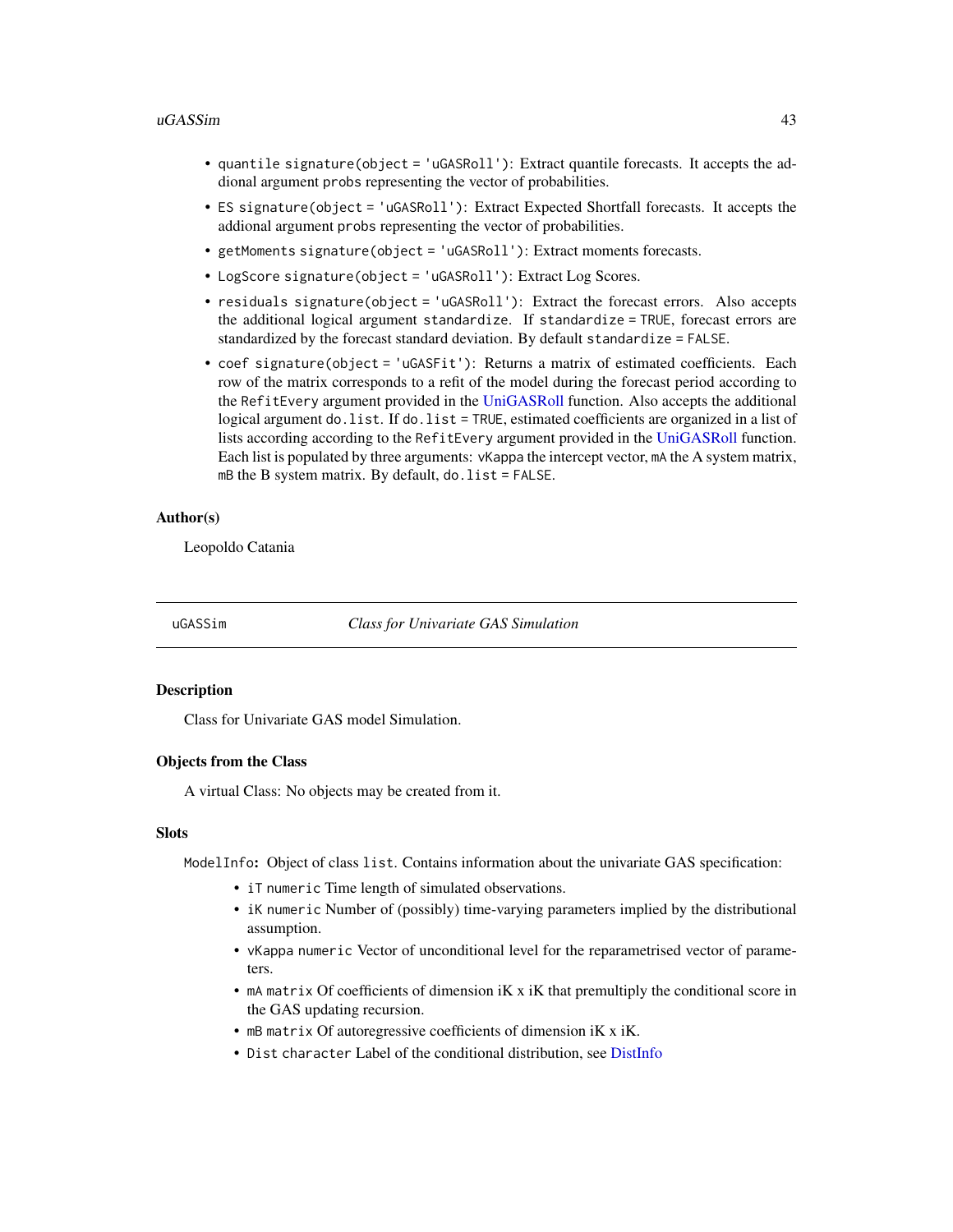- <span id="page-43-0"></span>• ScalingType character Representing the scaling mechanism for the conditional score, see [DistInfo.](#page-8-1)
- GASDyn: Object of class list. Contains: the series of simulated parameters (GASDyn\$mTheta), the series of scaled scores (GASDyn\$mInnovation), the series of unrestricted simulated parameters (GASDyn\$mTheta\_tilde), the series of log densities (GASDyn\$vLLK), the log likelihood evaluated at its optimum value (GASDyn\$dLLK).
- Data: Object of class numeric. Vector of length iT of simulated data.

## Methods

- show signature(object = 'uGASSim'): Show summary.
- plot signature( $x = 'uGASSim'$ ,  $y = 'missing')$ : Plot simulated data and parameters.
- getFilteredParameters signature(object = 'uGASSim'): Extract simulated parameters.
- getObs signature(object = 'uGASSim'): Extract simulated observations.
- coef signature(object = 'uGASSim'): Extract delivered coefficients.
- quantile signature(object = 'uGASSim'): Compute quantiles of the filtered simulated density at each point in time. It accepts the additional argument probs representing the vector of probabilities.
- ES signature(object = 'uGASSim'): Compute the Expected Shortfall of the filtered simulated density at each point in time. It accepts the additional argument probs representing the vector of probabilities.

#### Author(s)

Leopoldo Catania

<span id="page-43-1"></span>uGASSpec *Class for the univariate GAS model specification*

## Description

Class for the univariate GAS model specification.

## Objects from the Class

A virtual Class: No objects may be created from it.

## **Slots**

Spec: Object of class list. Contains information about the univariate GAS specification:

- Dist: character containing the conditional distribution assumption.
- ScalingType: character indicating the scaling mechanism for the conditional score.
- iK: numeric representing the number of (possibly) time-varying parameters implied by the distributional assumption.
- GASPar list with elements: location, scale, skewness, shape, shape2.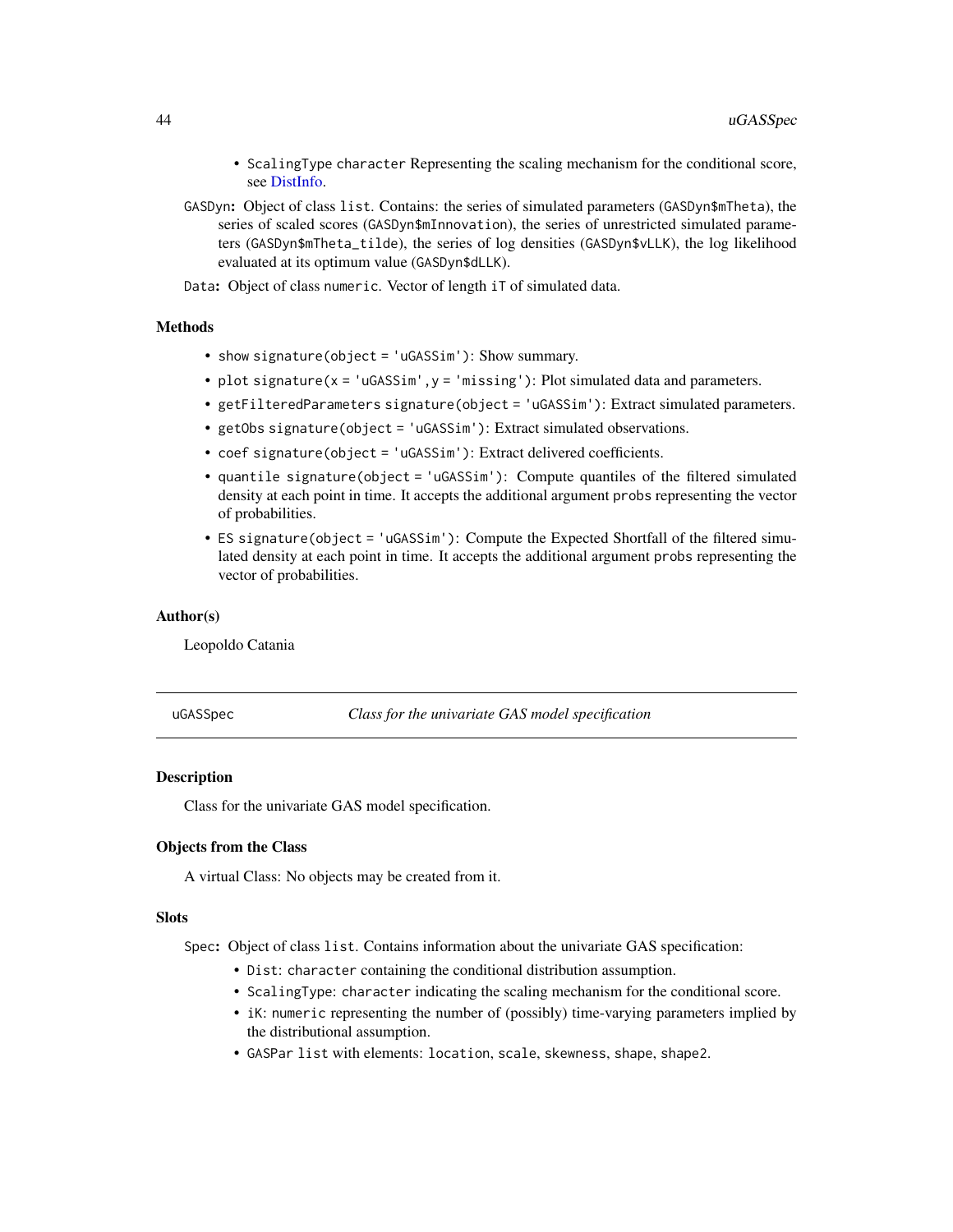#### <span id="page-44-0"></span>UniGASFit 45

## Methods

• show signature(object = 'uGASSpec'): Show summary.

## Author(s)

Leopoldo Catania

<span id="page-44-1"></span>UniGASFit *Estimate univariate GAS models*

## Description

Estimate univariate GAS models by Maximum Likelihood.

#### Usage

```
UniGASFit(GASSpec, data, fn.optimizer = fn.optim, Compute.SE = TRUE)
```
## Arguments

| GASSpec      | An object of the class uGASSpec created using the function UniGASSpec.                                                                                                                                                                       |
|--------------|----------------------------------------------------------------------------------------------------------------------------------------------------------------------------------------------------------------------------------------------|
| data         | numeric vector of length Tx1 containing the time series of observations. It can<br>also be an object of the class ts, xts or zoo.                                                                                                            |
| fn.optimizer | function. This is a generic optimization function that can be provided by the<br>user. By default fn. optimizer = $fn$ . optim where $fn$ . optim is a wrapper to the<br>optim function. See Details for user defined optimization routines. |
| Compute.SE   | logical. Should asymptotic Standard Errors be computed? By default Compute. SE<br>$=$ TRUE                                                                                                                                                   |

## Details

Maximum Likelihood estimation of GAS models is an on-going research topic. General results are reported by Blasques et al. (2014b), Blasques et al. (2014a) and Harvey (2013), while results for specific models have been derived by Blasques et al. (2014c) and Andres (2014).

Starting values for the optimizer are chosen in the following way: (i) estimate the static version of the model (i.e., with  $A = 0$  and  $B = 0$ ) and set the initial value of the intercept parameter accordingly, and (ii) perform a grid search for the coefficients contained in A and B. Further technical details are presented in Section 3.2 of Ardia et. al. (2016a).

The user is free to employ his/her own optimization routine via the fn.optimizer argument. fn.optimizer accepts a function object. The user provided optimizer has to satisfy strict requirements. The arguments of the fn. optimizer are : i) par $\theta$  a vector of starting values, ii) data the data provided, iii) GASSpec an object of the class [uGASSpec,](#page-43-1) and iv) FUN the likelihood function. The output of fn.optimizer has to be an object of the class list with four named elements: i) pars: a numeric vector where the estimated parameters are stored, ii) value: a numeric containing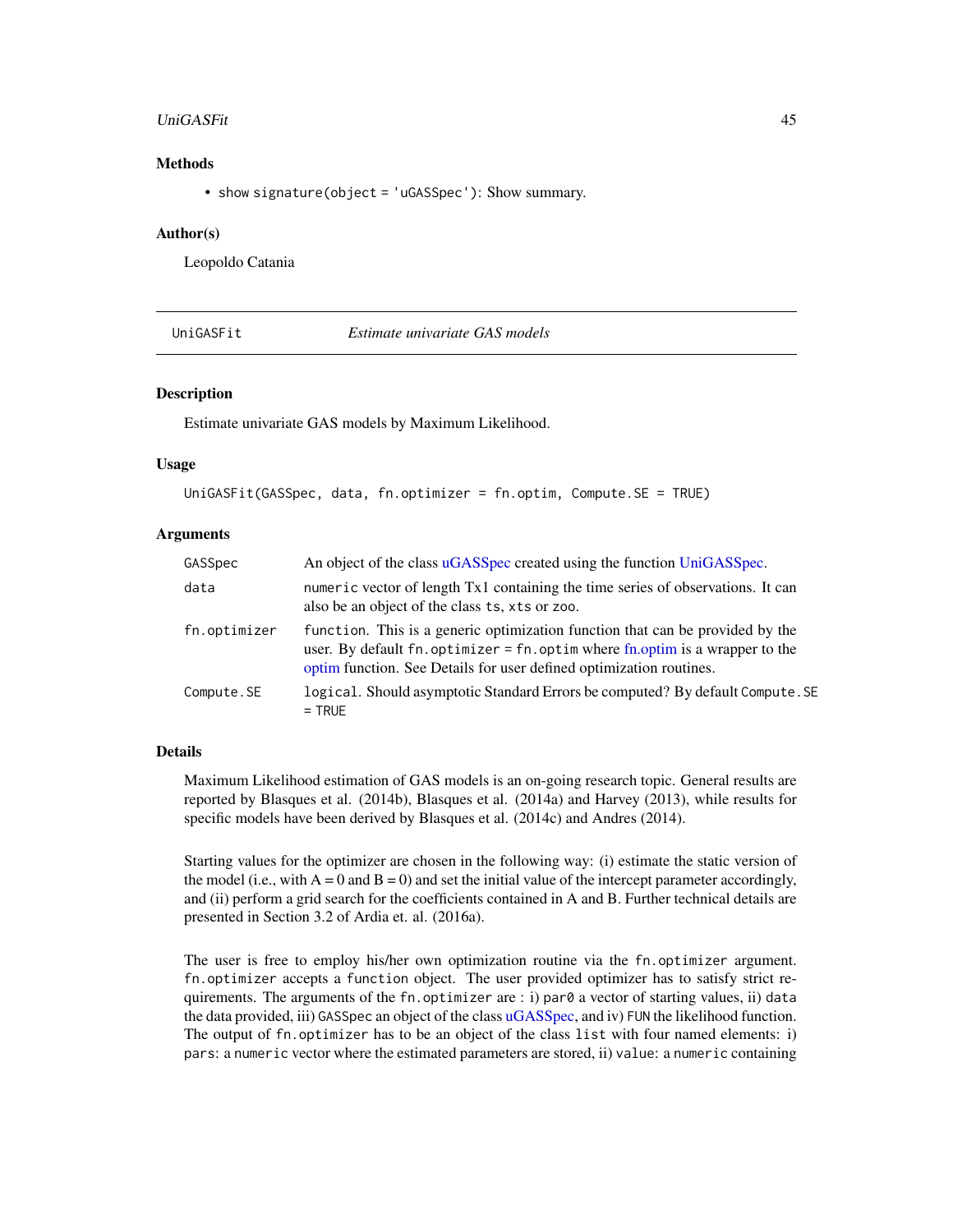the value of the negative log likelihood evaluated at its minimum, iii) hessian, a numeric matrix containing the Hessian matrix evaluated at the minimum of the negative log likelihood, this is used for inferential purposes, and iv) convergence a numeric variable reporting information about the convergence of the optimization. This quantity is printed by the show() and summary() methods. convergence  $= 0$  has to indicate successful completion.

The user is allowed to not include the last two elements of the output of the fn. optimizer function, that is, the values hessian = NULL and convergence = NULL are admissible. In the case of hessian = NULL, the Hessian matrix is evaluated numerically using the [hessian](#page-0-0) function in the numDeriv package of Gilbert and Varadhan (2016). If the provided hessian is not positive definite, a try with the hessian evaluation used by the BFGS quasi-Newton implementation in the function [optim](#page-0-0) is made.

By default, the optim optimizer with method = "BFGS" is employed.

#### Value

An object of the class [uGASFit](#page-39-1)

#### Author(s)

Leopoldo Catania

## References

Ardia D, Boudt K and Catania L (2016a). "Generalized Autoregressive Score Models in R: The GAS Package." <https://www.ssrn.com/abstract=2825380>.

Blasques F, Koopman SJ, Lucas A (2014a). "Maximum Likelihood Estimation for Correctly Specified Generalized Autoregressive Score Models: Feedback Effects, Contraction Conditions and Asymptotic Properties." techreport TI 14-074/III, Tinbergen Institute. [https://www.tinbergen.](https://www.tinbergen.nl/discussionpaper/?paper=2332) [nl/discussionpaper/?paper=2332](https://www.tinbergen.nl/discussionpaper/?paper=2332).

Blasques F, Koopman SJ, Lucas A (2014b). "Maximum Likelihood Estimation for Generalized Autoregressive Score Models." techreport TI 2014-029/III, Tinbergen Institute. [https://www.](https://www.tinbergen.nl/discussionpaper/?paper=2286) [tinbergen.nl/discussionpaper/?paper=2286](https://www.tinbergen.nl/discussionpaper/?paper=2286).

Blasques F, Koopman SJ, Lucas A, Schaumburg J (2014c). "Spillover Dynamics for Systemic Risk Measurement using Spatial Financial Time Series Models." techreport TI 2014-103/III, Tinbergen Institute. <https://www.tinbergen.nl/discussionpaper/?paper=2369>.

Creal D, Koopman SJ, Lucas A (2013). "Generalized Autoregressive Score Models with Applications." Journal of Applied Econometrics, 28(5), 777-795. doi: [10.1002/jae.1279.](https://doi.org/10.1002/jae.1279)

Gilbert P, Varadhan R (2016). numDeriv: Accurate Numerical Derivatives. R package 2016.8-1, <https://CRAN.R-project.org/package=numDeriv>.

Ghalanos A, Theussl S (2016). "Rsolnp: General Non-Linear Optimization using Augmented Lagrange Multiplier Method." <https://cran.r-project.org/package=Rsolnp>.

<span id="page-45-0"></span>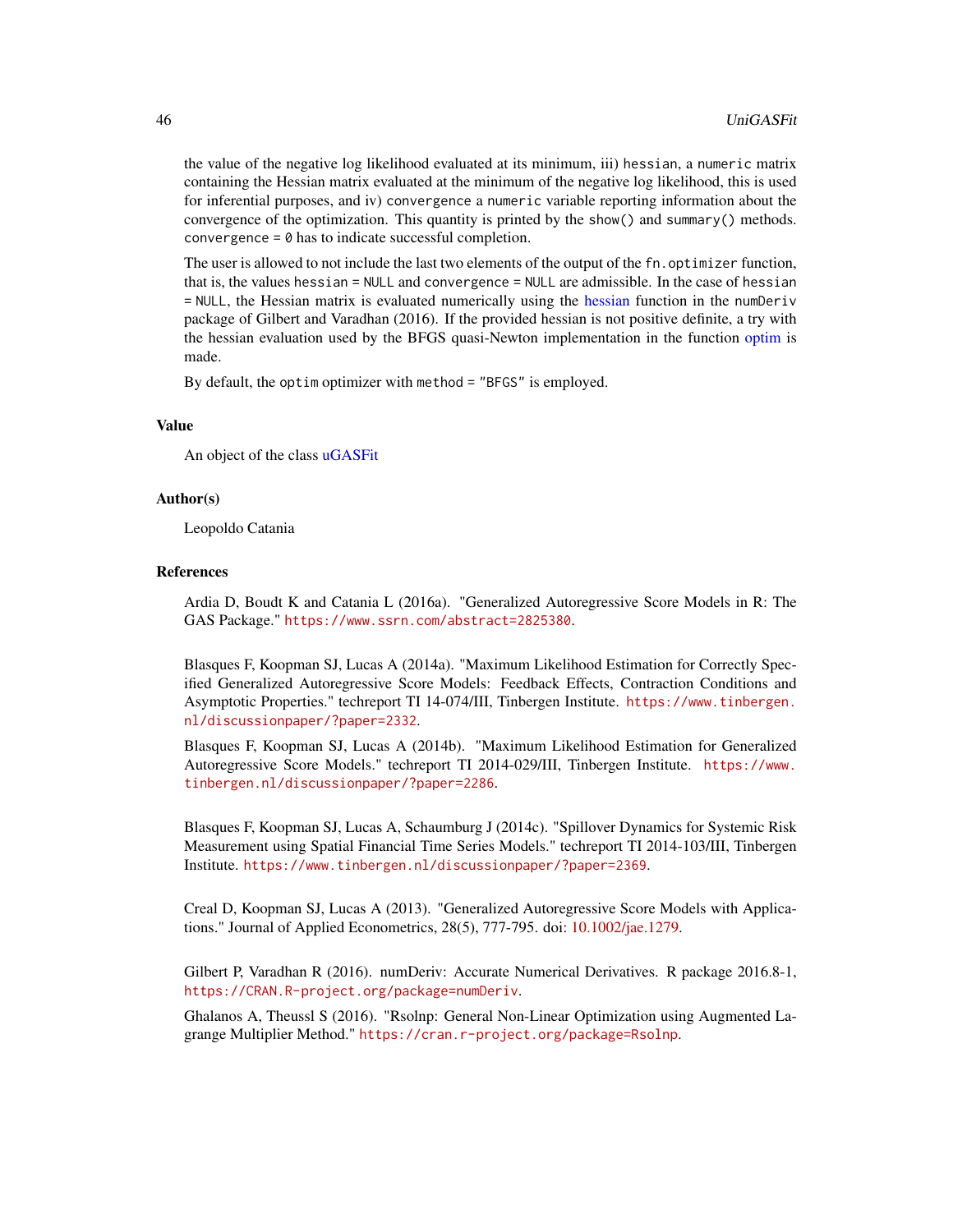Harvey AC (2013). Dynamic Models for Volatility and Heavy Tails: With Applications to Financial and Economic Time Series. Cambridge University Press.

Ye Y (1988). Interior Algorithms for Linear, Quadratic, and Linearly Constrained Convex Programming. Ph.D. thesis, Stanford University.

#### Examples

```
## Not run:
# Specify an univariate GAS model with Student-t
# conditional distribution and time-varying scale.
library("GAS")
data("sp500ret")
GASSpec = UniGASSpec(Dist = "std", ScalingType = "Identity",
                     GASPar = list(location = FALSE, scale = TRUE,
                                   shape = FALSE))
Fit = UniGASFit(GASSpec, sp500ret)
Fit
# Estimate the model with a different optimizer.
# Assume we want to use the Nelder and Mead optimization provided by
# the optim() function, we create
# the wrapper fn.NM.optim in this way
fn.NM.optim <- function(par0, data, GASSpec, FUN) {
  optimizer = optim(par0, FUN, data = data, GASSpec = GASSpec, method = "Nelder-Mead",
                    control = list(true = 0), hessian = TRUE)
  out = list(pars = optimizer$par,
             value = optimizer$value,
             hessian = optimizer$hessian,
             convergence = optimizer$convergence)
  return(out)
}
Fit.NM.optim = UniGASFit(GASSpec, sp500ret, fn.optimizer = fn.NM.optim )
Fit.NM.optim
# Estimate time-varying Negative Binomial distribution for the Goals dataset.
```
# Let's use the gosolnp() optimizer for the time-varying model estimation and # the solnp() optimizer for estimation of the static model for the choice of # the starting values. The logical is(GASSpec, "list") is TRUE when the function # is evaluated for the choice of starting values, and FALSE when the function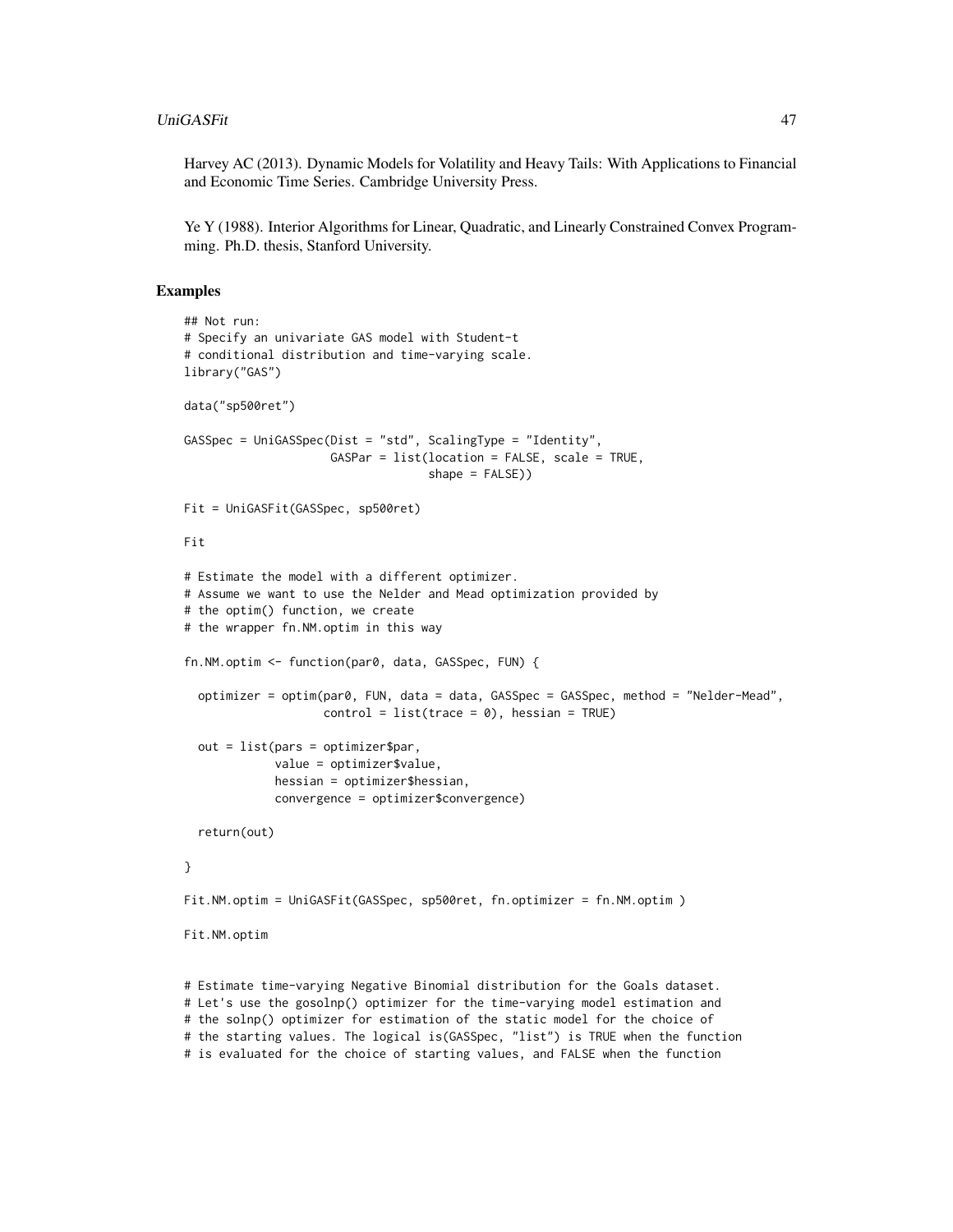```
# is evaluated for the time-varying model.
# We can also make use of parallel computation calling a cluster object defined
# in the Global environment.
library("Rsolnp")
fn.gosolnp <- function(par0, data, GASSpec, FUN) {
  if (is(GASSpec, "list")) {
    optimiser = suppressWarnings(solnp(par0, FUN, data = data,
                                       GASSpec = GASSpec,
                                       control = list(true = 0))} else {
    cluster = get("cluster", envir = globalenv())
    optimiser = suppressWarnings(gosolnp(
     pars = NULL,
      fun = FUN, data = data, cluster = cluster,
     GASSpec = GASSpec,
     n.sim = 100000,n.restarts = 10,
     LB = c(-5, -2, -2, -2),
     UB = c(5, 8, 3.0, 5.0))
   )
  }
  out = list(pars = optimiser$pars,
             value = tail(optimiser$values, 1),
             hessian = optimiser$hessian,
             convergence = optimiser$convergence)
  return(out)
}
data("Goals")
library("parallel")
cluster = makeCluster(2)
GASSpec = UniGASSpec(Dist = "negbin", ScalingType = "Inv",
                     GASPar = list(location = TRUE, scale = FALSE))
vY = na.omit(Goals[, 1])
Fit = UniGASFit(GASSpec, vY, fn.optimizer = fn.gosolnp)
Fit
```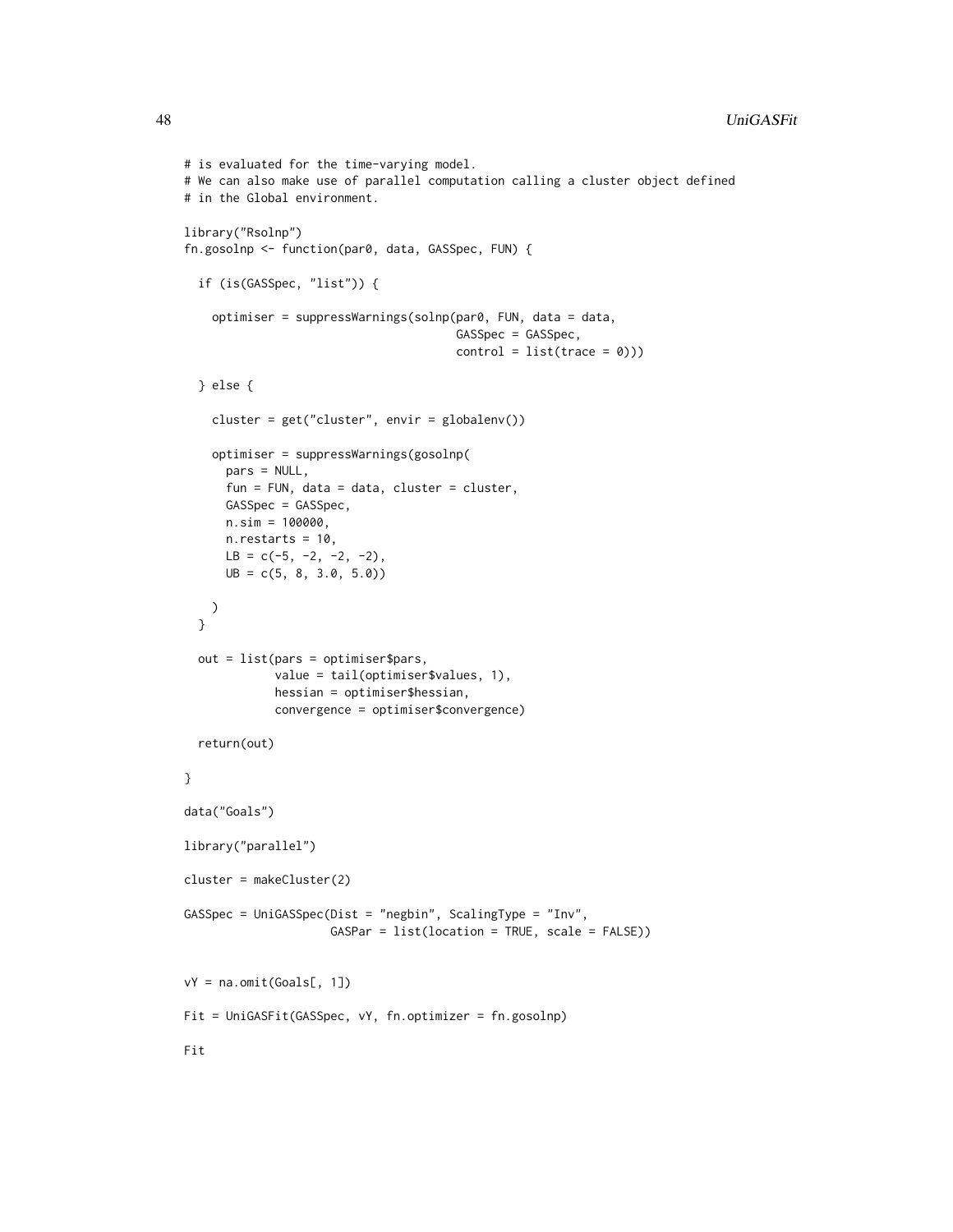<span id="page-48-0"></span>stopCluster(cluster) rm("cluster")

## End(Not run)

## UniGASFor *Forecast with univariate GAS models*

## Description

Forecast with univariate GAS models. The one-step ahead prediction of the conditional density is available in closed form. The multi-step ahead prediction is performed by simulation as detailed in Blasques et al. (2016).

## Usage

UniGASFor(uGASFit,  $H = NULL$ , Roll = FALSE, out = NULL,  $B = 10000$ , Bands = c(0.1, 0.15, 0.85, 0.9), ReturnDraws = FALSE)

## Arguments

| uGASFit      | An object of the class uGASFit created using the function UniGASFit.                                                                        |
|--------------|---------------------------------------------------------------------------------------------------------------------------------------------|
| H            | numeric Forecast horizon. Ignored if Roll = TRUE.                                                                                           |
| Roll         | logical Forecast should be made using a rolling procedure ? Note that, if Roll<br>$=$ TRUE, then out has to be specified.                   |
| out          | numeric Vector of out-of-sample observation for rolling forecast.                                                                           |
| <sub>B</sub> | numeric Number of draws from the H-step ahead distribution if Roll = FALSE.                                                                 |
| <b>Bands</b> | numeric Vector of probabilities representing the confidence band levels for<br>multi-step ahead parameters forecasts. Only if Roll = FALSE. |
| ReturnDraws  | logical Return the draws from the multi-step ahead predictive distribution<br>when $Roll = FALSE$ ?                                         |

## Value

An object of the class [uGASFor.](#page-40-1)

## Author(s)

Leopoldo Catania

## References

Blasques F, Koopman SJ, Lasak K, and Lucas, A (2016). "In-sample Confidence Bands and Out-of-Sample Forecast Bands for Time-Varying Parameters in Observation-Driven Models." International Journal of Forecasting, 32(3), 875-887. doi: [10.1016/j.ijforecast.2016.04.002.](https://doi.org/10.1016/j.ijforecast.2016.04.002)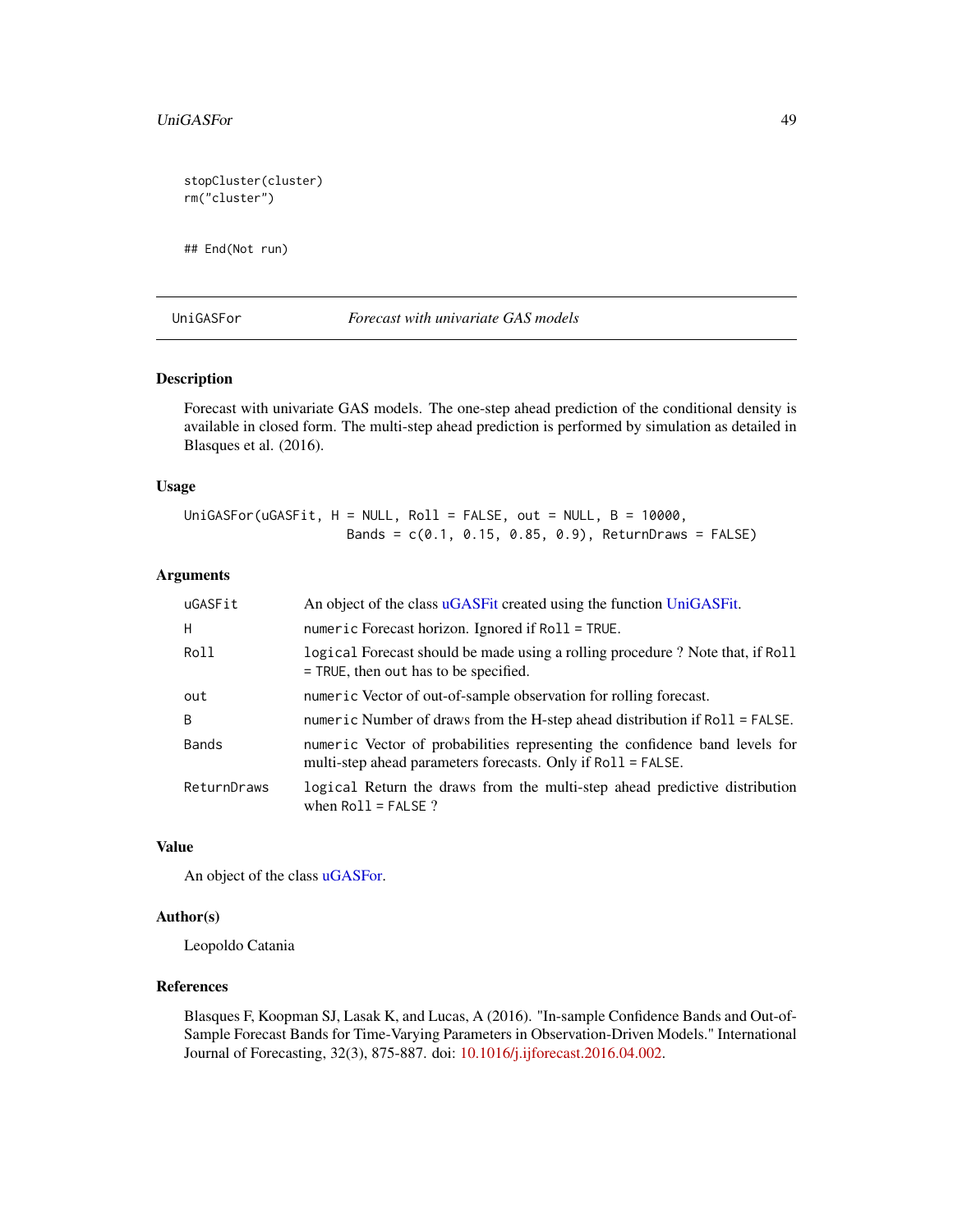#### Examples

```
# Specify an univariate GAS model with Student-t
# conditional distribution and time-varying location, scale and shape parameter
# Inflation Forecast
set.seed(123)
data("cpichg")
GASSpec = UniGASSpec(Dist = "std", ScalingType = "Identity",
                     GASPar = list(location = TRUE, scale = TRUE, shape = FALSE))
# Perform H-step ahead forecast with confidence bands
Fit = UniGASFit(GASSpec, cpichg)
Forecast = UniGASFor (Fit, H = 12)Forecast
# Perform 1-Step ahead rolling forecast
InsampleData = cpichg[1:250]
OutSampleData = cpichg[251:276]
Fit = UniGASFit(GASSpec, InsampleData)
Forecast = UniGASFor(Fit, Roll = TRUE, out = OutSampleData)
Forecast
```
<span id="page-49-1"></span>UniGASRoll *Rolling forecast with univariate GAS models*

## Description

One-step ahead rolling forecasts with model re-estimation. The function also reports several quantity for backtesting for point and density forecasts.

#### Usage

```
UniGASRoll(data, GASSpec, ForecastLength = 500, Nstart = NULL,
          RefitEvery = 23, RefitWindow = c("moving", "recursive"),cluster = NULL, Compute.SE = FALSE, ...)
```
## Arguments

| data    | numeric vector containing the time series of observations.             |
|---------|------------------------------------------------------------------------|
| GASSpec | An object of the class uGASSpec created using the function UniGASSpec. |

<span id="page-49-0"></span>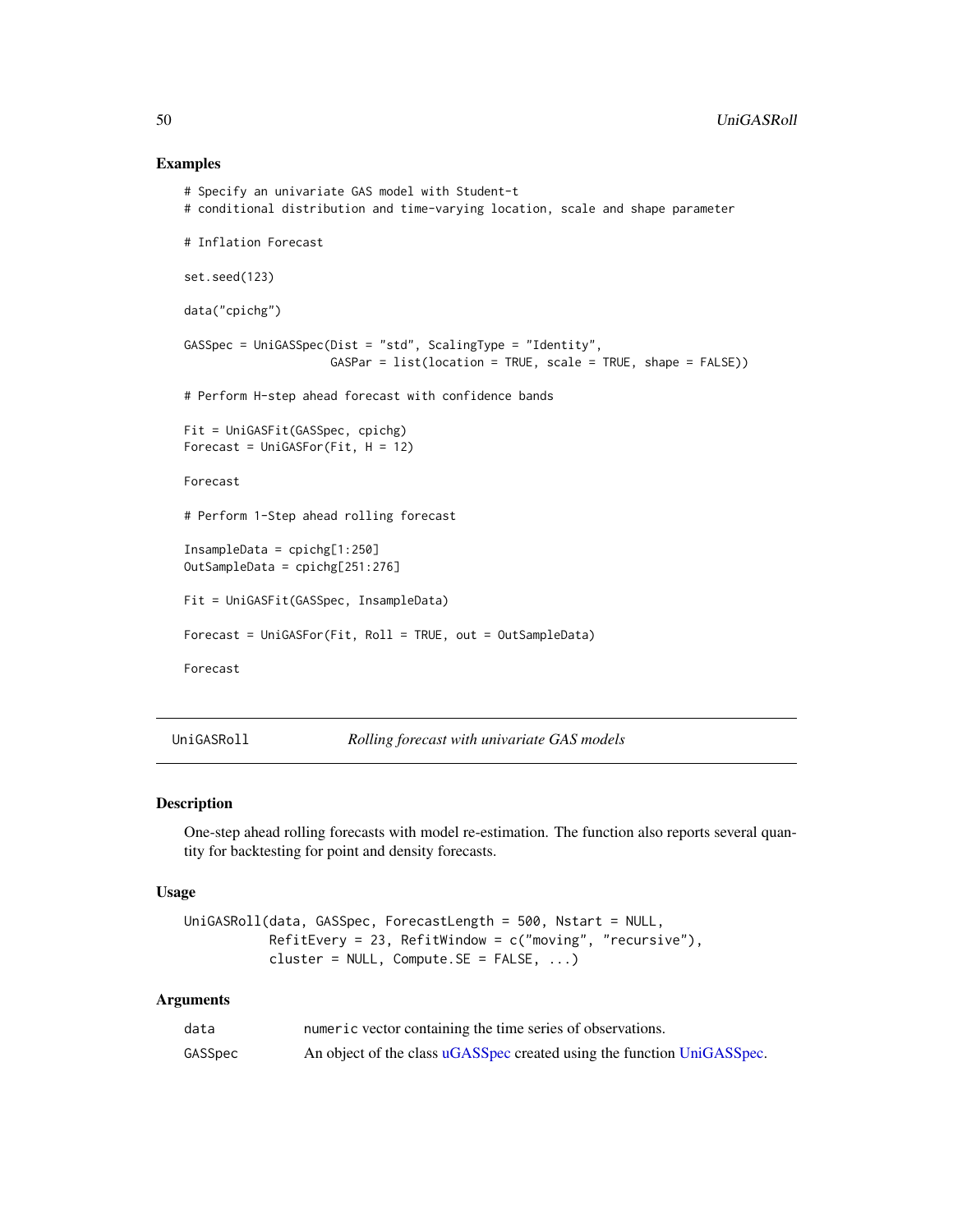## <span id="page-50-0"></span>UniGASRoll 51

|             | ForecastLength numeric Length of the out-of-sample.                                                                                                                                      |
|-------------|------------------------------------------------------------------------------------------------------------------------------------------------------------------------------------------|
| Nstart      | numeric Period when perform the first forecast. Ignored if ForecastLength is<br>supplied.                                                                                                |
| RefitEvery  | numeric Number of periods before model coefficients re-estimation.                                                                                                                       |
| RefitWindow | character Type of window. If RefitWindow = "recursive" all the observa-<br>tions are used when the model is re-estimated. If Refit Window = "moving" old<br>observations are eliminated. |
| cluster     | A cluster object created calling using the paralell package. If supplied par-<br>allel processing is used to speed up the computations.                                                  |
| Compute.SE  | logical. Should asymptotic Standard Errors be computed? By default Compute. SE<br>$=$ FALSE                                                                                              |
| $\cdots$    | Additional arguments for UniGASFit                                                                                                                                                       |

## Value

An object of the class [uGASRoll.](#page-41-1)

# Author(s)

Leopoldo Catania

# Examples

| # Specify an univariate GAS model with Student-t<br># conditional distribution and time-varying location, scale and shape parameter |
|-------------------------------------------------------------------------------------------------------------------------------------|
| # Inflation Forecast                                                                                                                |
| data("epichg")<br>help(cpichg)                                                                                                      |
| GASSpec = UniGASSpec(Dist = "std", ScalingType = "Identity",<br>$GASPar = list(location = TRUE, scale = TRUE, shape = FALSE))$      |
| # Perform 1-step ahead rolling forecast with refit<br>library("parallel")                                                           |
| $Roll = UniGASRoll(cpichg, GASSpec, ForecastLength = 50,$<br>$RefitEvery = 12$ , $RefitWindow = c("moving"))$                       |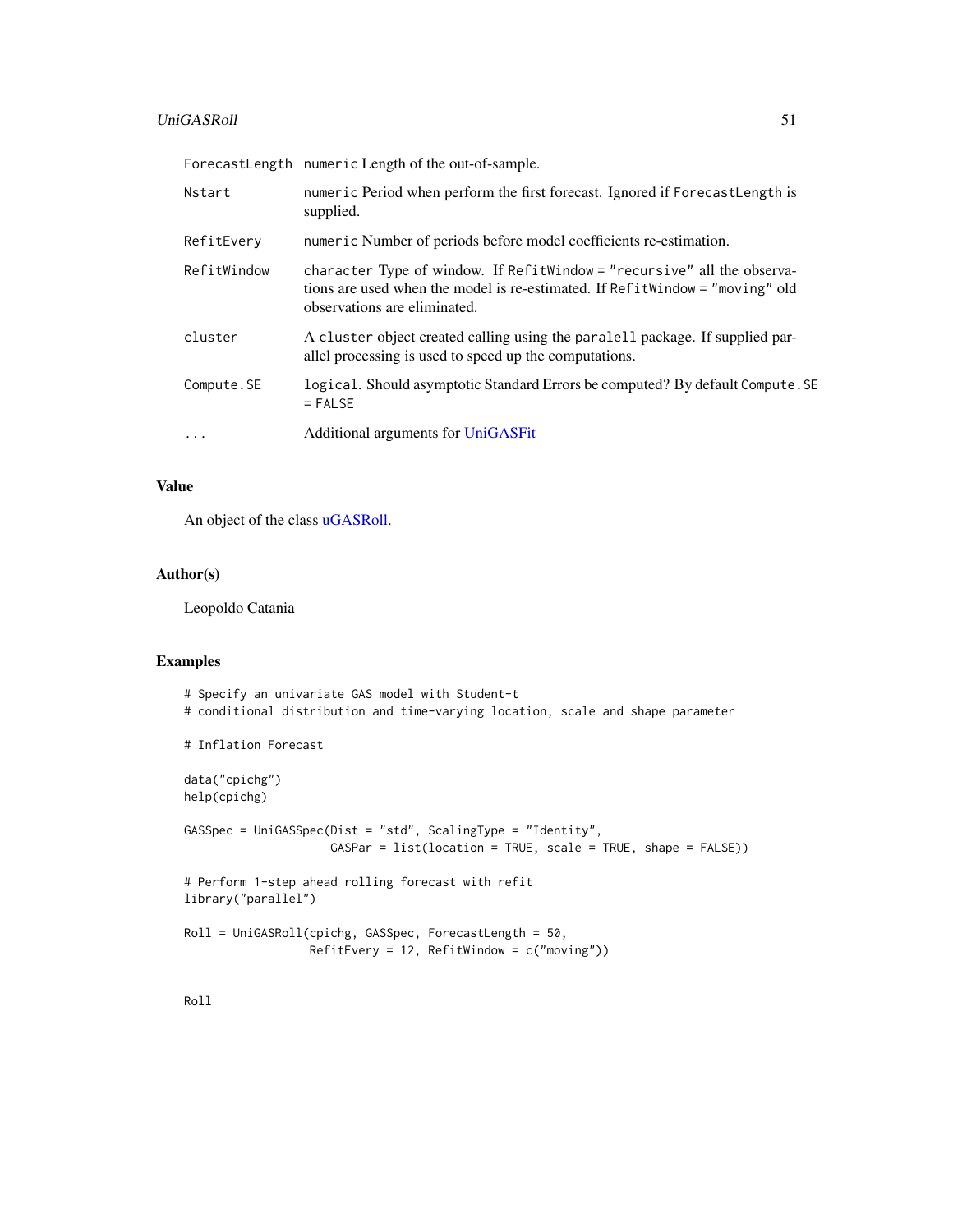<span id="page-51-0"></span>

Simulate Univariate GAS processes.

#### Usage

```
UniGASSim(fit = NULL, T.sim = 1000,
         kappa = NULL, A = NULL, B = NULL, Dist = NULL, ScalingType = NULL)
```
#### Arguments

| fit            | An estimated object of the class uGASFit. By default fit = NULL.                                                                                                                                                                                                                                                                                                                                                            |
|----------------|-----------------------------------------------------------------------------------------------------------------------------------------------------------------------------------------------------------------------------------------------------------------------------------------------------------------------------------------------------------------------------------------------------------------------------|
| T.sim          | numeric Length of the simulated time series.                                                                                                                                                                                                                                                                                                                                                                                |
| kappa          | numeric Vector of unconditional level for the reparametrised vector of parame-<br>ters. Only used if $fit = NULL$                                                                                                                                                                                                                                                                                                           |
| $\overline{A}$ | matrix Of coefficients of dimension $K \times K$ that premultiply the conditional<br>score in the GAS updating recursion, see Details. Only used if fit = NULL                                                                                                                                                                                                                                                              |
| <sub>B</sub>   | matrix Of autoregressive coefficients of dimension $K \times K$ , see Details. Only<br>used if $fit = NULL$                                                                                                                                                                                                                                                                                                                 |
| Dist           | character Label of the conditional distribution, see DistInfo. Only used if fit<br>$=$ NULL                                                                                                                                                                                                                                                                                                                                 |
| ScalingType    | character Indicating the scaling mechanism for the conditional score. Possible<br>choices are "Identity", "Inv", "InvSqrt". Note that, for some distribution<br>only ScalingType = "Identity" is supported, see the function DistInfo. When<br>ScalingType = "InvSqrt" the inverse of the Cholesky decomposition of the<br>information matrix is used. Default value ScalingType = "Identity". Only<br>used if $fit = NULL$ |

## Details

The function permits to simulate from an estimated [uGASFit](#page-39-1) object. If fit is not provided, the user can specify a GAS model via the additional arguments kappa, A, B, Dist and ScalingType.

All the information regarding the supported univariate conditional distributions can be investigated using the [DistInfo](#page-8-1) function. The model is specified as

 $y_t \sim p(y|\theta_t)$ 

, where  $\theta_t$  is the vector of parameters for the density  $p(y|.)$ . Note that,  $\theta_t$  includes also those parameters that are not time-varying. The GAS recursion for  $\theta_t$  is

 $\theta_t = \Lambda(\tilde{\theta}_t)$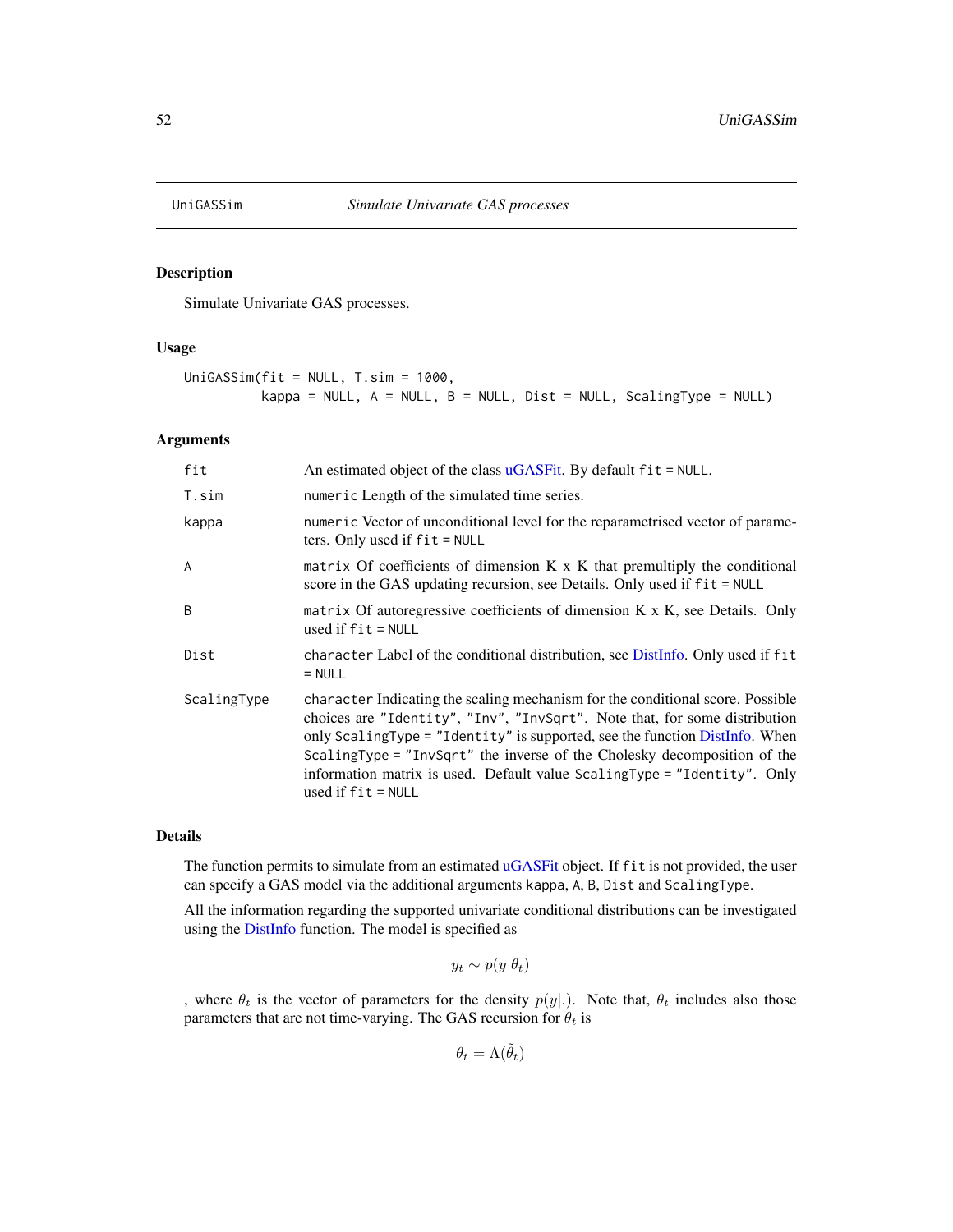<span id="page-52-0"></span>,

$$
\tilde{\theta}_t = \kappa + A * s_{t-1} + B * \tilde{\theta}_{t-1}
$$

, where  $\Lambda(.)$  is the mapping function (see [UniMapParameters\)](#page-54-1) and  $\tilde{\theta}_t$  is the vector of reparametrised parameters. The process is initialized at  $\theta_1 = (I - B)^{-1} \kappa$ , where  $\kappa$  is the vKappa vector. The vector  $\overline{s_t}$  is the scaled score of  $p(y|.)$  with respect to  $\tilde{\theta}_t$ . See Ardia et. al. (2016a) for further details.

#### Value

An object of the class [uGASSim.](#page-42-1)

#### Author(s)

Leopoldo Catania

#### References

Ardia D, Boudt K and Catania L (2016a). "Generalized Autoregressive Score Models in R: The GAS Package." <https://www.ssrn.com/abstract=2825380>.

Creal D, Koopman SJ, Lucas A (2013). "Generalized Autoregressive Score Models with Applications." Journal of Applied Econometrics, 28(5), 777-795. doi: [10.1002/jae.1279.](https://doi.org/10.1002/jae.1279)

Harvey AC (2013). Dynamic Models for Volatility and Heavy Tails: With Applications to Financial and Economic Time Series. Cambridge University Press.

## Examples

```
# Simulate from a GAS process with Student-t conditional
# distribution, time-varying location, scale and fixed shape parameter.
library(GAS)
set.seed(786)
T.sim = 1000 # number of observations to simulate
Dist = "std" # conditional Studen-t distribution
# vector of unconditional reparametrised parameters such that, the unconditional level of
# \eqn{\theta}_{t} is (0, 1.5, 7), i.e. location = 0, scale = 1.5,
# degrees of freedom = 7.
kappa = c(0.0, log(1.5), log(7-2.01))# in this way we specify that the shape parameter is constant while the score
# coefficients for the location and the scale
# parameters are 0.001 and 0.01, respectively.
A = matrix(c(0.001 , 0.0 , 0.0 ,
            0.0 , 0.01 , 0.0 ,
```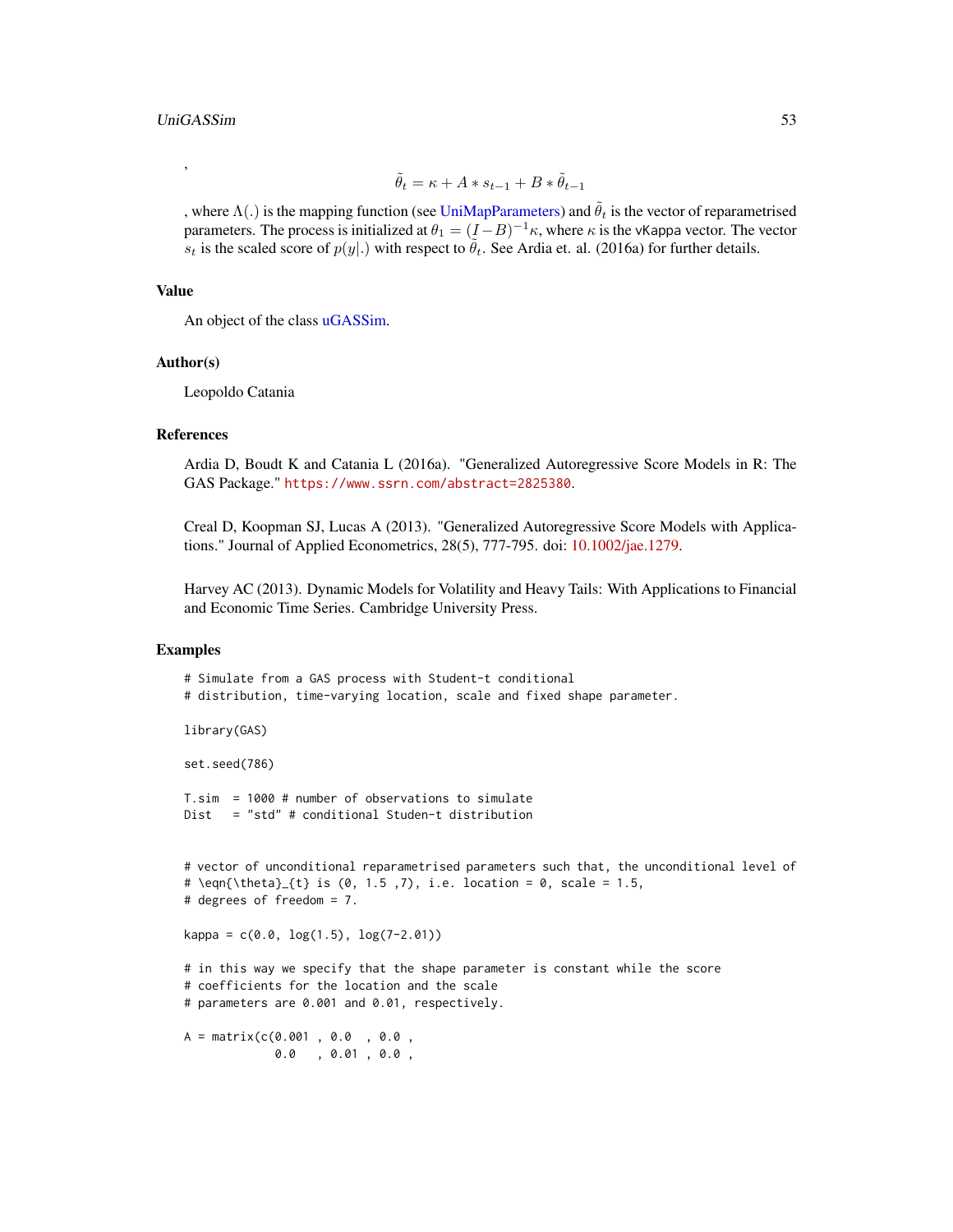```
0.0 , 0.0 , 0.0 ), 3, byrow = TRUE)
B = matrix(c(0.7 , 0.0 , 0.0 ,0.0 , 0.98, 0.0 ,
             0.0 , 0.0 , 0.0),3,byrow = TRUE) # Matrix of autoregressive parameters.
Sim = UniGASSim(fit = NULL, T.sim, kappa, A, B, Dist, ScalingType = "Identity")
Sim
```
<span id="page-53-1"></span>

UniGASSpec *Univariate GAS specification*

## Description

Specify the conditional distribution, scaling mechanism and time–varying parameters for univariate GAS models.

## Usage

```
UniGASSpec(Dist = "norm", ScalingType = "Identity",
          GASPar = list(location = FALSE, scale = TRUE,
                         skewness = FALSE, shape = FALSE, shape2 = FALSE))
```
## Arguments

| Dist        | character Indicating the label of the conditional distribution. Available dis-<br>tribution can be displayed using the function $DistInfo$ . Default valueDist =<br>"norm".                                                                                                                                                                                                                                                                                                                                                                                                                                                                                                                                                                                                                                                                                                                                |
|-------------|------------------------------------------------------------------------------------------------------------------------------------------------------------------------------------------------------------------------------------------------------------------------------------------------------------------------------------------------------------------------------------------------------------------------------------------------------------------------------------------------------------------------------------------------------------------------------------------------------------------------------------------------------------------------------------------------------------------------------------------------------------------------------------------------------------------------------------------------------------------------------------------------------------|
| ScalingType | character Indicating the scaling mechanism for the conditional score. Possible<br>choices are "Identity", "Inv", "InvSqrt". Note that, for some distribution<br>only ScalingType = "Identity" is supported, see the function DistInfo. When<br>ScalingType = "InvSqrt" the inverse of the cholesky decomposition of the<br>information matrix is used. Default value ScalingType = "Identity".                                                                                                                                                                                                                                                                                                                                                                                                                                                                                                             |
| GASPar      | list Containing information about which parameters of the conditional distri-<br>bution have to be time-varying. location = TRUE refers to the location param-<br>eter, scale = TRUE refers to the scale parameter, skewness = TRUE refers to the<br>parameter controlling the skewness, shape = TRUE refers to the shape parameter<br>(e.g. the degree of freedom of the Student-t distribution), shape $2 = TRUE$ refers<br>to the second shape parameter. If the distribution specified in the Dist argument<br>does not have, say, a shape parameter, the condition shape = $TRUE$ or shape =<br>FALSE is ignored. Note that, for some distributions, these labels are not strictly<br>related to their literal statistical meaning. Indeed, for the Exponential distribu-<br>tion exp, the term location indicates the usual intensity rate parameter. See the<br>DistInfo function for more details. |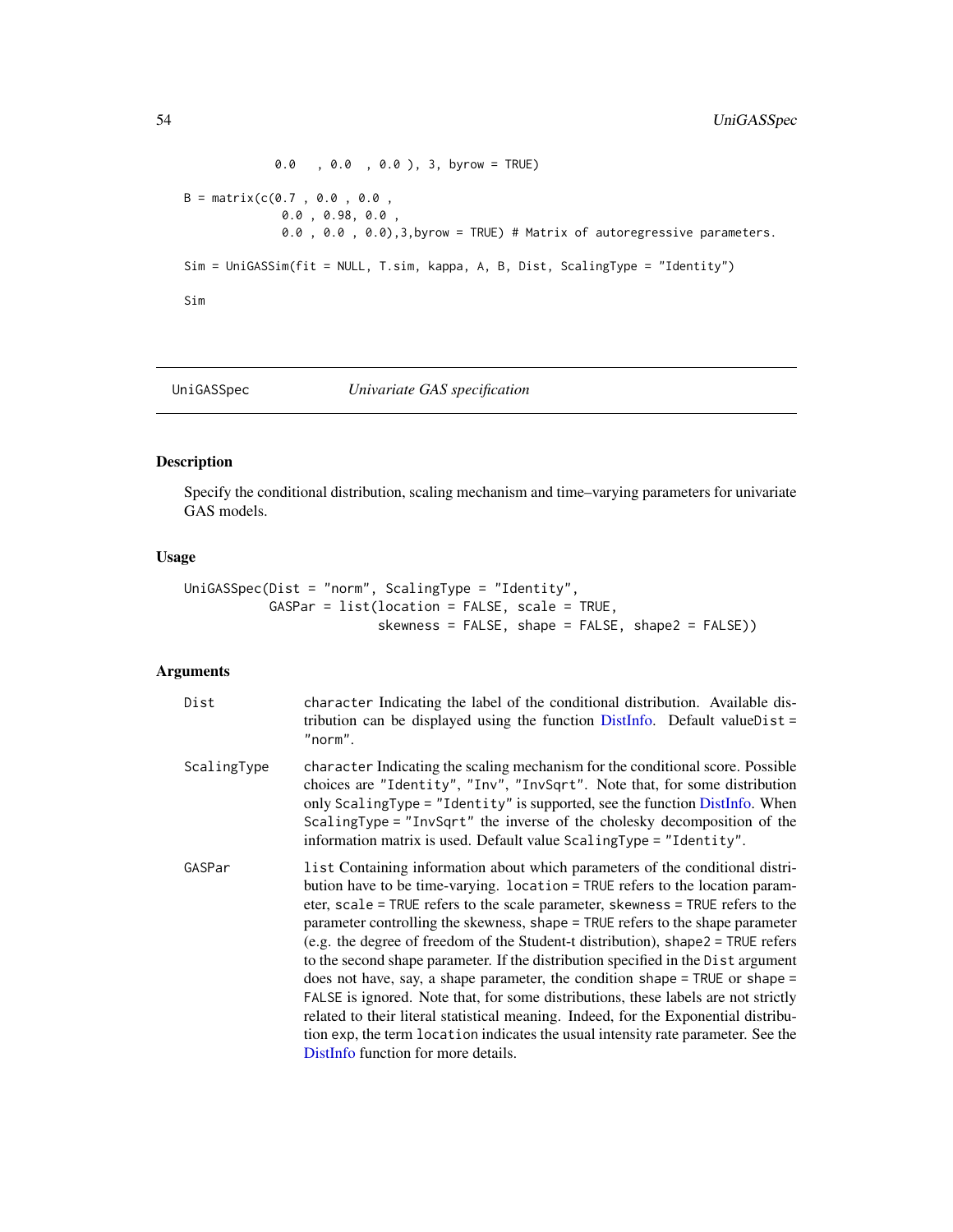#### <span id="page-54-0"></span>UniMapParameters 55

## Details

All the information regarding the supported univariate conditional distributions can be investigated using the [DistInfo](#page-8-1) function.

## Value

An object of the class [uGASSpec.](#page-43-1)

## Author(s)

Leopoldo Catania

#### References

Ardia D, Boudt K and Catania L (2016). "Generalized Autoregressive Score Models in R: The GAS Package." <https://www.ssrn.com/abstract=2825380>.

Creal D, Koopman SJ, Lucas A (2013). "Generalized Autoregressive Score Models with Applications." Journal of Applied Econometrics, 28(5), 777-795. doi: [10.1002/jae.1279.](https://doi.org/10.1002/jae.1279)

Harvey AC (2013). Dynamic Models for Volatility and Heavy Tails: With Applications to Financial and Economic Time Series. Cambridge University Press.

#### Examples

```
# Specify an univariate GAS model with Student-t
# conditional distribution and time-varying location, scale and shape parameter
library("GAS")
GASSpec = UniGASSpec(Dist = "std", ScalingType = "Identity",
                     GASPar = list(location = TRUE,
                                   scale = TRUE, shape = TRUE))
```
GASSpec

<span id="page-54-1"></span>UniMapParameters *Mapping function for univariate distributions*

## Description

Map unrestricted vector of parameters into the proper space. This function transforms the parameters updated using the GAS recursion into their proper space.

## Usage

UniMapParameters(Theta\_tilde, Dist)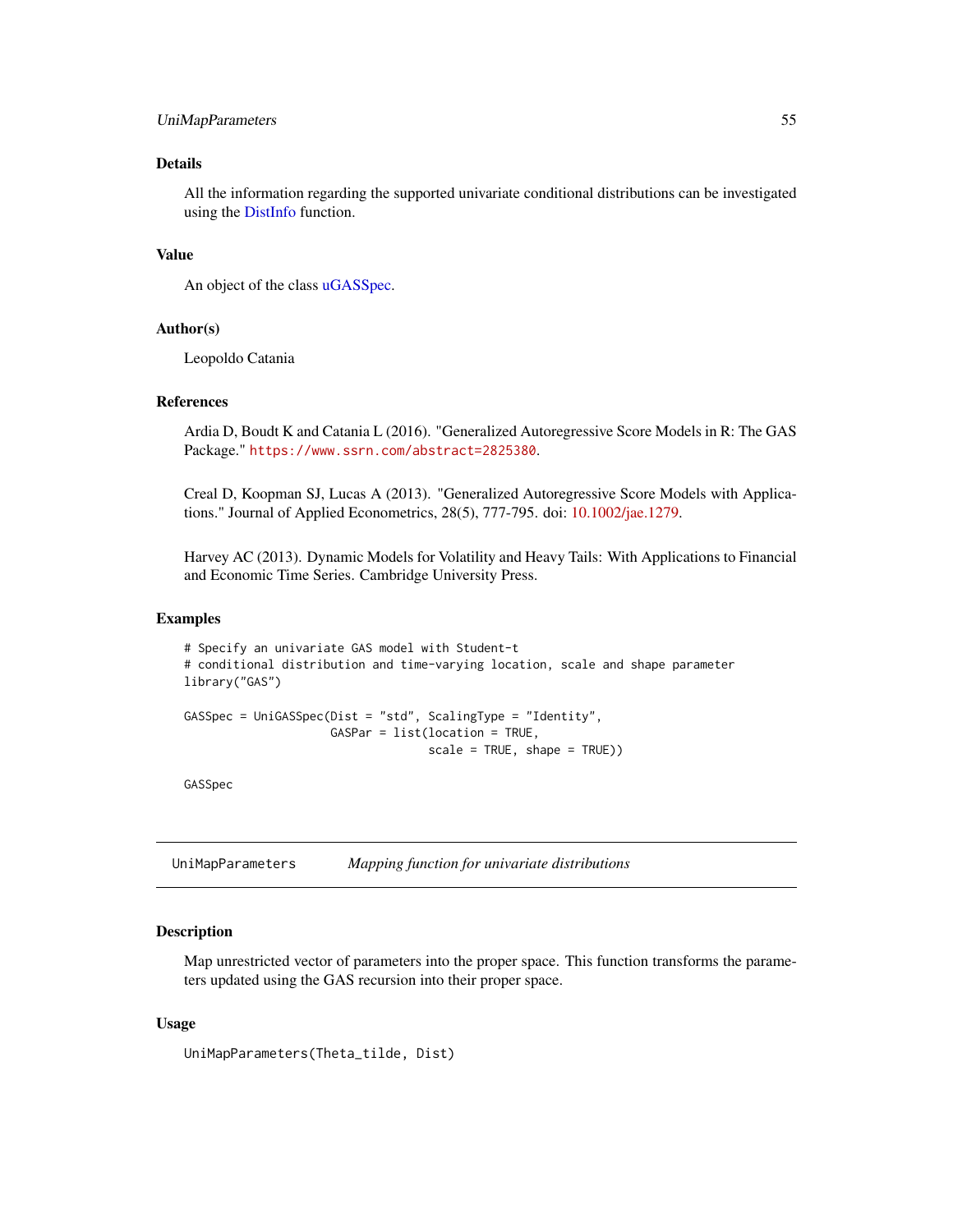#### <span id="page-55-0"></span>**Arguments**

| Theta tilde | numeric Vector of reparametrised parameters, see Details.      |
|-------------|----------------------------------------------------------------|
| Dist        | character Label of the conditional distribution, see DistInfo. |

## Details

The order of the parameters is generally: location, scale, skewness, shape, shape2. When the distribution defined by Dist does not have, say, the shape parameter, this should be simply omitted. See also [DistInfo](#page-8-1) for specific distributions.

## Value

A numeric vector of parameters.

## Author(s)

Leopoldo Catania

## Examples

```
# Map unrestricted parameters for the Student-t distribution.
library("GAS")
Dist = "std"# Vector of unconditional reparametrised parameters such that,
# Theta = c(0, 1.5, 7), i.e., location = 0, scale = 1.5,
# degrees of freedom = 7.
# LowerNu() prints the lower bound numerical parameter for the degree
# of freedom, see help(LowerNu).
Theta_tilde = c(0.1, \log(1.5), \log(7 - \text{LowerNu}())Theta = UniMapParameters(Theta_tilde, Dist)
Theta
```
UniUnmapParameters *Unmapping function for univariate distributions, i.e. inverse of [UniMapParameters](#page-54-1)*

## Description

Transform distribution parameters into the unrestricted parameters. The unrestricted vector of parameters is updated using the GAS recursion.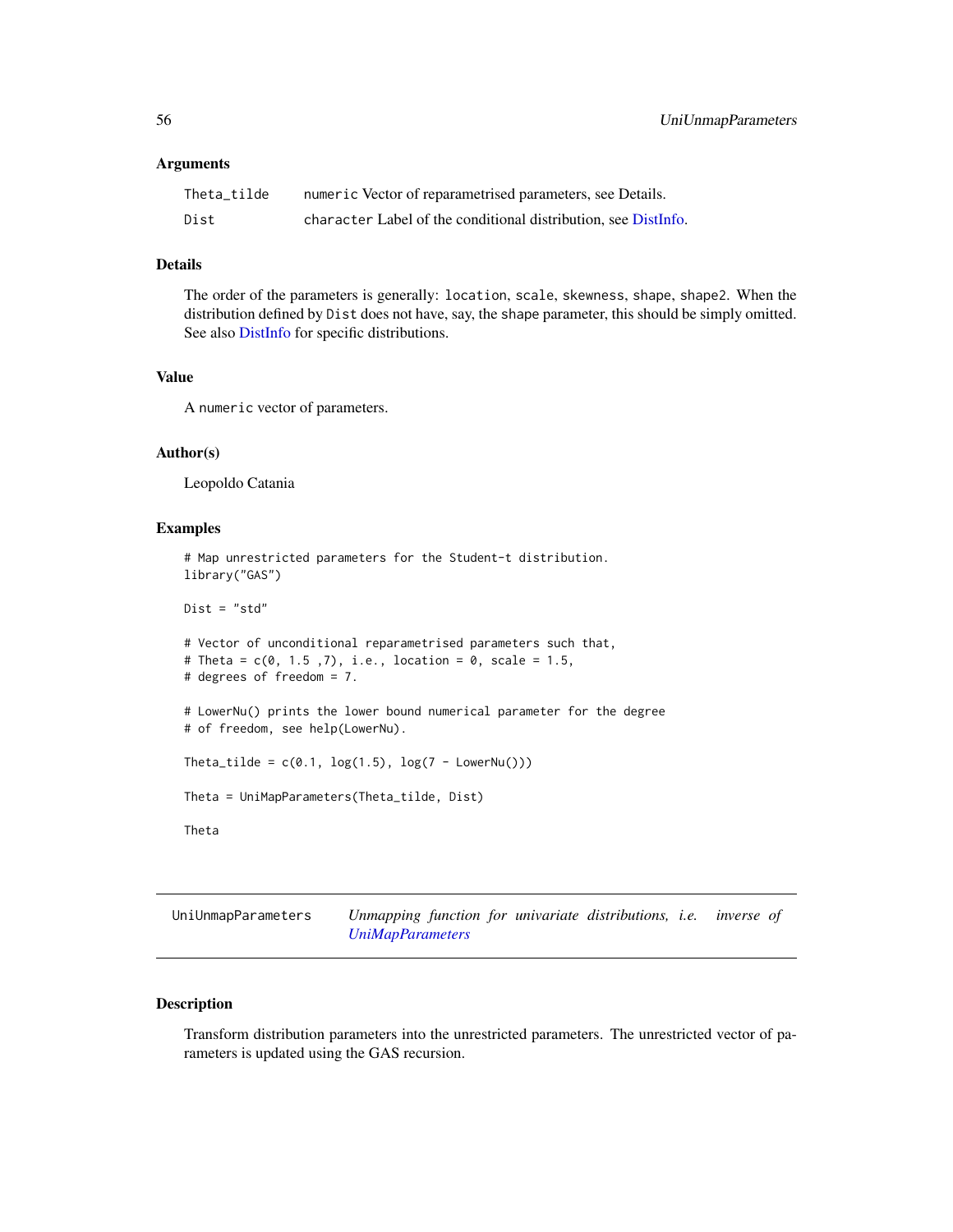## <span id="page-56-0"></span>UniUnmapParameters 57

## Usage

UniUnmapParameters(Theta, Dist)

## Arguments

| Theta | numeric Vector of parameters, see Details.                     |
|-------|----------------------------------------------------------------|
| Dist  | character Label of the conditional distribution, see DistInfo. |

## Details

The order of the parameters is generally: location, scale, skewness, shape, shape2. When the distribution defined by Dist does not have, say, the shape parameter, this should be simply omitted. See also [DistInfo](#page-8-1) for specific distributions.

## Value

A numeric vector of parameters.

#### Author(s)

Leopoldo Catania

## Examples

```
# Unmap parameters for the Student-t distribution
library("GAS")
Dist = "std"
# Vector of parameters such that,
# Theta = c(0, 1.5, 7), i.e., location = 0, scale = 1.5,
# degrees of freedom = 7.
Theta = c(0.1, 1.5, 7)Theta_tilde = UniUnmapParameters(Theta, Dist)
Theta_tilde
# It works.
all(abs(UniMapParameters(Theta_tilde, Dist) - Theta) < 1e-16)
```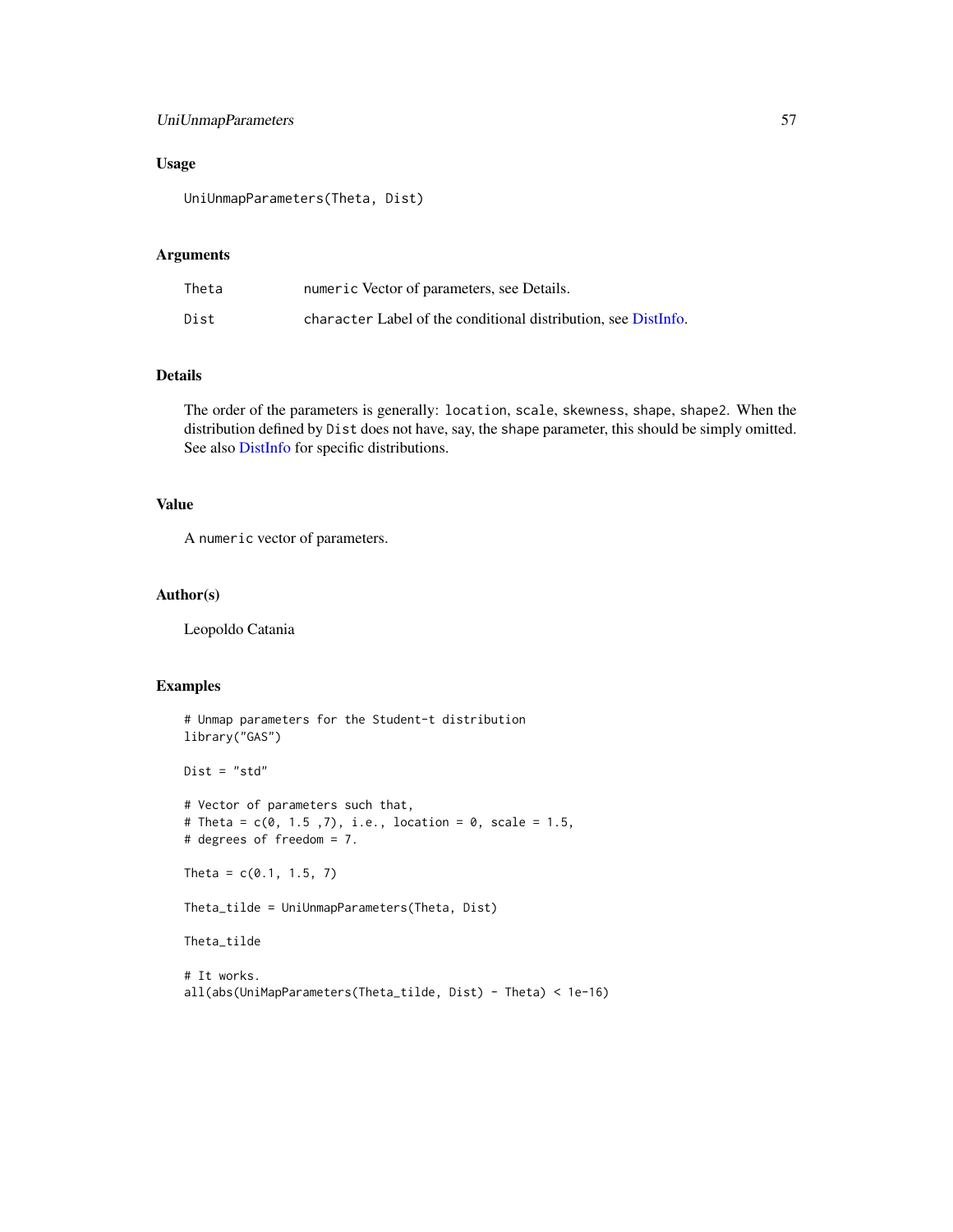<span id="page-57-0"></span>usunp *US Monthly Civilian Unemployment Rate (UNRATE) from 1948-01- 01 to 2016-05-01*

## Description

From <https://fred.stlouisfed.org/series/UNRATE>: The unemployment rate represents the number of unemployed as a percentage of the labor force. Labor force data are restricted to people 16 years of age and older, who currently reside in 1 of the 50 states or the District of Columbia, who do not reside in institutions (e.g., penal and mental facilities, homes for the aged), and who are not on active duty in the Armed Forces.

## Usage

data("usunp")

## Format

A [xts](#page-0-0) object containing 821 observations from 1948-01-01 to 2016-05-01.

## References

US. Bureau of Labor Statistics, Civilian Unemployment Rate [UNRATE], retrieved from FRED, Federal Reserve Bank of St. Louis; <https://fred.stlouisfed.org/series/UNRATE>, July 2, 2016.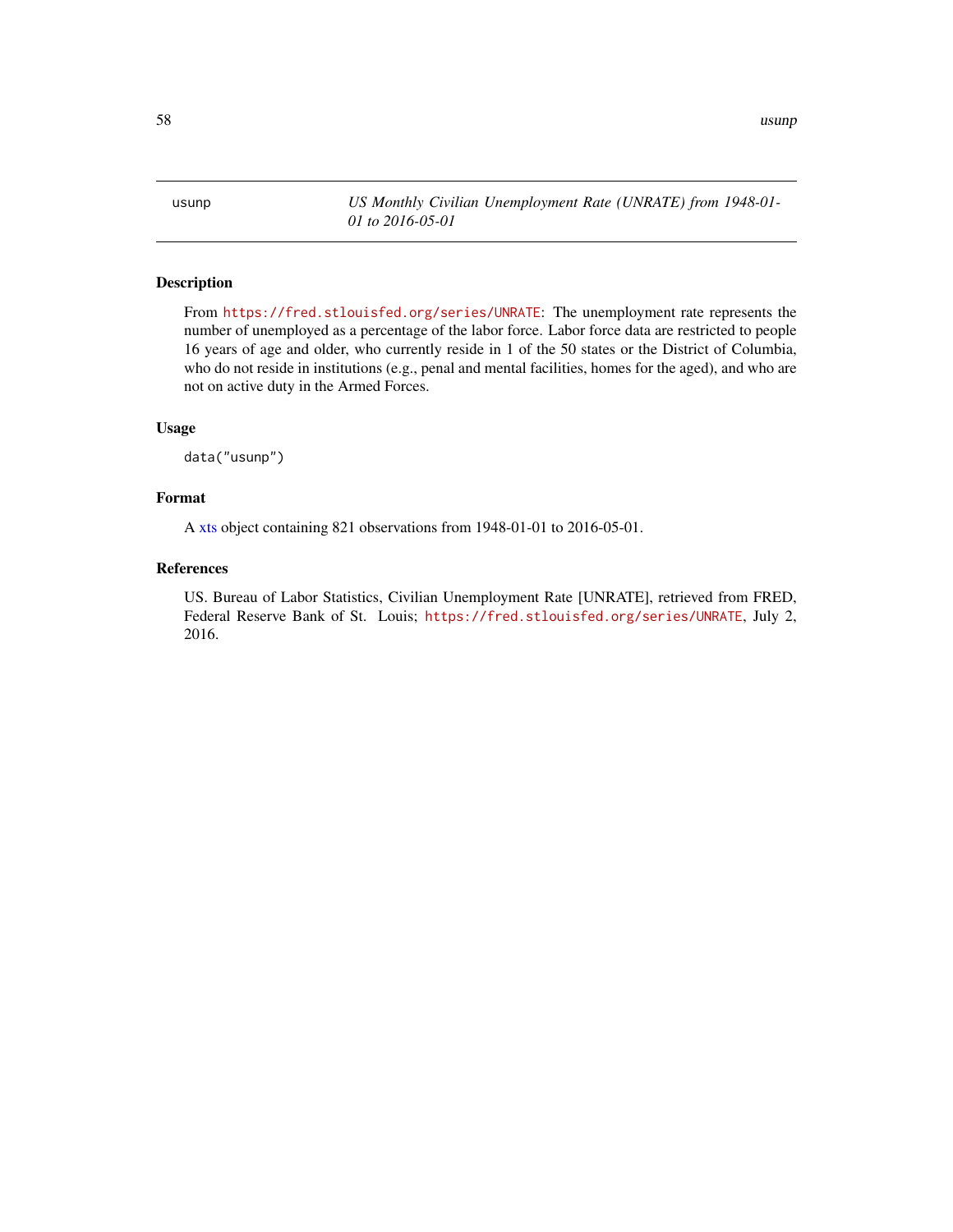# <span id="page-58-0"></span>**Index**

```
∗ classes
    mGASFit, 17
    mGASFor, 18
    mGASRoll, 19
    mGASSim, 20
    mGASSpec, 21
    uGASFit, 40
    uGASFor, 41
    uGASRoll, 42
    uGASSim, 43
    uGASSpec, 44
∗ datasets
    cpichg, 9
    dji30ret, 12
    Goals, 16
    sp500ret, 37
    sp500rv, 38
    StockIndices, 38
    39
    usunp, 58
∗ package
    GAS-package, 2
BacktestDensity, 4
BacktestVaR, 6
build_mR (MultiMapParameters), 31
build_vR (MultiMapParameters), 31
coef,mGASFit-method (mGASFit), 17
coef,mGASRoll-method (mGASRoll), 19
coef,mGASSim-method (mGASSim), 20
coef,uGASFit-method (uGASFit), 40
coef,uGASRoll-method (uGASRoll), 42
coef,uGASSim-method (uGASSim), 43
ConfidenceBands, 7
convergence (mGASFit), 17
convergence,mGASFit-method (mGASFit), 17
convergence,uGASFit-method (uGASFit), 40
cpichg, 9
```
data.frame, *[39](#page-38-0)* ddist\_Multi *(*distributions*)*, [10](#page-9-0) ddist\_Uni *(*distributions*)*, [10](#page-9-0) DistInfo, [9,](#page-8-0) *[11](#page-10-0)*, *[20](#page-19-0)*, *[27](#page-26-0)*, *[29](#page-28-0)[–32](#page-31-0)*, *[43,](#page-42-0) [44](#page-43-0)*, *[52](#page-51-0)*, *[54](#page-53-0)[–57](#page-56-0)* DistLabels *(*DistInfo*)*, [9](#page-8-0) DistName *(*DistInfo*)*, [9](#page-8-0) DistParameters *(*DistInfo*)*, [9](#page-8-0) distributions, [10](#page-9-0) DistScalingType *(*DistInfo*)*, [9](#page-8-0) DistType *(*DistInfo*)*, [9](#page-8-0) dji30ret, [12](#page-11-0) ES *(*uGASFit*)*, [40](#page-39-0) ES,uGASFit-method *(*uGASFit*)*, [40](#page-39-0) ES,uGASFor-method *(*uGASFor*)*, [41](#page-40-0) ES,uGASRoll-method *(*uGASRoll*)*, [42](#page-41-0) ES,uGASSim-method *(*uGASSim*)*, [43](#page-42-0) fn.optim, [13,](#page-12-0) *[22](#page-21-0)*, *[45](#page-44-0)* fn.solnp, [14](#page-13-0) function, *[13,](#page-12-0) [14](#page-13-0)* FZLoss, [15](#page-14-0)

```
GAS, 36
GAS (GAS-package), 2
GAS-package, 2
getFilteredParameters (uGASFit), 40
getFilteredParameters,mGASFit-method
        (mGASFit), 17
getFilteredParameters,mGASSim-method
        (mGASSim), 20
getFilteredParameters,uGASFit-method
        (uGASFit), 40
getFilteredParameters,uGASSim-method
        (uGASSim), 43
getForecast (uGASRoll), 42
getForecast,mGASFor-method (mGASFor), 18
getForecast,mGASRoll-method (mGASRoll),
        19
```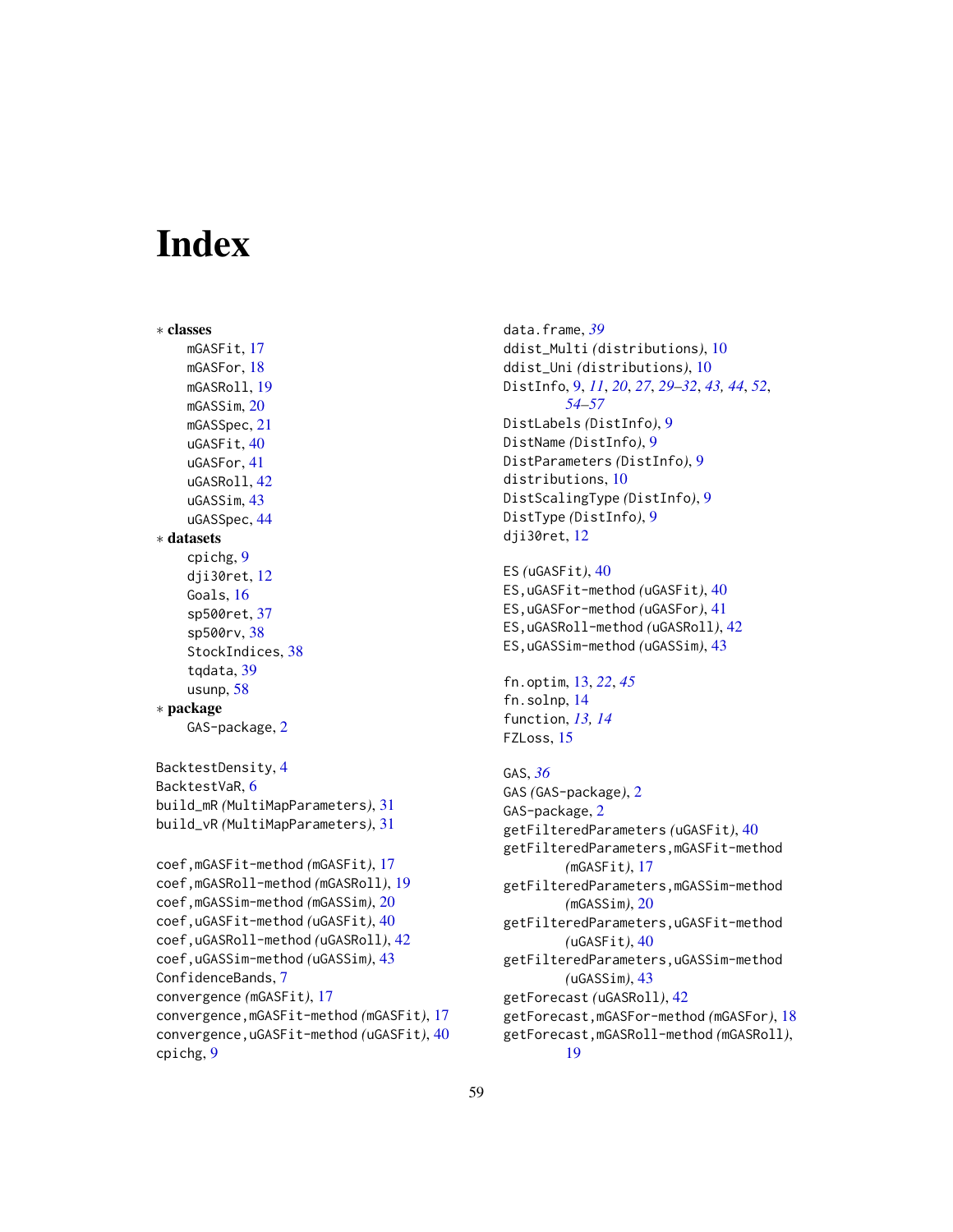```
getForecast,uGASFor-method (uGASFor), 41
getForecast,uGASRoll-method (uGASRoll),
        42
getMoments (uGASFit), 40
getMoments,mGASFit-method (mGASFit), 17
getMoments,mGASFor-method (mGASFor), 18
getMoments,mGASRoll-method (mGASRoll),
        19
getMoments,mGASSim-method (mGASSim), 20
getMoments,uGASFit-method (uGASFit), 40
getMoments,uGASFor-method (uGASFor), 41
getMoments,uGASRoll-method (uGASRoll),
        42
getMoments,uGASSim-method (uGASSim), 43
getObs (uGASFit), 40
getObs,mGASFit-method (mGASFit), 17
getObs,mGASSim-method (mGASSim), 20
getObs,uGASFit-method (uGASFit), 40
getObs,uGASFor-method (uGASFor), 41
getObs,uGASRoll-method (uGASRoll), 42
getObs,uGASSim-method (uGASSim), 43
Goals, 16
hessian, 22, 46
hist, 35
IM_Uni (distributions), 10
```

```
LogScore (uGASRoll), 42
LogScore,mGASFor-method (mGASFor), 18
LogScore,mGASRoll-method (mGASRoll), 19
LogScore,uGASFor-method (uGASFor), 41
LogScore,uGASRoll-method (uGASRoll), 42
LowerA (NumericalBounds), 33
LowerB (NumericalBounds), 33
LowerNu (NumericalBounds), 33
```

```
MapR_C (MultiMapParameters), 31
mdist_Uni (distributions), 10
mGASFit, 8, 17, 22, 24, 27, 36, 37
mGASFit-class (mGASFit), 17
mGASFor, 18, 24, 36, 37
mGASFor-class (mGASFor), 18
mGASMultiForcast (MultiGASFor), 24
mGASRoll, 19, 26, 36, 37
mGASRoll-class (mGASRoll), 19
mGASSim, 20, 28, 36, 37
mGASSim-class (mGASSim), 20
mGASSpec, 13, 14, 21, 22, 26, 30
```

```
mGASSpec-class (mGASSpec), 21
MultiGASFit, 21, 24, 26
MultiGASFor, 24
MultiGASRoll, 19, 25
MultiGASSim, 27
MultiGASSpec, 13, 14, 22, 26, 29
MultiMapParameters, 28, 31, 32
32
NumberParameters (DistInfo), 9
NumericalBounds, 33
optim, 13, 22, 45, 46
pdist_Uni (distributions), 10
pit (uGASFit), 40
pit,uGASFit-method (uGASFit), 40
pit,uGASFor-method (uGASFor), 41
pit,uGASRoll-method (uGASRoll), 42
PIT_test, 34
plot (plot-methods), 36
plot,mGASFit,missing-method (mGASFit),
        17
plot,mGASFor,missing-method (mGASFor),
        18
plot,mGASRoll,missing-method
        (mGASRoll), 19
plot,mGASSim,missing-method (mGASSim),
        20
plot,uGASFit,missing-method (uGASFit),
        40
plot,uGASFor,missing-method (uGASFor),
        41
plot,uGASRoll,missing-method
        (uGASRoll), 42
plot,uGASSim,missing-method (uGASSim),
        43
plot-methods, 36
PlotMenu (plot-methods), 36
qdist_Uni (distributions), 10
quantile,uGASFit-method (uGASFit), 40
quantile,uGASFor-method (uGASFor), 41
quantile,uGASRoll-method (uGASRoll), 42
quantile,uGASSim-method (uGASSim), 43
Quantiles (distributions), 10
```
rdist\_Multi *(*distributions*)*, [10](#page-9-0) rdist\_Uni *(*distributions*)*, [10](#page-9-0)